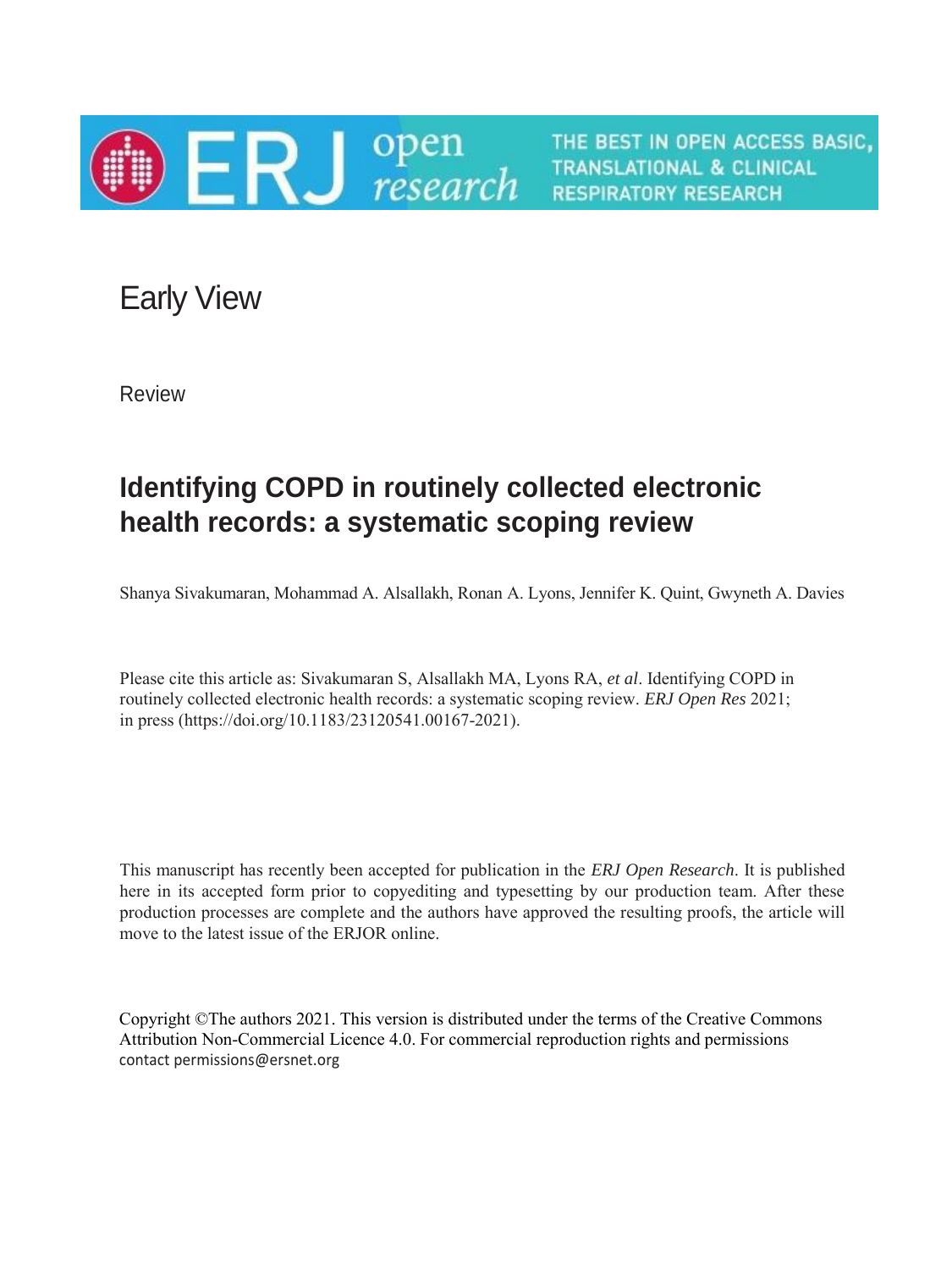# **Identifying COPD in routinely collected electronic health records: A systematic scoping review**

**256 character take-home message:** Inconsistency in methods of identifying COPD in electronic health records and the lack of clinically important variables in healthcare databases widely used for research are persisting constraints in harnessing the potential of EHR worldwide.

| Shanya Sivakumaran <sup>1*</sup>   | shanya.sivakumaran@swansea.ac.uk |
|------------------------------------|----------------------------------|
| Mohammad A. Alsallakh <sup>1</sup> | m.a.alsallakh@swansea.ac.uk      |
| Ronan A. Lyons <sup>1</sup>        | r.a.lyons@swansea.ac.uk          |
| Jennifer K. Quint <sup>2</sup>     | i.quint@imperial.ac.uk           |
| Gwyneth A. Davies <sup>1</sup>     | gwyneth.davies@swansea.ac.uk     |

<sup>1</sup> Population Data Science, Swansea University Medical School, Swansea, UK <sup>2</sup> National Heart and Lung Institute, Imperial College London, London, UK \*corresponding author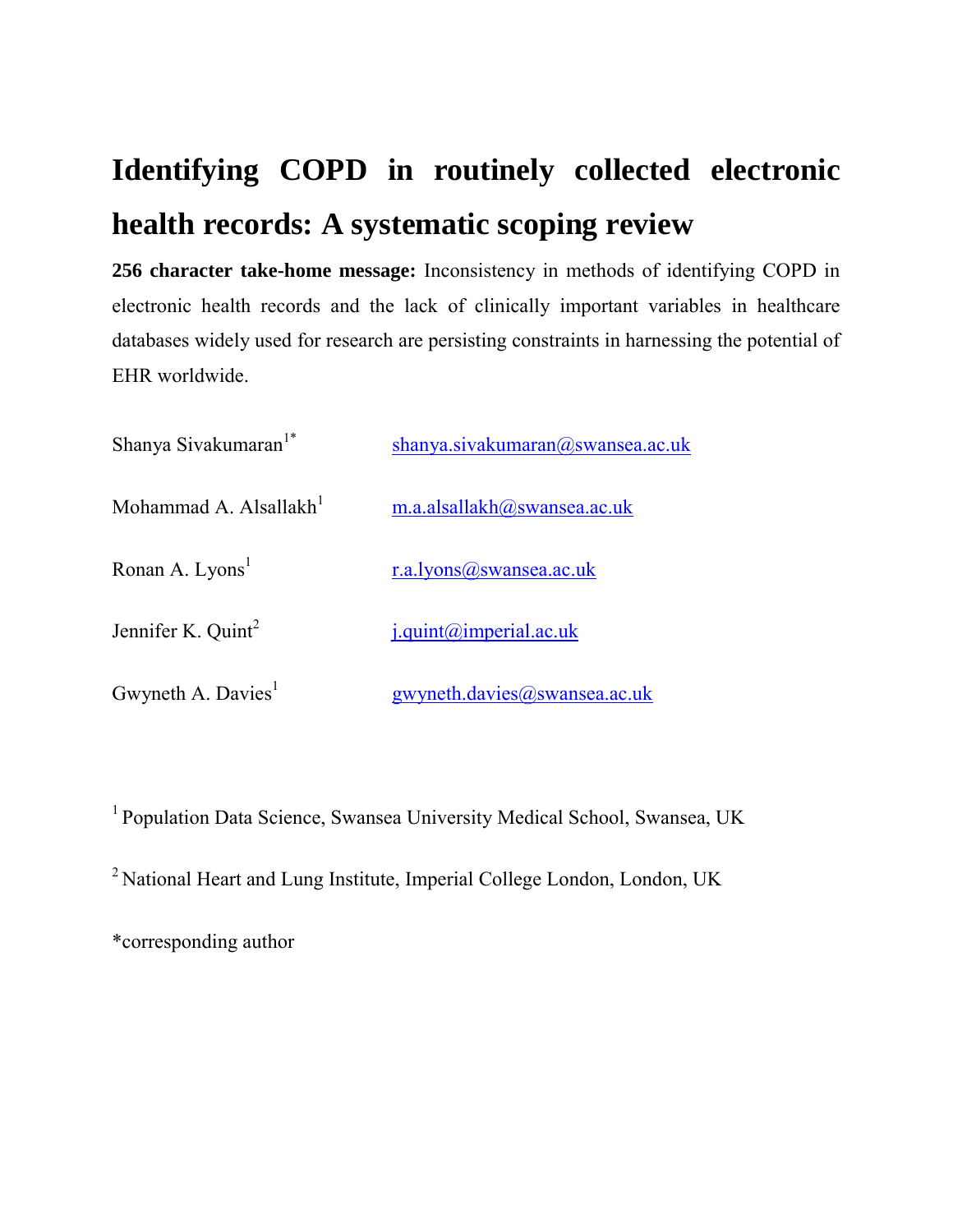## **Abstract**

Although routinely collected electronic health records (EHR) are widely used to examine outcomes related to chronic obstructive pulmonary disease (COPD), consensus regarding the identification of cases from electronic healthcare databases is lacking. We systematically examine and summarise approaches from the recent literature.

MEDLINE via EBSCOhost was searched for COPD-related studies using EHR published from 1 January 2018 to 30 November 2019. Data were extracted relating to the case definition of COPD and determination of COPD severity and phenotypes.

From 185 eligible studies, we found widespread variation in the definitions used to identify people with COPD in terms of code sets used (with 20 different code sets in use based on the ICD-10 classification alone) and requirement of additional criteria (relating to age (n=139), medication (n=31), multiplicity of events (n=21), spirometry (n=19) and smoking status (n=9)). Only 7 studies used a case definition which had been validated against a reference standard in the same dataset. Various proxies of disease severity were used since spirometry results and patient-reported outcomes were not often available.

To enable the research community to draw reliable insights from electronic health records and aid comparability between studies, clear reporting and greater consistency of the definitions used to identify COPD and related outcome measures is key.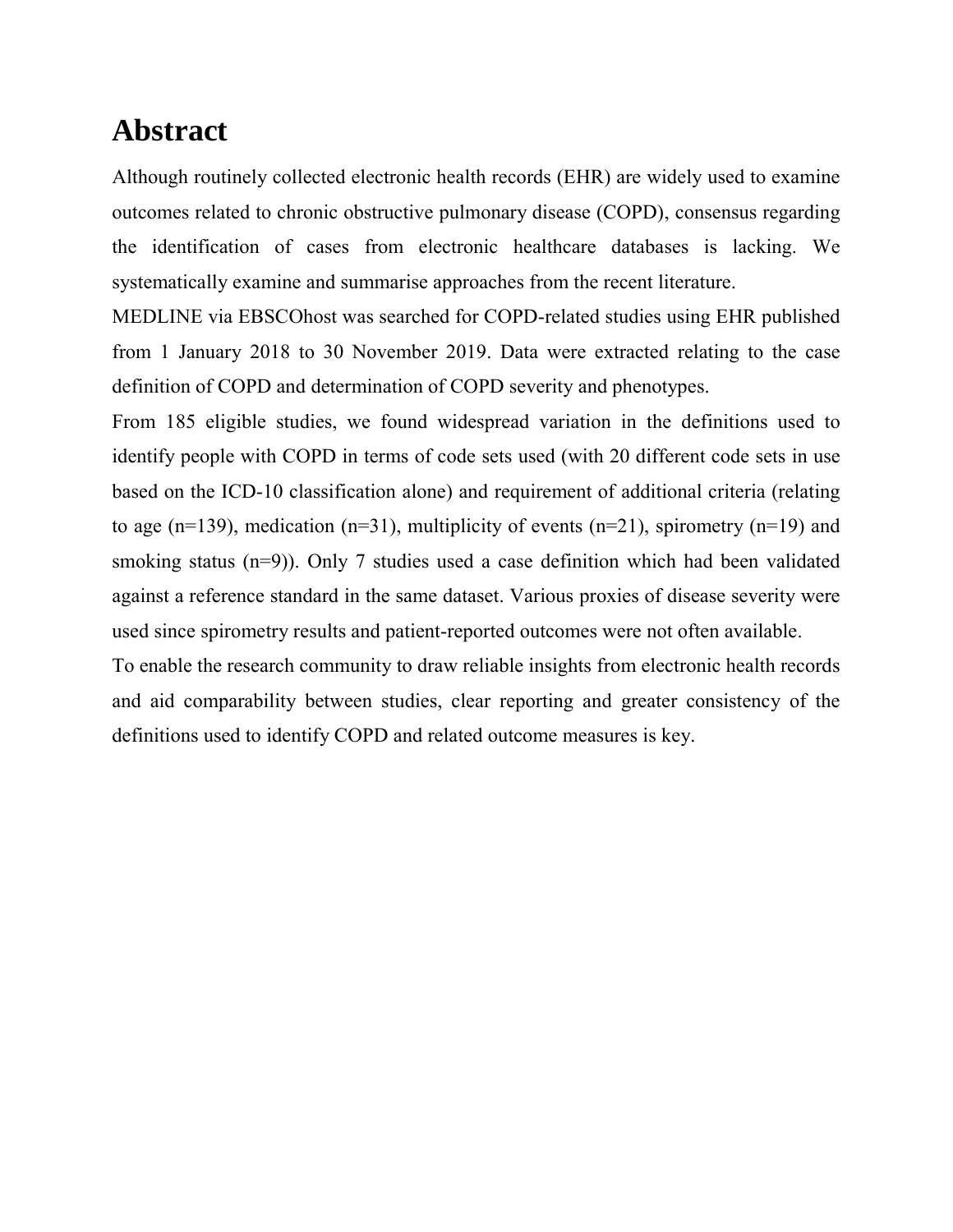## **Introduction**

Chronic obstructive pulmonary disease (COPD) is a common, chronic condition characterised by persistent respiratory symptoms and irreversible expiratory airflow limitation, usually caused by chronic exposure to inhaled noxious substances. In clinical practice, COPD can be diagnosed in patients suspected to have the condition by use of spirometry, which also aids in the assessment of disease severity. Patients with COPD can also be grouped by their pattern of exacerbations and symptom burden, and this phenotyping guides treatment decisions [1]. Guidelines produced by the Global Initiative for Chronic Obstructive Lung Disease (GOLD) divide patients into 'GOLD groups' based on these characteristics when delineating treatment strategies.

Research using routinely collected data from electronic health records (EHR) and administrative databases to study COPD has seen an upsurge in recent years, as the wealth of data accumulated as a by-product of routine clinical care has made large, diverse populations accessible to researchers. However, this data has not been generated for the purpose of research, and important information such as spirometry results and patient-reported outcome measures are not often accessible in the data sources. Alternative measures are thus frequently used to identify individuals with COPD, as well as determine disease severity and phenotypes, though the extent to which the definitions used have been assessed for validity is unclear.

Although the need to focus on the accuracy of case definitions has been emphasised [2], there is still significant heterogeneity in the definitions used to identify common conditions in routinely collected data [3–5]. In this systematic scoping review, we sought to summarise the range of methods used to identify COPD, its severity and phenotypes in EHR, and determine what proportion of case definitions in use have been validated against reference standards.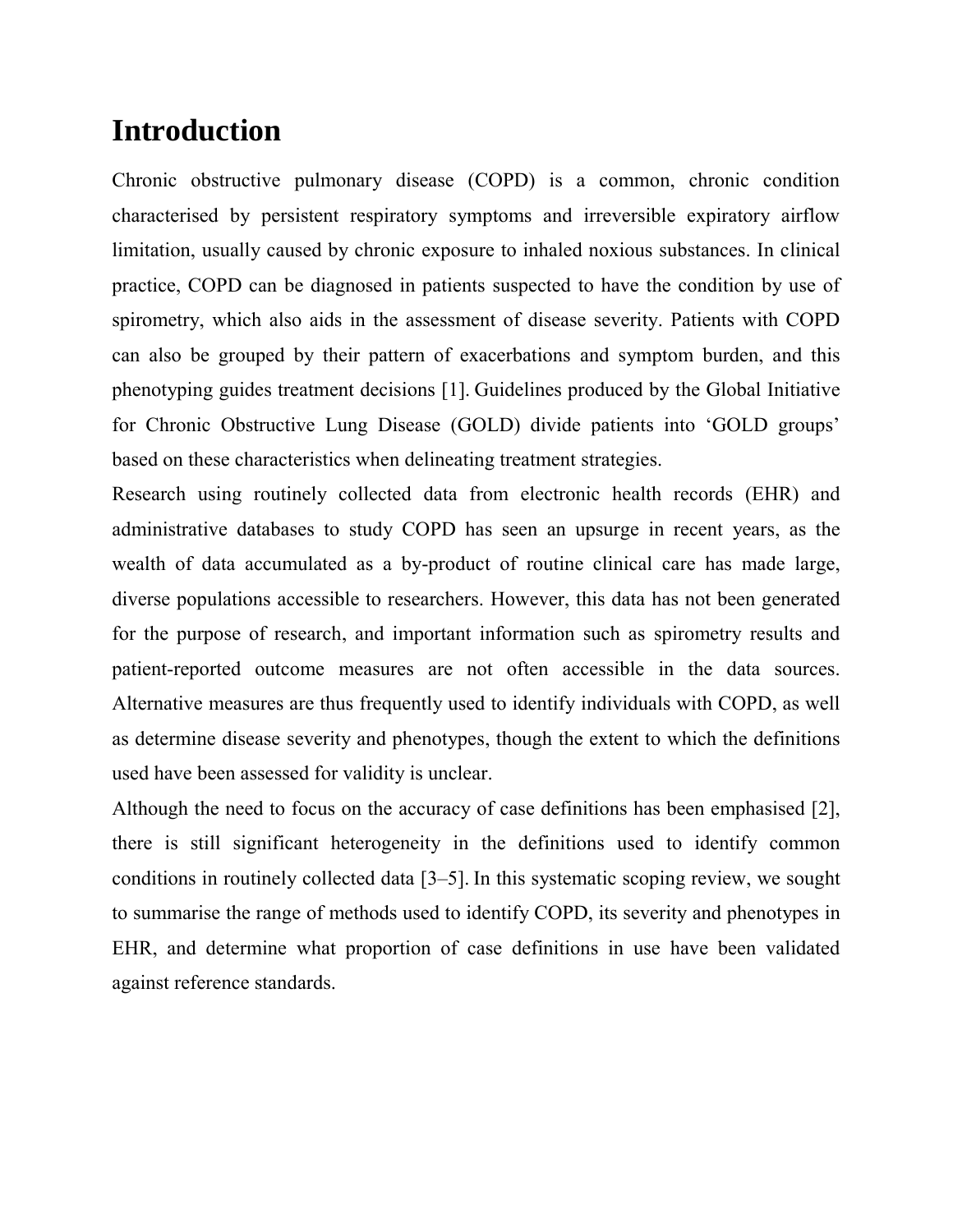# **Methods**

We conducted a systematic scoping review [6] to answer our research questions: 1) how were individuals with COPD identified in EHR in the recent literature, 2) how many methods of case identification had been validated against reference standards, 3) how were COPD severity and phenotypes defined, and 4) what important data are missing from the data sources used in these studies?

### **Search strategy and eligibility criteria**

A broad search strategy was developed to gather studies which used EHR to identify individuals with COPD (supplementary material S1). MEDLINE via EBSCOhost was searched  $15<sup>th</sup>$  January 2020 for articles published between 1 January 2018 and 30 November 2019. Our search was limited to those written in the English language. There were no limitations as to study design.

EHR included routinely collected, individual level data from administrative databases, disease registries, electronic health records, and any other electronic databases that were generated as a by-product of routine healthcare. Studies using solely survey or trial data were excluded, along with studies not reporting original data. We included studies identifying a study population of individuals with COPD or using COPD as a primary outcome, but not those where COPD was just contained in a list of covariates.

### **Study selection and data extraction**

Articles that did not fit the above eligibility criteria were excluded. Screening was initially conducted using titles and abstracts, and full-texts were accessed when necessary. Information extracted from articles deemed eligible for inclusion related to core study details, definitions of COPD diagnosis, severity and phenotypes, and quality appraisal (supplementary material S2).

Article screening and data extraction were performed independently by two authors (S.S. and M.A.A.) for 20% of studies. S.S. then completed screening and extraction, with discussion with the wider study group when necessary.

# **Results**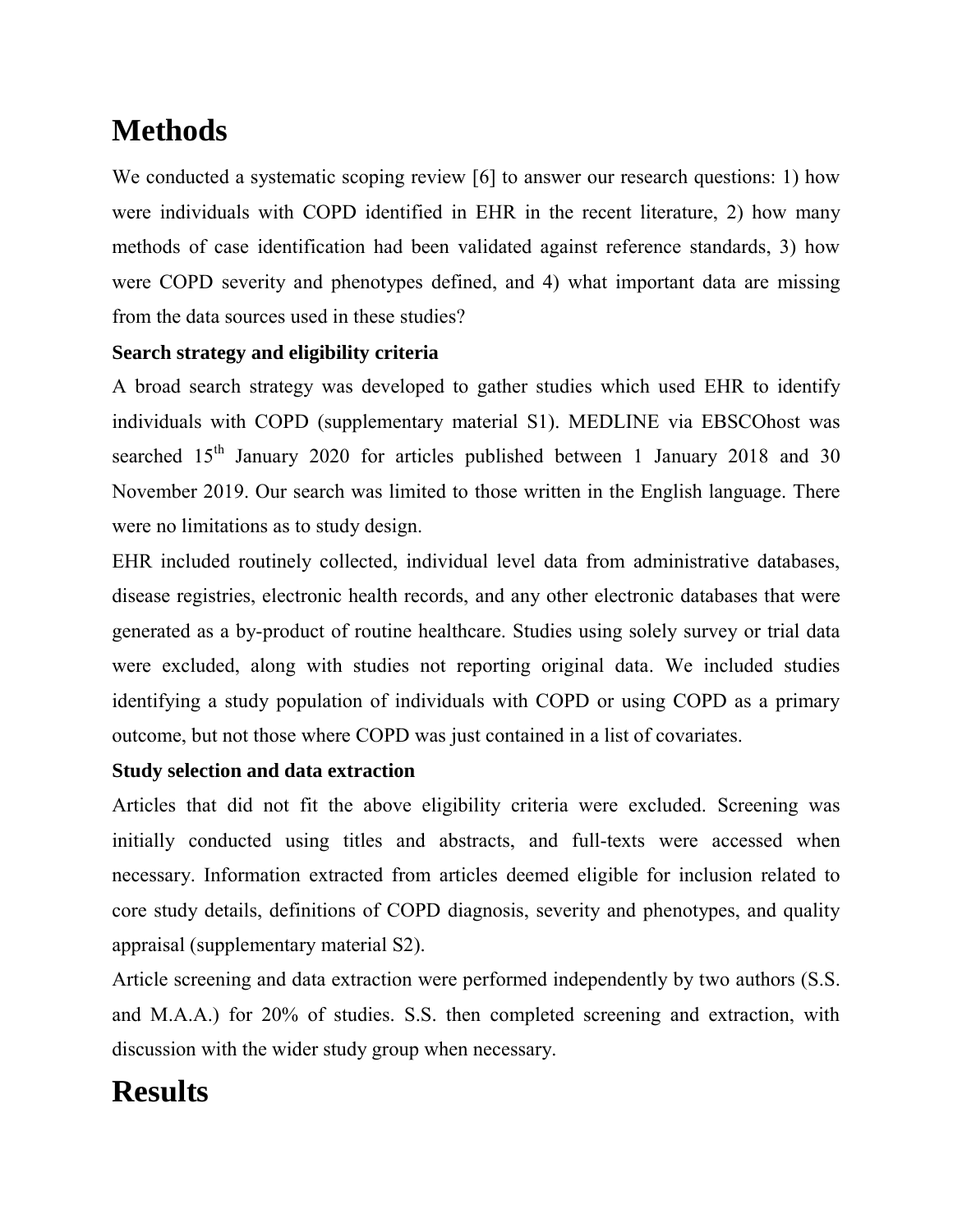Our search strategy identified 1226 articles for screening (supplementary material S1), of which 189 met our eligibility criteria. We were able to access the full text for 185 of these, which are included in our review. Most studies were conducted in North America, Taiwan, and the United Kingdom (UK) (supplementary material S3). We included studies with a range of designs, including retrospective cohort, self-controlled case series, quasi-experimental, nested case control, case crossover and descriptive/exploratory studies.

#### **Identifying COPD**

Studies often identified individuals with COPD using clinical codes. The most frequently used coding scheme was the International Statistical Classification of Diseases and Related Health Problems (ICD) [7], either alone or in conjunction with other coding schemes (supplementary material S4). However, studies using the same coding scheme did not always use the same list of codes ('code set') from within the scheme – 57 studies incorporating ICD-10 based code used 20 different code sets to detect COPD (supplementary material S5). Some studies did not report the specific code set used for case identification.

In order to achieve greater accuracy of case definitions, many studies used additional inclusion and exclusion criteria in their definition of COPD. 139 (75%) used age as a criterion, with the lower age limit varying from 18 to 66 (supplementary material S6). Some studies (21, (11%)) required multiple COPD-related event or claim codes. Some (25, (14%)) gave more weight to inpatient care codes, requiring multiple COPD-related codes if arising from primary care or outpatient care, but only one if arising from inpatient care. 19 (10%) mandated presence of a spirometry code, but results of spirometry were not always taken into account. 9 (5%) specified ever-smoking as a criterion (supplementary material S7). A COPD-related medication code was required by 31/171 (18%) studies (not including studies whose aim was to investigate COPD medications, since these would have automatically required presence of the medication). The specific medication requirements and reporting of this varied by study, from requiring 'the prescription of at least one bronchodilator'[8] to mandating a greater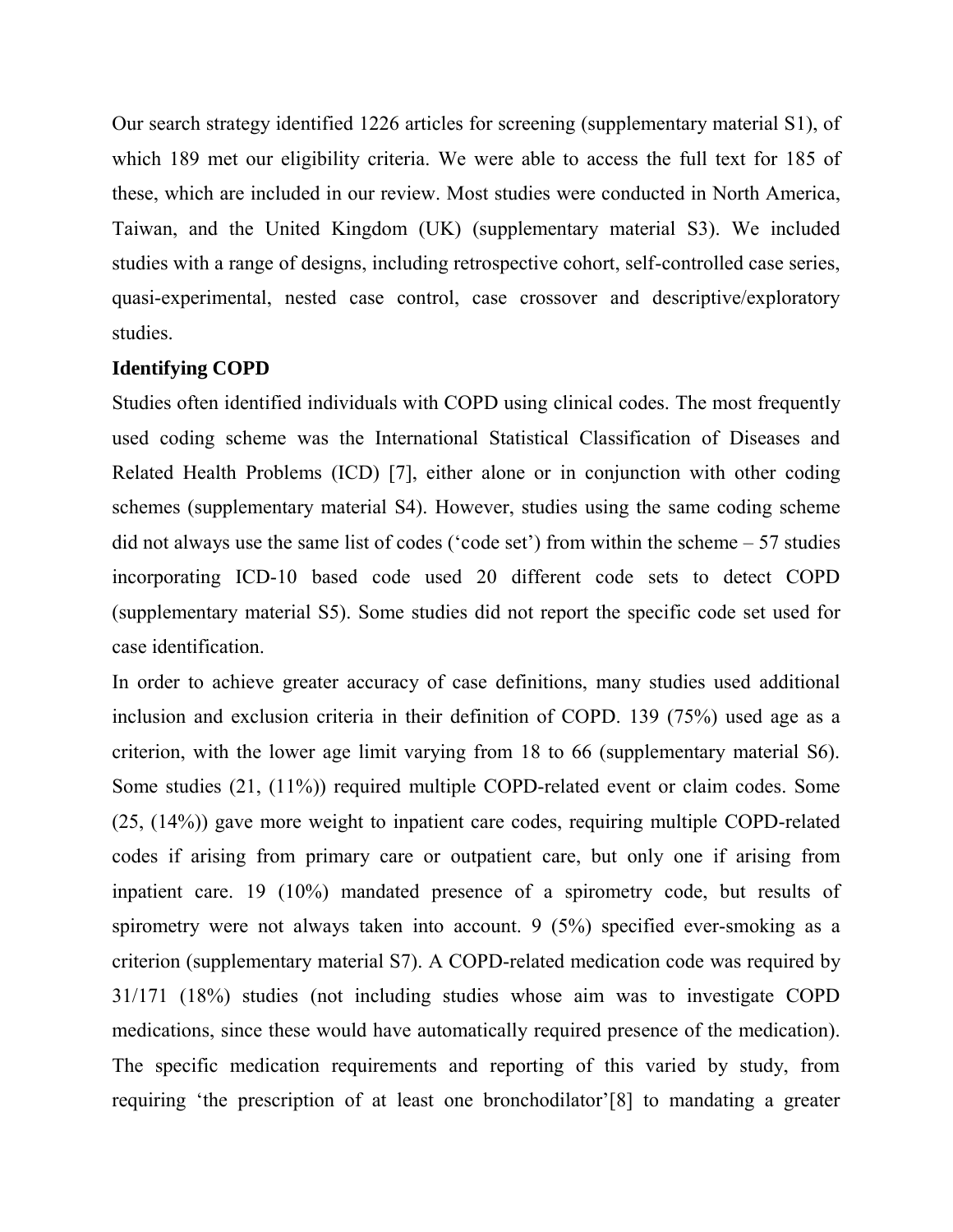frequency of medication use, with 'COPD medication use at least twice per year'[9] (where COPD medications were 'long-acting muscarinic antagonist, long-acting beta-2 agonist (LABA), inhaled corticosteroid (ICS), ICS plus LABA, short-active muscarinic antagonist (SAMA), short-acting beta-2 agonist (SABA), SAMA plus SABA, methylxanthines, systemic corticosteroids, and systemic beta agonists')[9]. One study stated only that patients were required to have been prescribed a 'respiratory medication' but did not elaborate further[10].

With regard to exclusion criteria, 25 (14%) studies excluded those with a previous asthma diagnosis, some excluded additional comorbid respiratory conditions, and a few excluded individuals using specific medications, such as leukotriene receptor antagonists which are mostly used in people with asthma.

#### **COPD severity**

Spirometry was utilised by 25 (14%) studies in their assessment of COPD severity, 8 (4%) as a binary measure, 17 (11%) as an ordinal measure. Most studies did not assess disease severity in any form, specifying that this was because they lacked the clinical data necessary. Proxies of severity were sometimes used, ranging from chronic medication use  $(n=16 (9%))$  and measures relating to exacerbations  $(n=16 (9%))$ , to serum bicarbonate levels (n=1  $(0.5\%)$ ) [11], to algorithms purporting to represent 'complexity' (n=1  $(0.5\%)$ ) [12].

#### **COPD phenotypes**

Coexisting asthma was a phenotype examined by 15 (8%) studies and was generally identified by presence of a previous asthma diagnosis code, but the specific code sets or identification methods were not always reported. 12 (6%) studies compared those with high versus low blood eosinophil counts or concentrations, although the thresholds used to determine high and low differed by study (supplementary material S8) [13–15]. 3 studies performed sensitivity analyses to examine the effect of using differing thresholds [16–18]. 8 (4%) studies categorised individuals by their GOLD groups (i.e. taking into account both exacerbation history and symptom burden), and 18 (10%) examined individuals by exacerbation history. Again, there was variation in the code sets or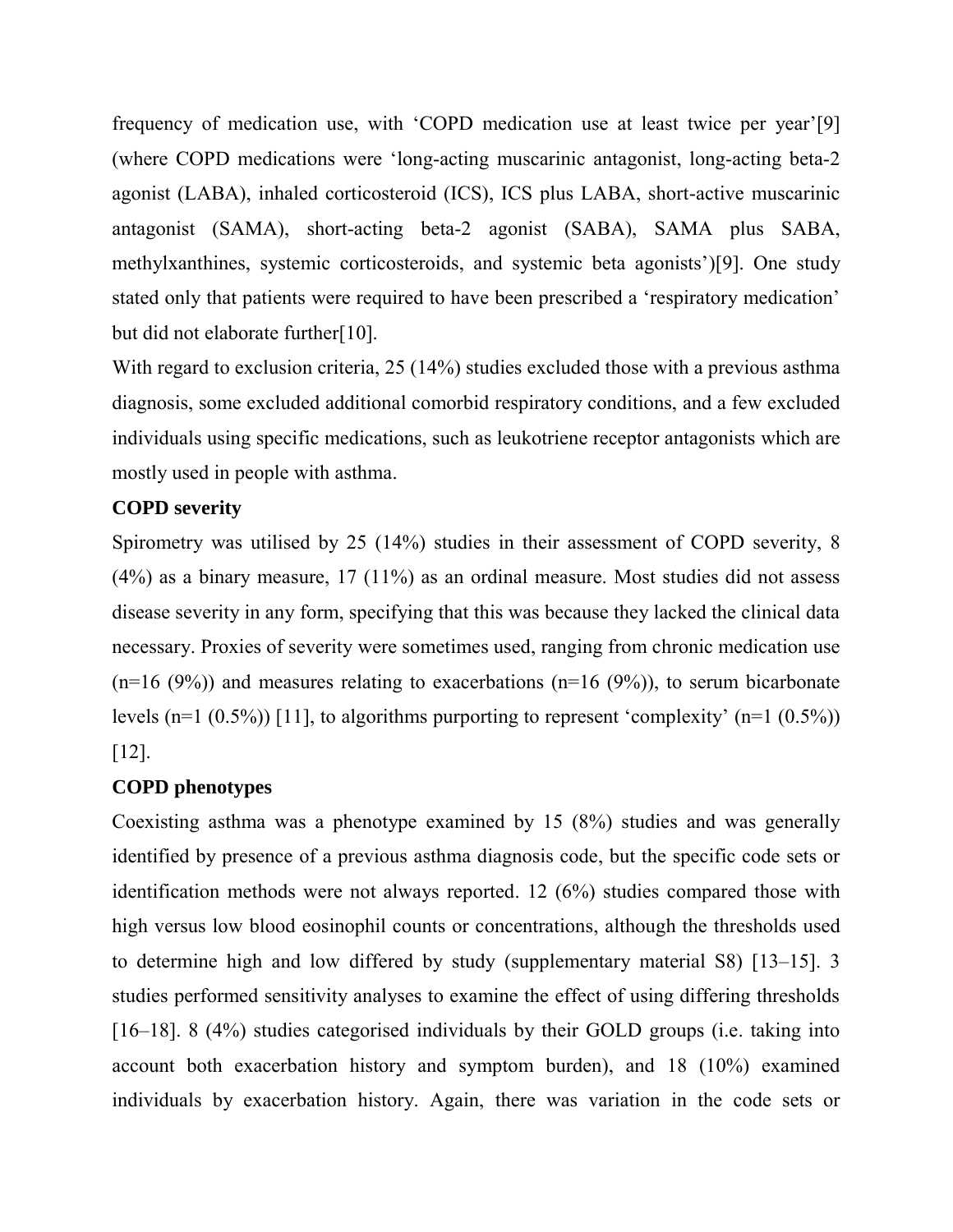algorithms used to identify an exacerbation, and the thresholds for high versus low exacerbators.

#### **Validation of case definitions**

8 (4%) studies in our review compared their definition of COPD against a reference standard and provided sufficient information that a measure of validity could be calculated, although this may not have been their primary purpose. 2 of these studies identified themselves as 'validation studies' and went on to report measures of validity [19, 20].

Of the remaining 177 studies, a further 7 (4%) used a definition of COPD that had been previously validated against a reference standard in the same database used for their research. Additional studies referred to their case definition being 'based on' validated definitions, but used code sets different to those validated [21–23], or did not report the codes they used [18, 24, 25].

Some studies conducted analyses to justify the validity of their findings in different ways, such as performing sensitivity analyses using different definitions of COPD [26].

#### **Reporting**

Only one study referred to the REporting of studies Conducted using Observational Routinely collected Data (RECORD) guidance [27]. 15 (8%) studies stated that they used a particular coding scheme to identify people with COPD but did not report the code set used. 107 (58%) studies did not report whether they could access data related to (one of) smoking or spirometry. 44 (24%) reported that smoking information was not available within their data source (supplementary material S7), and 60 (32%) reported that spirometry events were unavailable.

## **Discussion**

### **Principal findings**

Electronic databases of routinely collected health data are used internationally to advance knowledge about 'real world' COPD by the research community. This systematic scoping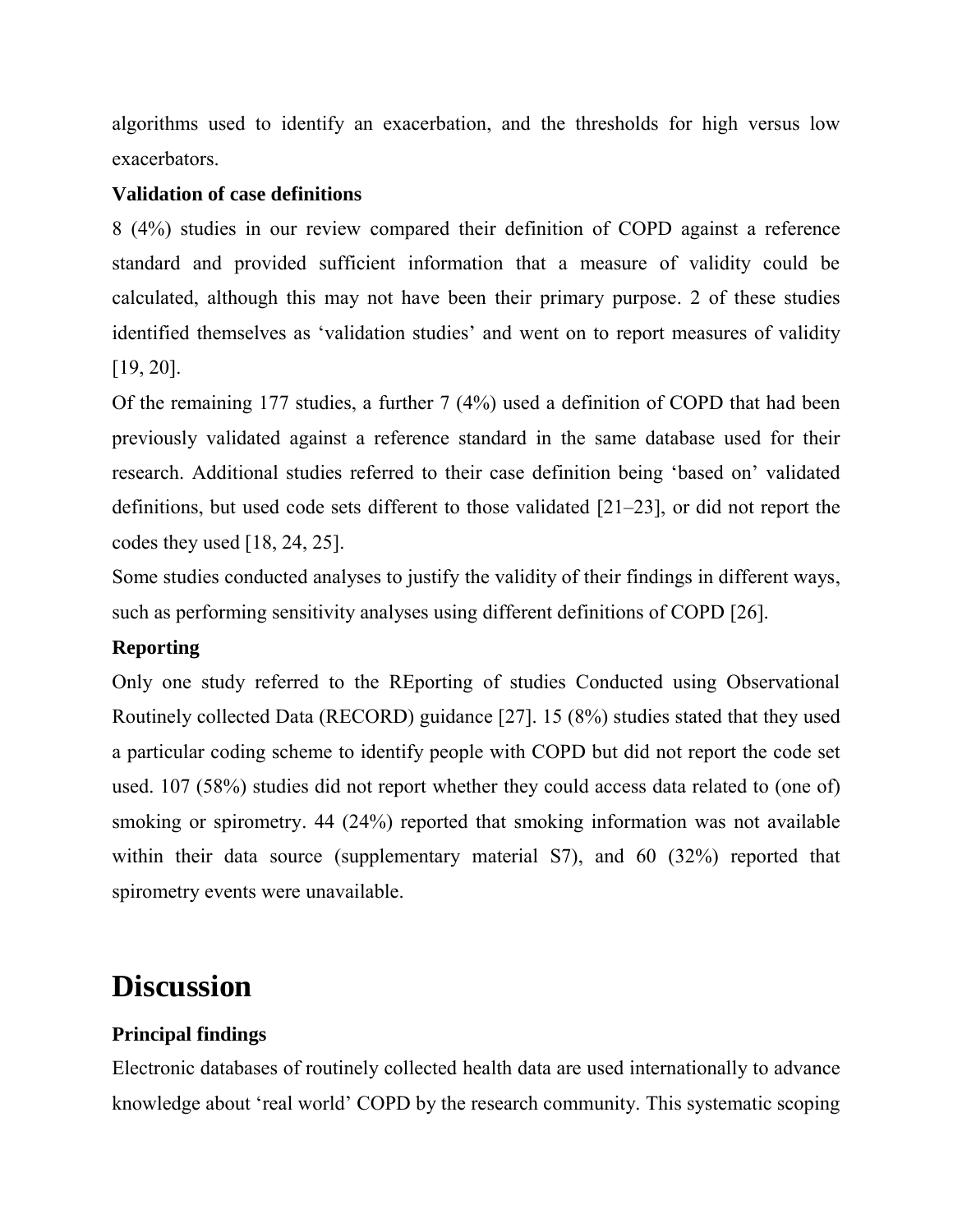review has demonstrated significant variability in the methods used by researchers to identify individuals with COPD and describe disease severity and phenotypes using routine data.

Only a limited number of studies used definitions that had been validated against reference standards in the same database used for their study. Some studies referred to previous validation studies, but as they did not report the code list they had used, it was not clear whether they used the same validated case definition. The RECORD guidance [27] advocates for provision of a 'complete list of codes and algorithms used to classify exposures, outcomes, confounders, and effect modifiers' in order to enhance research transparency.

#### **Interpretation and implications**

Datasets generated as a by-product of routine clinical care are increasingly important and useful in research, given the size, heterogeneity, and unselected nature of the populations they provide access to. However, there are pitfalls to their use, and among them is the use of case definitions with unknown validity. Limitations in the reporting of code sets used by researchers further hinder comparability and reproducibility.

For EHR to provide meaningful insights, the case definitions used must be able to accurately detect individuals with the condition in question. One way of ensuring this is to use definitions validated against a reference standard. However, a definition validated in one database may not be transferable for use in others. One validated definition for COPD in the UK's Clinical Practice Research Datalink [28] specifies being a current or ex-smoker as an inclusion criterion, given that COPD is uncommon in never-smokers in the UK. However, in countries with a higher contribution of alternative risk factors to the development of COPD [29], necessitating being an ever-smoker would likely reduce the sensitivity of this definition, as will happen in all geographies where smoking prevalence is falling. Additionally, different research questions may necessitate different case definitions – if investigators wanted to prioritise specificity over sensitivity, a more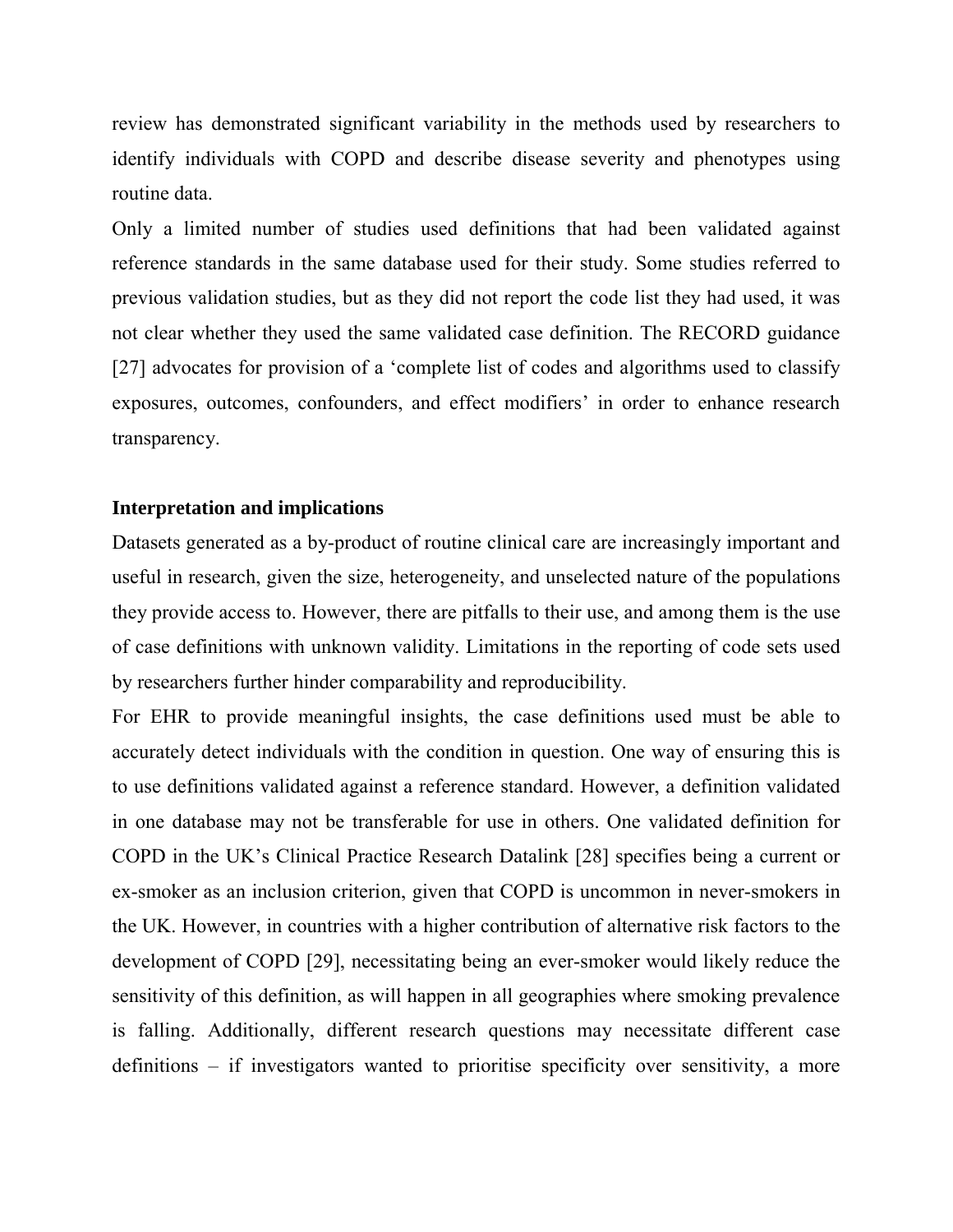restrictive definition would be used, and vice versa – but clarity in the rationale would be useful to readers.

In addition to case definitions, the availability and accuracy of disease severity and phenotyping measures is imperative for studies to be able to adequately adjust for potential confounding. However, many administrative databases do not contain clinical detail at this level, so attempts at adjusting for severity in analyses often use proxy measures, the choice of which may be determined by data availability and not be validated against 'true' disease severity. More often, no attempt at adjusting for disease severity is made, leading to the potential of unmeasured confounding influencing results. Facilitating inclusion of clinically important variables (such as common investigation results and patient-reported outcome measures) into electronic health databases commonly used for research would be a useful and important intervention in improving research outputs. Through the lens of COPD, inclusion of spirometry results and UK Medical Research Council (MRC) dyspnoea scale scores would play a significant role in advancing research in the field. Similarly, inclusion of echocardiogram results and New York Heart Association (NYHA) class would likely be helpful for cardiovascular disease research. However, even when databases do hold such information, there may be a high rate of missing data (e.g., 65% of patients in one study had no spirometry recorded) [30]. This reflects real world patterns and levels of missingness are likely to vary geographically due to historic differences in clinical practice, or national incentive schemes.

#### **Strengths and limitations**

This is the first review, to our knowledge, to systematically examine methods of identifying individuals with COPD in routinely collected electronic health records. This approach has allowed us to objectively demonstrate the variability in research practice in the field. We applied broad inclusion criteria ensuring representation across the research field, but confined our review to recent literature in order to ensure relevancy. We did not include studies where COPD was only relevant due to being contained in a list of covariates (as is often done, for example as part of the Charlson Comorbidity Index) [31]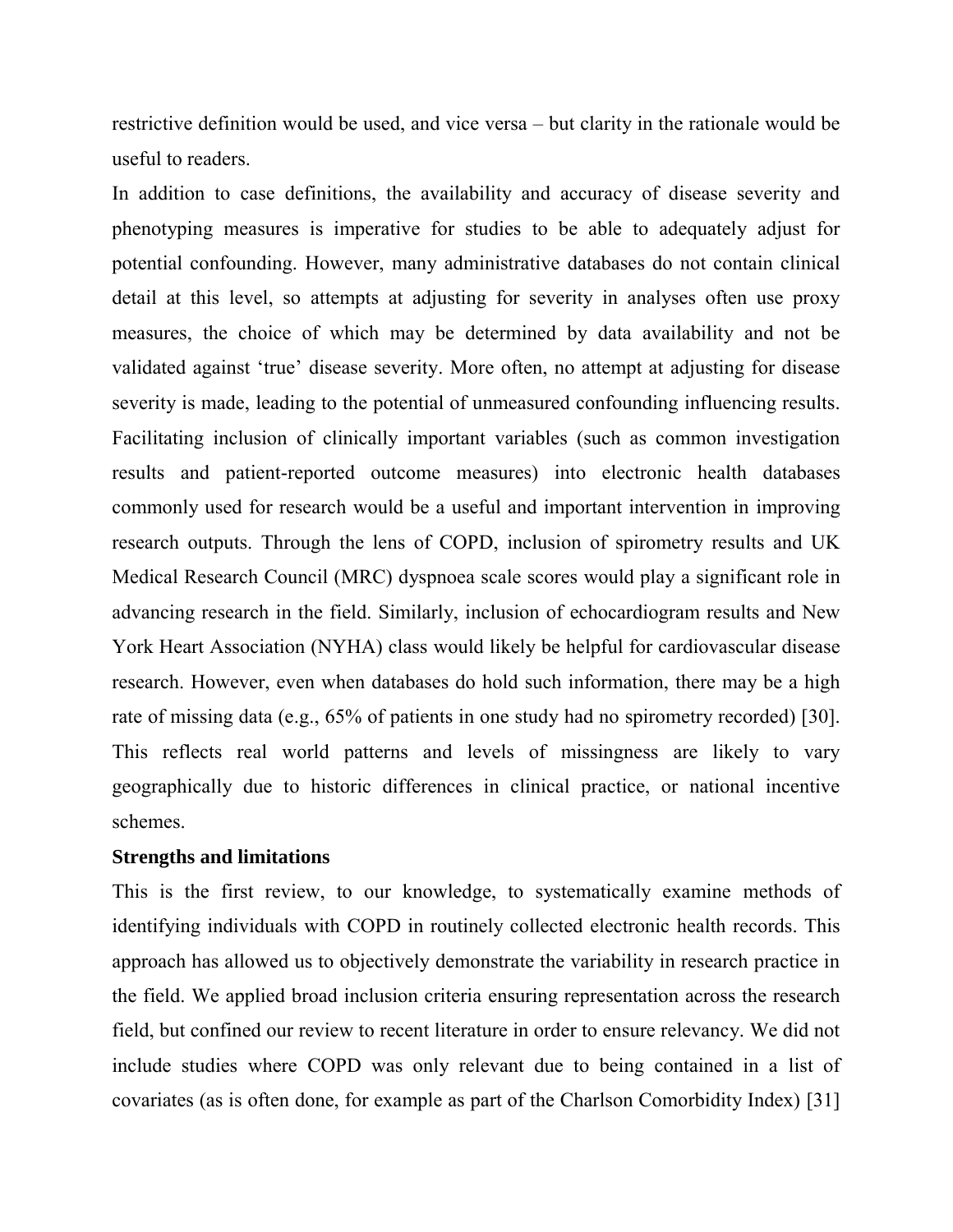since an accurate case definition for this purpose holds less importance. However, this means that our review does not fully encompass the whole spectrum of the use of 'COPD' in electronic health data research.

#### **Conclusions**

Although the interrogation of routinely collected electronic health records is now commonplace in investigating important research questions related to COPD, and provides huge value when used carefully, persistent limitations constrain the quality of this research. The lack of clinically important variables in widely used databases limits researchers' ability to adjust for confounders such as disease severity. Variation in methods to identify COPD and define outcome measures restricts comparability between studies. With the contribution of EHR to COPD research continuing to increase internationally, ensuring greater consistency of case definitions and optimisation of reporting is key to enhancing the reliability of research outputs.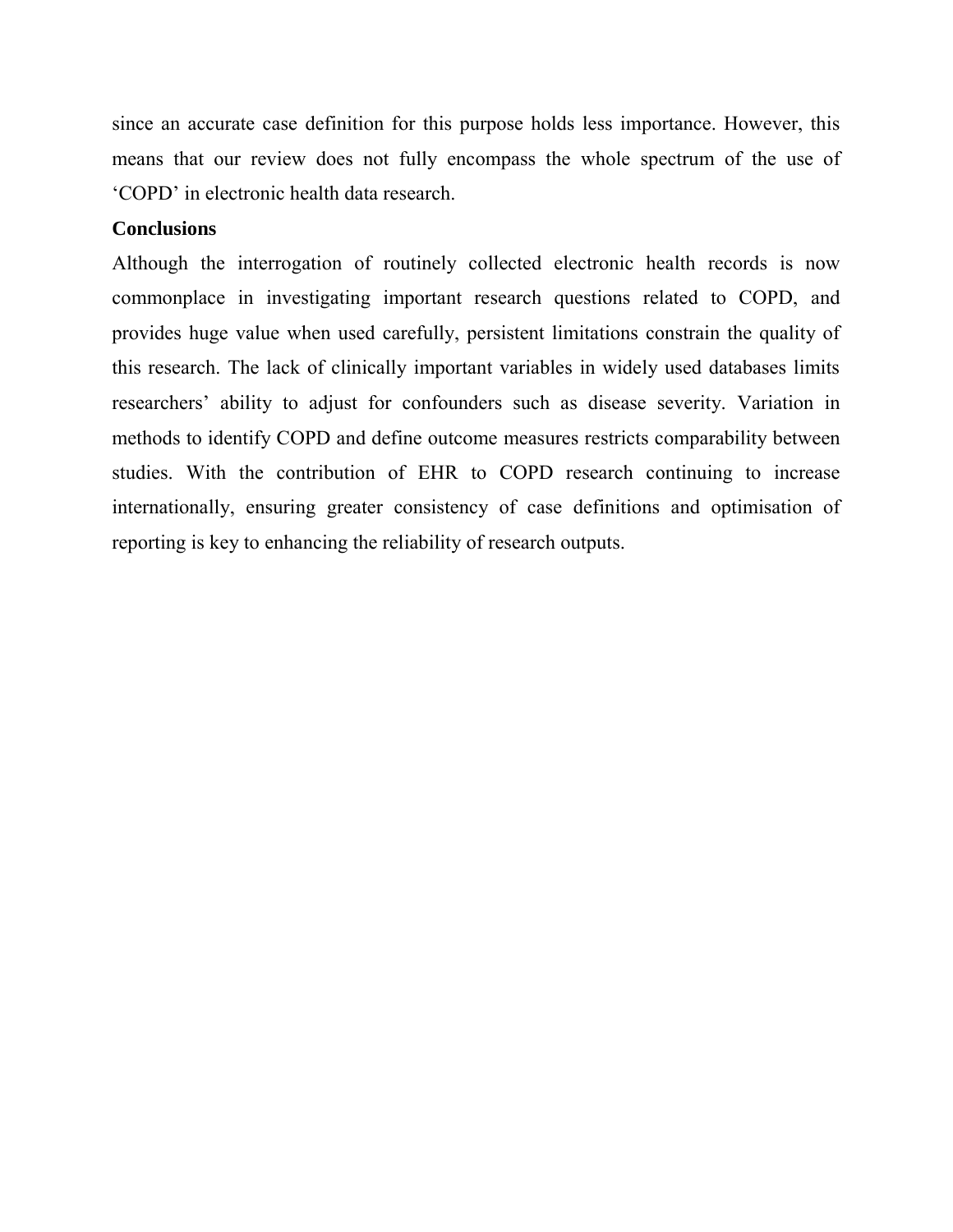# **Footnotes**

### **Ethics:**

Ethical review was not required since this study was a review of previously published work.

### **Funding:**

This study was funded by Swansea University Medical School with the support of BREATHE – The Health Data Research Hub for Respiratory Health [MC\_PC\_19004], which is funded through the UK Research and Innovation Industrial Strategy Challenge Fund and delivered through Health Data Research UK.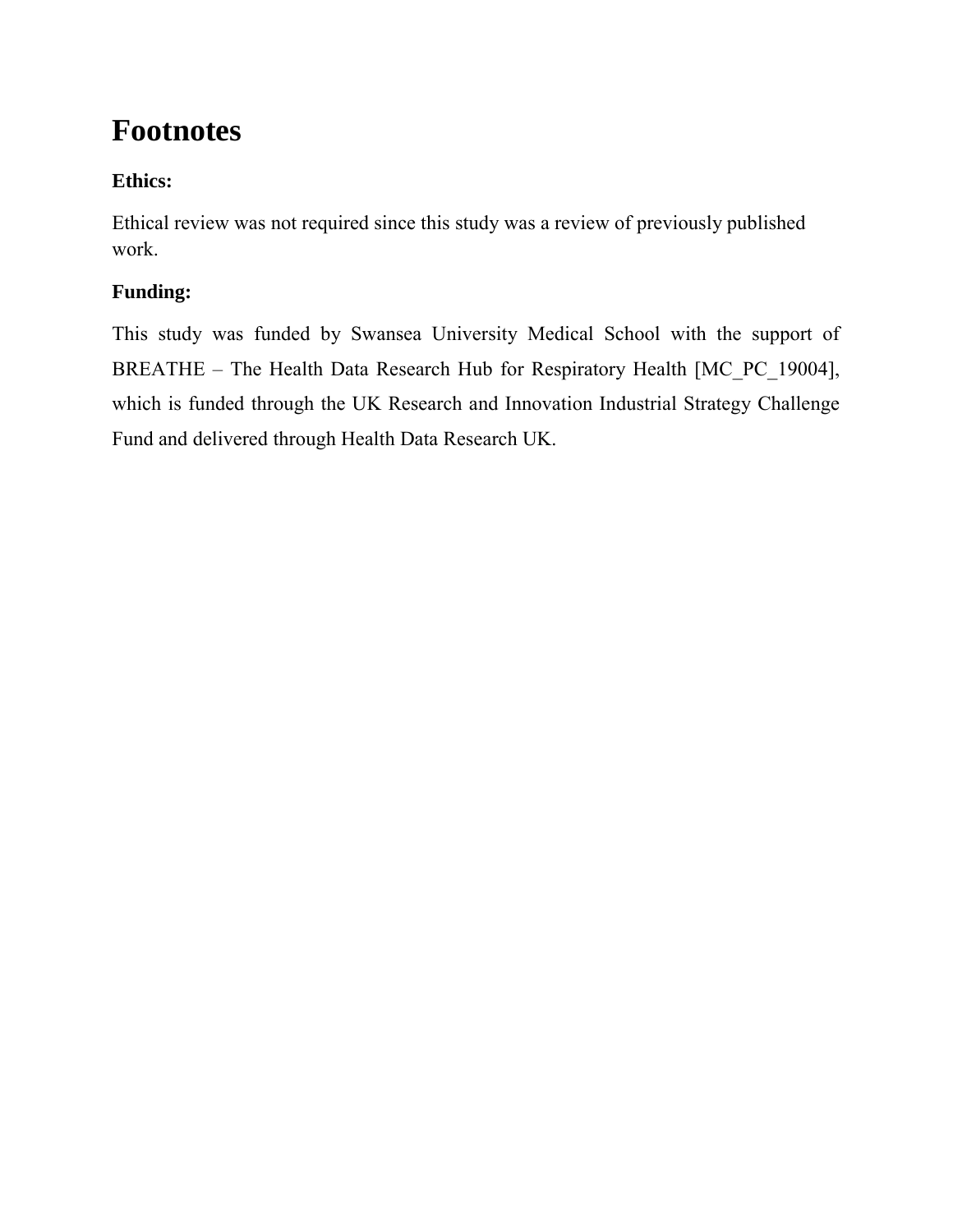# **References**

- 1. Singh D, Agusti A, Anzueto A, et al. Global Strategy for the Diagnosis, Management, and Prevention of Chronic Obstructive Lung Disease: the GOLD science committee report 2019. *The European respiratory journal*. 2019;53(5). doi:10.1183/13993003.00164-2019
- 2. Manuel DG, Rosella LC, Stukel TA. Importance of accurately identifying disease in studies using electronic health records. *BMJ*. 2010;341(19). doi:10.1136/bmj.c4226
- 3. Crossfield SSR, Lai LYH, Kingsbury SR, et al. Variation in methods, results and reporting in electronic health record-based studies evaluating routine care in gout: A systematic review. *PLoS ONE*. 2019;14(10). doi:10.1371/journal.pone.0224272
- 4. al Sallakh MA, Vasileiou E, Rodgers SE, Lyons RA, Sheikh A, Davies GA. Defining asthma and assessing asthma outcomes using electronic health record data: a systematic scoping review. *The European respiratory journal*. 2017;49(6):1700204. doi:10.1183/13993003.00204-2017
- 5. Rubbo B, Fitzpatrick NK, Denaxas S, et al. Use of electronic health records to ascertain, validate and phenotype acute myocardial infarction: A systematic review and recommendations. *International Journal of Cardiology*. 2015;187:705-711. doi:10.1016/j.ijcard.2015.03.075
- 6. Arksey H, O'Malley L. Scoping studies: Towards a methodological framework. *International Journal of Social Research Methodology: Theory and Practice*. 2005;8(1):19-32. doi:10.1080/1364557032000119616
- 7. World Health Organisation. *International Statistical Classification of Diseases and Related Health Problems 10th Revision*. 2010 Edition.; 2011. Accessed January 20, 2021. [www.who.int](http://www.who.int/)
- 8. Lai CC, Wu CH, Wang YH, Wang CY, Wu VC, Chen L. The association between COPD and outcomes of patients with advanced chronic kidney disease. *International Journal of COPD*. 2018;13:2899-2905. doi:10.2147/COPD.S174215
- 9. Park SC, Kim YS, Kang YA, et al. Hemoglobin and mortality in patients with COPD: A nationwide population-based cohort study. *International Journal of COPD*. 2018;13:1599-1605. doi:10.2147/COPD.S159249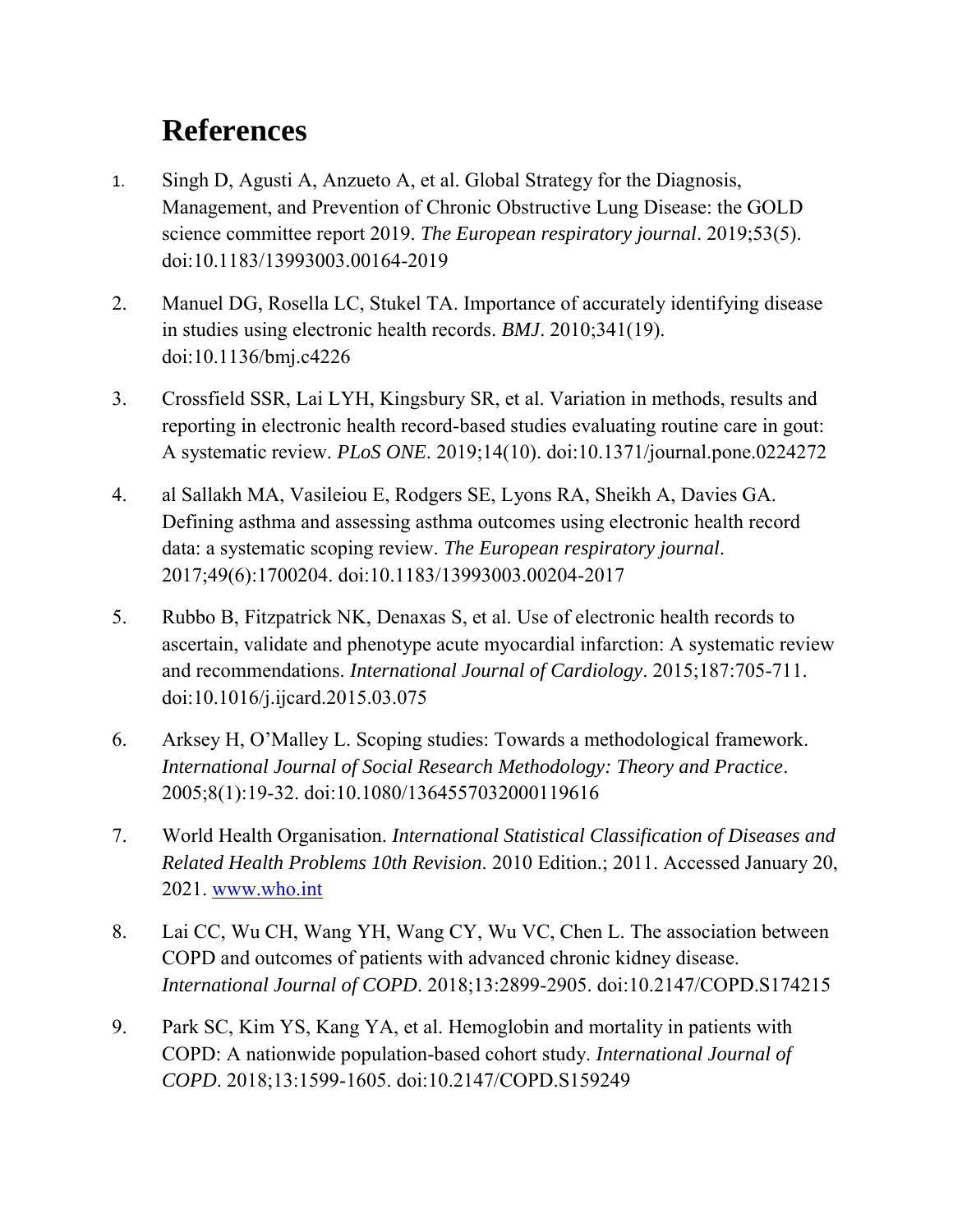- 10. Huang HH, Chen SJ, Chao TF, et al. Influenza vaccination and risk of respiratory failure in patients with chronic obstructive pulmonary disease: A nationwide population-based case-cohort study. *Journal of Microbiology, Immunology and Infection*. 2019;52(1):22-29. doi:10.1016/j.jmii.2017.08.014
- 11. Vazquez Guillamet R, Ursu O, Iwamoto G, Moseley PL, Oprea T. Chronic obstructive pulmonary disease phenotypes using cluster analysis of electronic medical records. *Health Informatics Journal*. 2018;24(4):394-409. doi:10.1177/1460458216675661
- 12. Bishwakarma R, Zhang W, Li YL, Kuo YF, Cardenas VJ, Sharma G. Metformin use and health care utilization in patients with coexisting chronic obstructive pulmonary disease and diabetes mellitus. *International Journal of COPD*. 2018;13:793-800. doi:10.2147/COPD.S150047
- 13. Choi J, Oh JY, Lee YS, et al. The association between blood eosinophil percent and bacterial infection in acute exacerbation of chronic obstructive pulmonary disease. *International Journal of COPD*. 2019;14:953-959. doi:10.2147/COPD.S197361
- 14. Whittaker HR, Müllerova H, Jarvis D, et al. Inhaled corticosteroids, blood eosinophils, and fev1 decline in patients with COPD in a large UK primary health care setting. *International Journal of COPD*. 2019;14:1063-1073. doi:10.2147/COPD.S200919
- 15. Hamad GA, Cheung W, Crooks MG, Morice AH. Eosinophils in COPD: How many swallows make a summer? *European Respiratory Journal*. 2018;51(1). doi:10.1183/13993003.02177-2017
- 16. Li Q, Larivée P, Courteau J, et al. Greater eosinophil counts at first COPD hospitalization are associated with more readmissions and fewer deaths. *International Journal of COPD*. 2019;14:331-341. doi:10.2147/COPD.S187375
- 17. Müllerová H, Hahn B, Simard EP, Mu G, Hatipoğlu U. Exacerbations and health care resource use among patients with COPD in relation to blood eosinophil counts. *International Journal of COPD*. 2019;14:683-692. doi:10.2147/COPD.S194367
- 18. Müllerová H, Meeraus WH, Galkin D v., Albers FC, Landis SH. Clinical burden of illness among patients with severe eosinophilic COPD. *International Journal of COPD*. 2019;14:741-755. doi:10.2147/COPD.S194511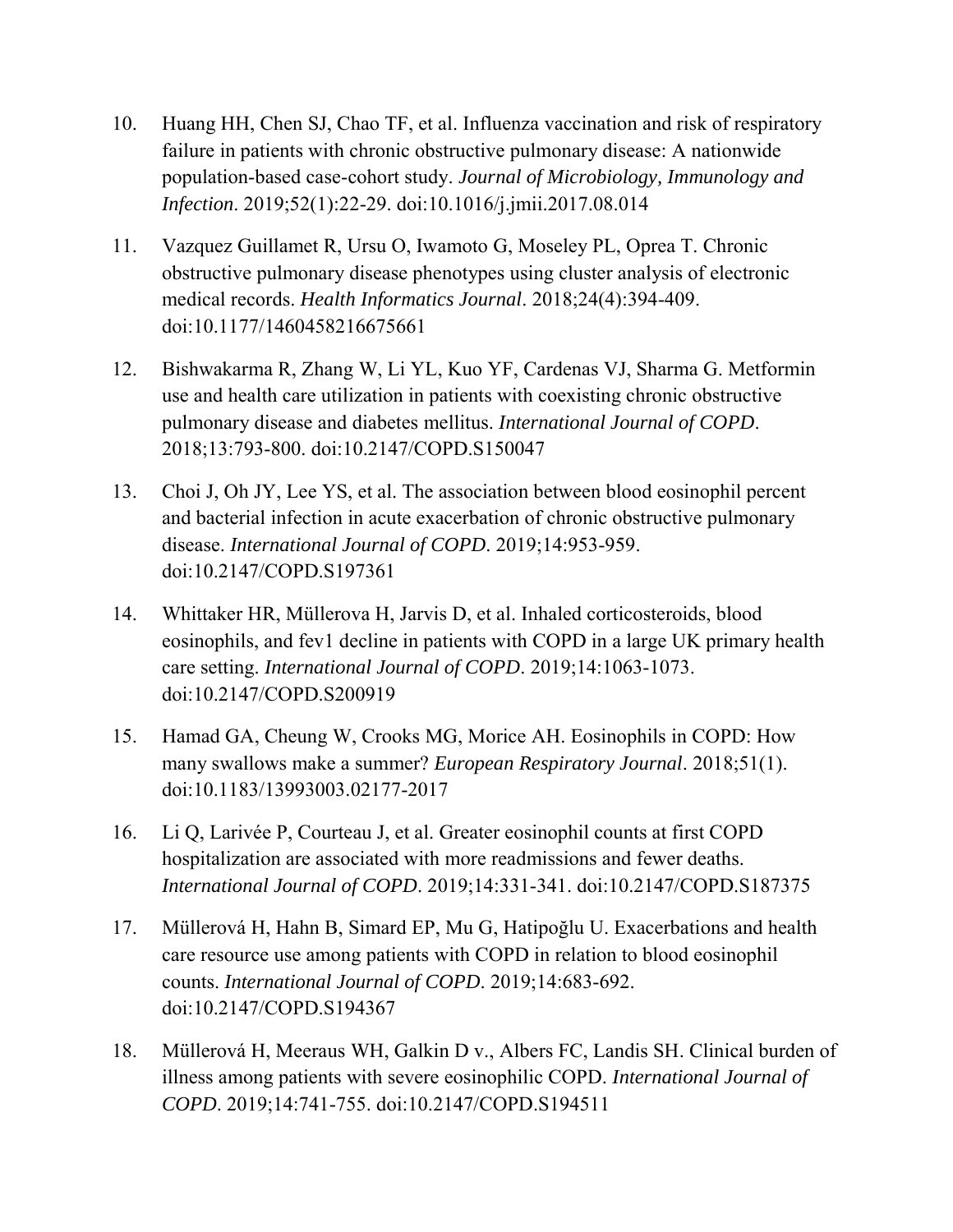- 19. Ho TW, Ruan SY, Huang CT, Tsai YJ, Lai F, Yu CJ. Validity of ICD9-CM codes to diagnose chronic obstructive pulmonary disease from National Health Insurance claim data in Taiwan. *International Journal of COPD*. 2018;13:3055-3063. doi:10.2147/COPD.S174265
- 20. Su VYF, Yang KY, Yang YH, et al. Use of ICS/LABA Combinations or LAMA Is Associated with a Lower Risk of Acute Exacerbation in Patients with Coexistent COPD and Asthma. *Journal of Allergy and Clinical Immunology: In Practice*. 2018;6(6):1927-1935.e3. doi:10.1016/j.jaip.2018.01.035
- 21. Lawson CA, Mamas MA, Jones PW, et al. Association of Medication Intensity and Stages of Airflow Limitation With the Risk of Hospitalization or Death in Patients With Heart Failure and Chronic Obstructive Pulmonary Disease. *JAMA network open*. 2018;1(8):e185489. doi:10.1001/jamanetworkopen.2018.5489
- 22. To T, Zhu J, Gray N, et al. Asthma and chronic obstructive pulmonary disease overlap in women incidence and risk factors. *Annals of the American Thoracic Society*. 2018;15(11):1304-1310. doi:10.1513/AnnalsATS.201802-078OC
- 23. Chalmers JD, Poole C, Webster S, Tebboth A, Dickinson S, Gayle A. Assessing the healthcare resource use associated with inappropriate prescribing of inhaled corticosteroids for people with chronic obstructive pulmonary disease (COPD) in GOLD groups A or B: An observational study using the Clinical Practice Research Datalink (CPRD). *Respiratory Research*. 2018;19(1). doi:10.1186/s12931-018- 0767-2
- 24. Oshagbemi OA, Keene SJ, Driessen JHM, et al. Trends in moderate and severe exacerbations among COPD patients in the UK from 2005 to 2013. *Respiratory Medicine*. 2018;144:1-6. doi:10.1016/j.rmed.2018.09.010
- 25. Landis S, Suruki R, Maskell J, Bonar K, Hilton E, Compton C. Demographic and Clinical Characteristics of COPD Patients at Different Blood Eosinophil Levels in the UK Clinical Practice Research Datalink. *COPD: Journal of Chronic Obstructive Pulmonary Disease*. 2018;15(2):177-184. doi:10.1080/15412555.2018.1441275
- 26. Mcguire K, Aviña-Zubieta JA, Esdaile JM, et al. Risk of Incident Chronic Obstructive Pulmonary Disease in Rheumatoid Arthritis: A Population-Based Cohort Study. *Arthritis Care and Research*. 2019;71(5):602-610. doi:10.1002/acr.23410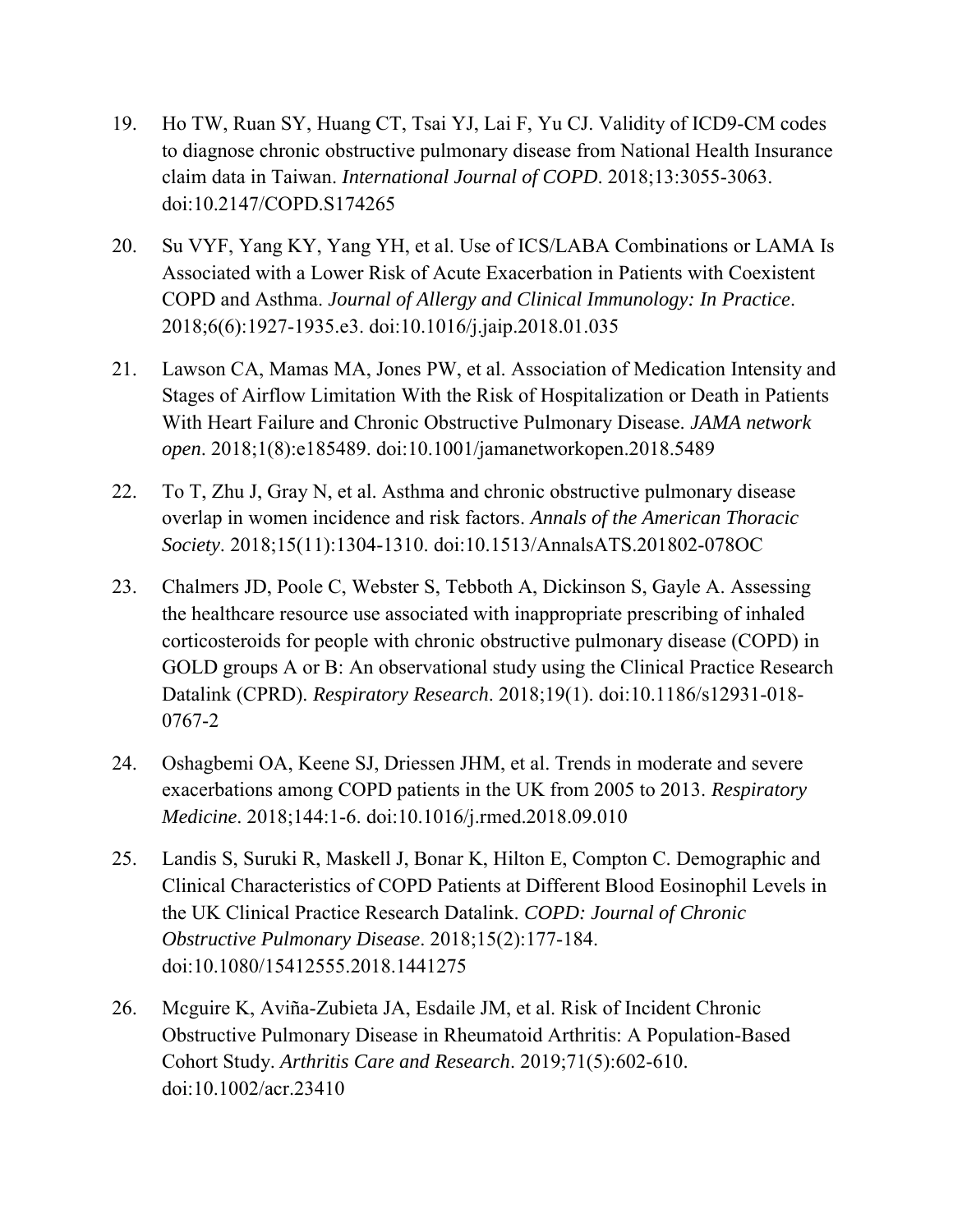- 27. Benchimol EI, Smeeth L, Guttmann A, et al. The REporting of studies Conducted using Observational Routinely-collected health Data (RECORD) Statement. *PLOS Medicine*. 2015;12(10):e1001885. doi:10.1371/journal.pmed.1001885
- 28. Quint JK, Müllerova H, DiSantostefano RL, et al. Validation of chronic obstructive pulmonary disease recording in the Clinical Practice Research Datalink (CPRD-GOLD). *BMJ Open*. 2014;4(7). doi:10.1136/bmjopen-2014-005540
- 29. Raherison C, Girodet PO. Epidemiology of COPD. *European Respiratory Review*. 2009;18(114):213-221. doi:10.1183/09059180.00003609
- 30. Ohar JA, Loh CH, Lenoir KM, Wells BJ, Peters SP. A comprehensive care plan that reduces readmissions after acute exacerbations of COPD. *Respiratory Medicine*. 2018;141:20-25. doi:10.1016/j.rmed.2018.06.014
- 31. Charlson M, Szatrowski TP, Peterson J, Gold J. Validation of a combined comorbidity index. *Journal of Clinical Epidemiology*. 1994;47(11):1245-1251. doi:10.1016/0895-4356(94)90129-5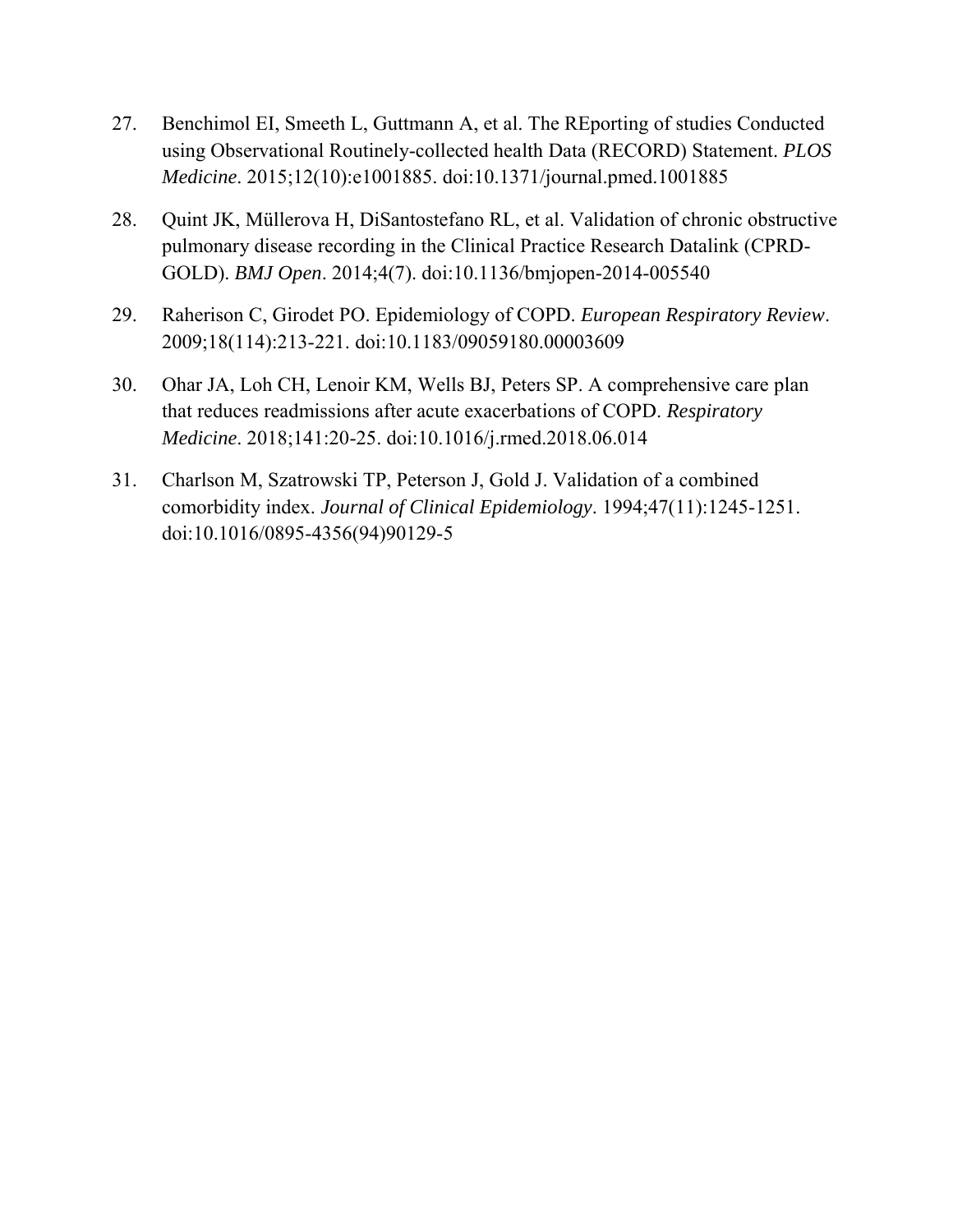# **Supplementary material**

# **Table S1: Search strategy**

| $\#$           | Query                                                                                                                                                                                                                                                                                                           | <b>Results</b> |
|----------------|-----------------------------------------------------------------------------------------------------------------------------------------------------------------------------------------------------------------------------------------------------------------------------------------------------------------|----------------|
| S1             | (MH "Medical Records Systems, Computerized+") OR<br>(MH "Medical Record Linkage") OR (MH "Electronic<br>Health Records+") OR (MH "Clinical Coding") OR (MH<br>"International Classification of Diseases")                                                                                                       | 50,268         |
| S <sub>2</sub> | (MH "Databases as Topic+")                                                                                                                                                                                                                                                                                      | 151,665        |
| S <sub>3</sub> | medical record linkage or medical records linkage or<br>clinical coding or code or codes or coding or codelist* or<br>codeset* or algorithm* or International Classification of<br>Disease* or ICD* or ICD-10 or ICD-9 or ICD-9-CM or<br>ICD 9 or ICD 10                                                        | 712,365        |
| S <sub>4</sub> | emr or electronic medical record* or ehr or electronic<br>health record*                                                                                                                                                                                                                                        | 44,324         |
| S <sub>5</sub> | $(data * or record*)$ and (insurance or claim <sup>*</sup> or<br>administrative or routine* or electr* or digit* or computer*<br>or linked)                                                                                                                                                                     | 1,667,252      |
| S <sub>6</sub> | S1 OR S2 OR S3 OR S4 OR S5                                                                                                                                                                                                                                                                                      | 2,297,452      |
| S7             | (MH "Pulmonary Disease, Chronic Obstructive+")                                                                                                                                                                                                                                                                  | 53,773         |
| S8             | copd or chronic obstructive pulmonary disease or coad or<br>chronic obstructive airway disease or chronic obstructive<br>lung disease or emphysema or chronic bronchitis or<br>chronic airflow obstruction* or airflow obstruction,<br>chronic or chronic airway obstruction* or airway<br>obstruction, chronic | 114,337        |
| S <sub>9</sub> | <b>S7 OR S8</b>                                                                                                                                                                                                                                                                                                 | 114,337        |
| S10            | S6 AND S9                                                                                                                                                                                                                                                                                                       | 1,226          |
|                | Limiters – Date of Publication: 20180101-20191130;<br>English Language; Human                                                                                                                                                                                                                                   |                |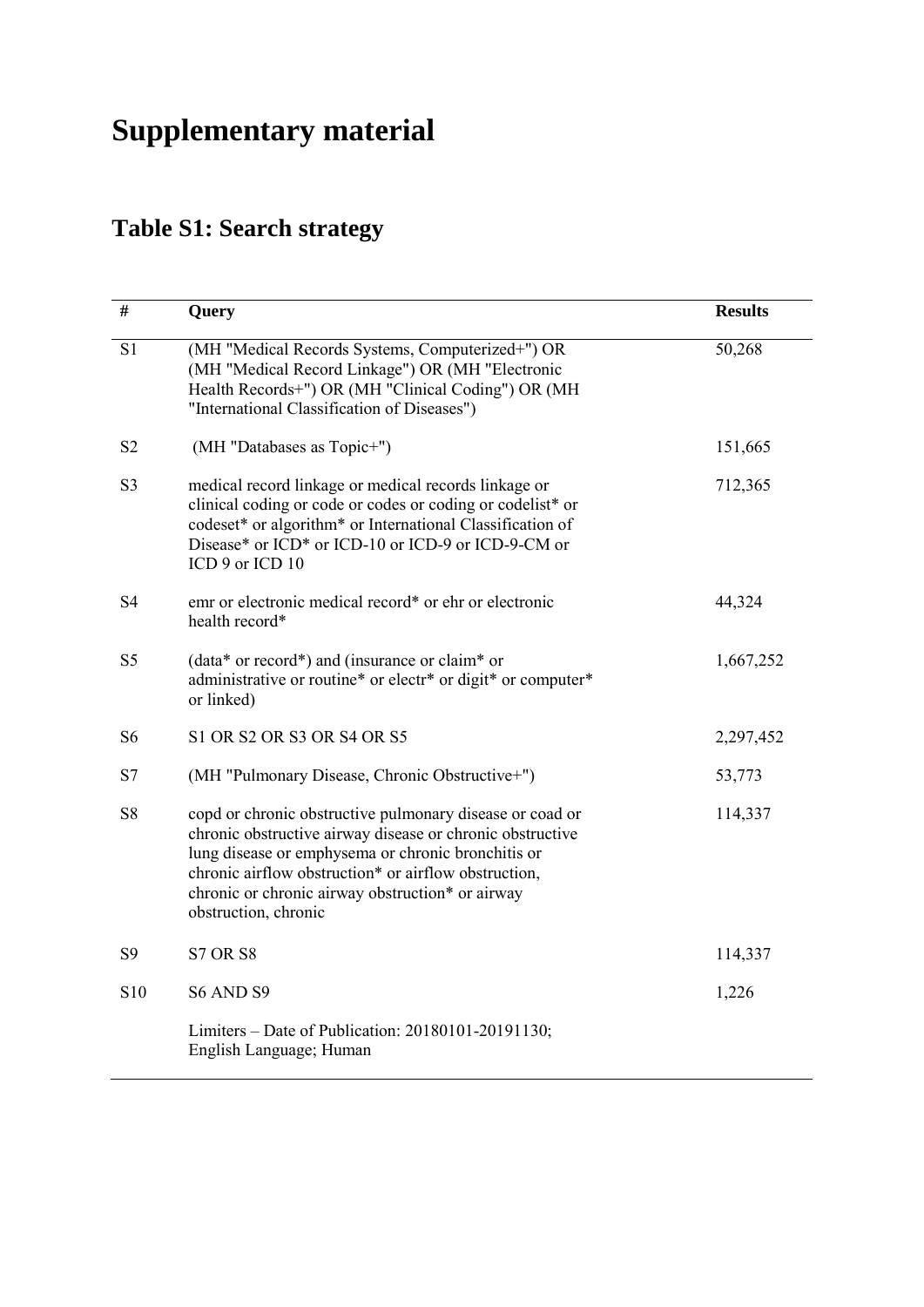## **Table S2: Data extraction table**

| <b>Variable</b>                                           | <b>Variable value options</b>                                                                                               |
|-----------------------------------------------------------|-----------------------------------------------------------------------------------------------------------------------------|
| Core study details                                        |                                                                                                                             |
| PubMed ID                                                 | Free text                                                                                                                   |
| Article title                                             | Free text                                                                                                                   |
| Study location (country)                                  | Free text                                                                                                                   |
| Study design                                              | Free text                                                                                                                   |
| Data source                                               | Free text                                                                                                                   |
| Study aim                                                 | Free text                                                                                                                   |
| <b>Definition of COPD</b>                                 |                                                                                                                             |
| Inclusion criteria notes                                  | Free text                                                                                                                   |
| Coding scheme used                                        | ICD-9, ICD-9-CM, ICD-10, ICD-10-CM,<br>ICD-10-CA, Read code, DRG, ATC, Other<br>code, Mix of above codes, No codes reported |
| Code set used                                             | Free text                                                                                                                   |
| Age as criterion?                                         | Y/N                                                                                                                         |
| Age - lower limit                                         | Free text                                                                                                                   |
| Requirement of multiple claims?                           | Y/N                                                                                                                         |
| More weight to inpatient claims?                          | Y/N                                                                                                                         |
| Requirement of specific treatment?                        | Y/N                                                                                                                         |
| Requirement of spirometry?                                | Yes spirometry required but results not<br>specified, Yes spirometry required<br>and<br>results specified, No               |
| Requirement of ever-smoker?                               | Y/N                                                                                                                         |
| Exclusion criteria notes                                  | Free text                                                                                                                   |
| Exclusion criteria: are patients with asthma<br>excluded? | Y/N                                                                                                                         |

### **Definitions of COPD severity**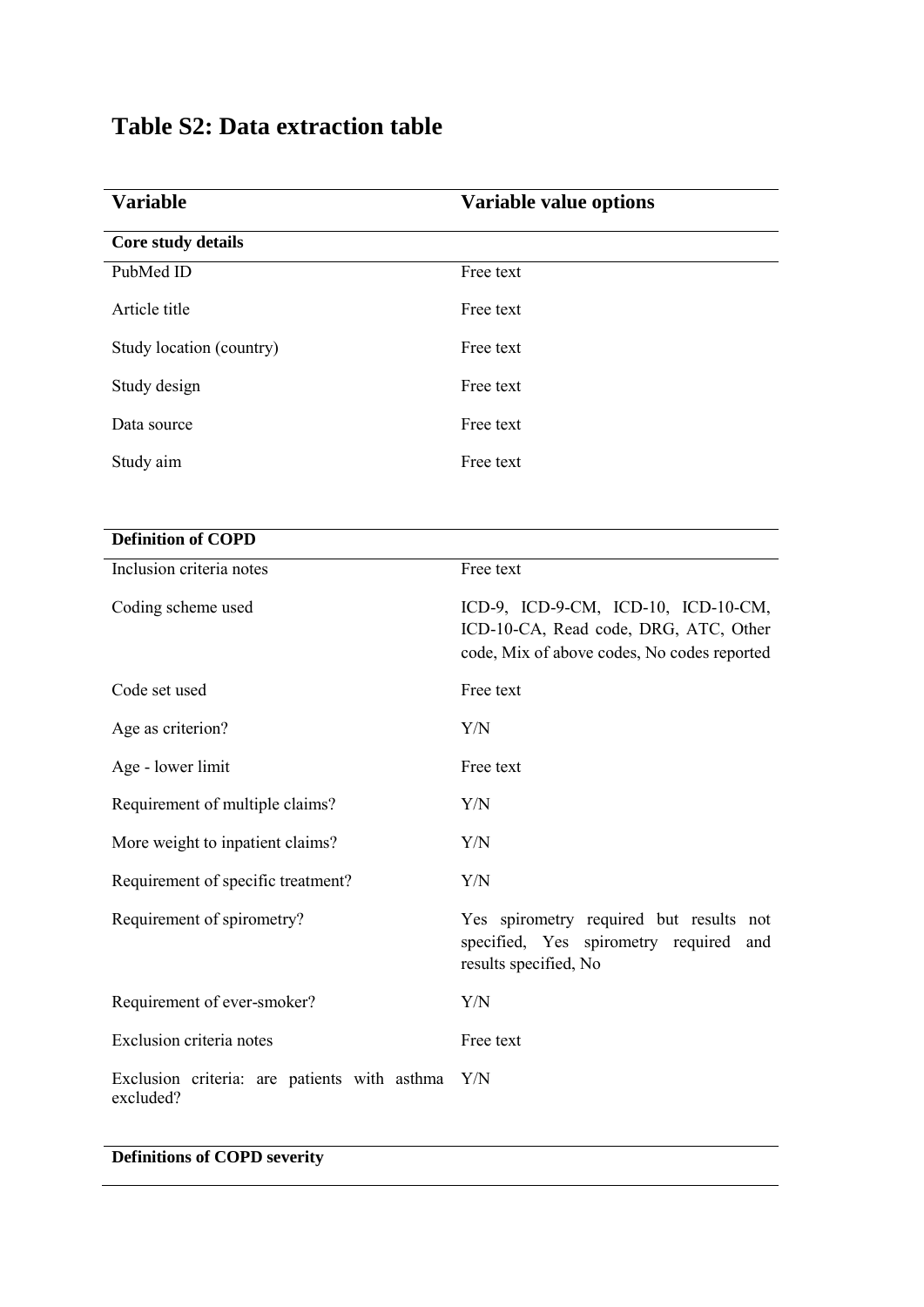| COPD severity notes                                                                               | Free text                                                             |
|---------------------------------------------------------------------------------------------------|-----------------------------------------------------------------------|
| Spirometry-binary                                                                                 | Y/N                                                                   |
| Spirometry- ordinal                                                                               | Y/N                                                                   |
| Related to chronic medication use?                                                                | Y/N                                                                   |
| Related to exacerbations?                                                                         | Y/N                                                                   |
| Other proxies of severity                                                                         | Free text                                                             |
| <b>Definitions of COPD phenotype</b>                                                              |                                                                       |
| COPD phenotype notes                                                                              | Free text                                                             |
| Co-existing asthma                                                                                | Y/N                                                                   |
| Blood eosinophil level                                                                            | Y/N                                                                   |
| Exacerbators                                                                                      | Y/N                                                                   |
| GOLD groups                                                                                       | Y/N                                                                   |
| Other                                                                                             | Free text                                                             |
| <b>Quality appraisal</b>                                                                          |                                                                       |
| Does the study validate definitions used?                                                         | Y/N                                                                   |
| Have the definitions used been validated<br>previously in the same dataset used for the<br>study? | Y/N                                                                   |
| Other justification of validity?                                                                  | Free text                                                             |
| Missing data: smoking                                                                             | Smoking data missing, smoking data not<br>missing, not reported       |
| Missing data: spirometry                                                                          | Spirometry data missing, spirometry data not<br>missing, not reported |
| Missing data: other                                                                               | Free text                                                             |
| Other limitations and measure to minimise<br>limitations                                          | Free text                                                             |
| Reference to RECORD statement                                                                     | Y/N                                                                   |
|                                                                                                   |                                                                       |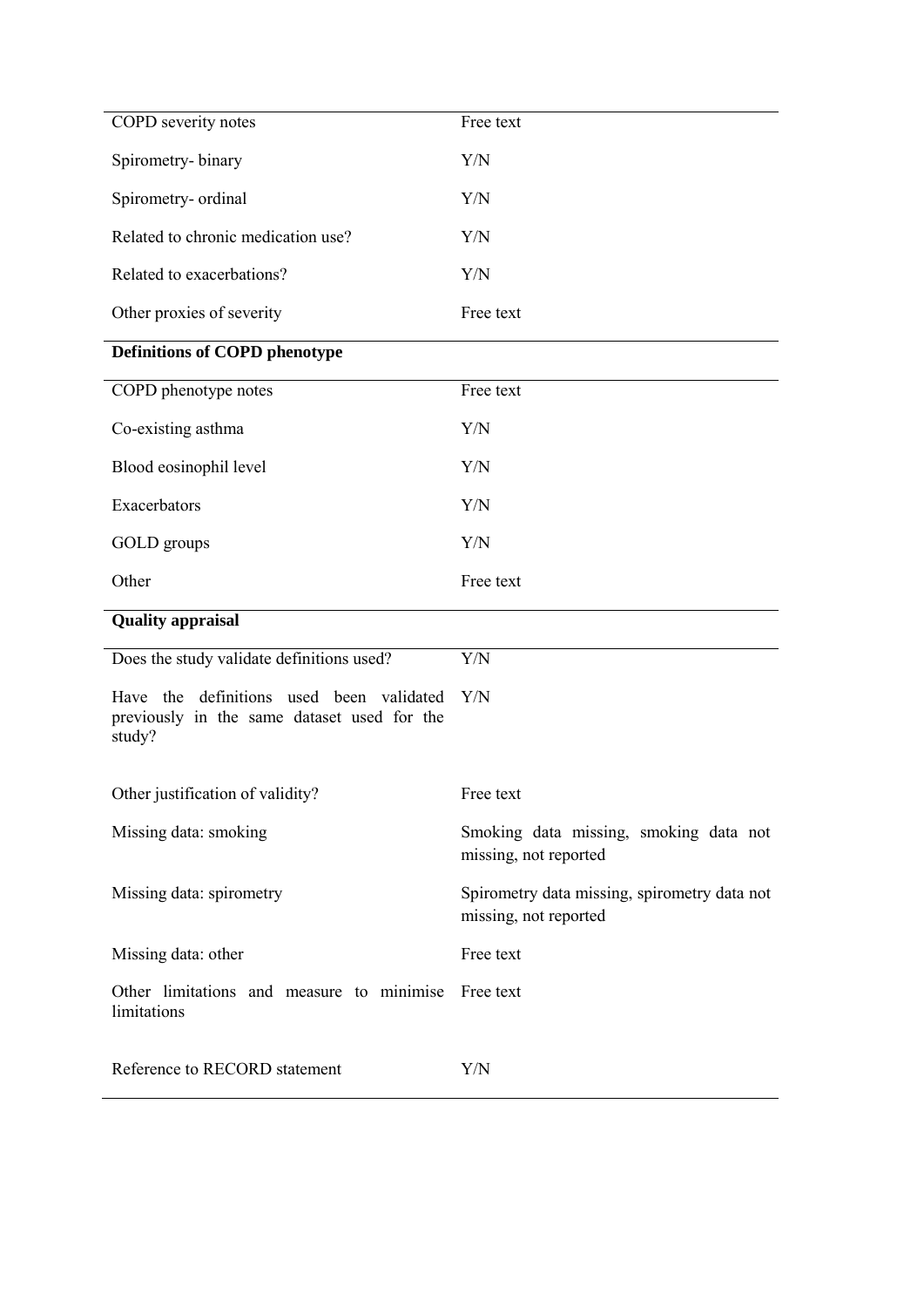# **Table S3: Geographical distribution**

| Country               | <b>Number of studies</b> |
|-----------------------|--------------------------|
| <b>USA</b>            | 52                       |
| Taiwan                | 29                       |
| <b>United Kingdom</b> | 20                       |
| Canada                | 15                       |
| Spain                 | 11                       |
| Korea                 | 9                        |
| China                 | 7                        |
| Italy                 | 6                        |
| Sweden                | 5                        |
| Denmark               | $\overline{4}$           |
| Netherlands           | $\overline{4}$           |
| Hong Kong             | 3                        |
| Australia             | 3                        |
| Israel                | 3                        |
| Belgium               | $\overline{2}$           |
| Poland                | $\overline{2}$           |
| Austria               | $\overline{c}$           |
| France                | $\overline{c}$           |
| Scotland              | $\mathbf{1}$             |
| Norway and Germany    | $\mathbf{1}$             |
| Ireland               | 1                        |
| Singapore             | 1                        |
| Germany               | 1                        |
| Turkey                | 1                        |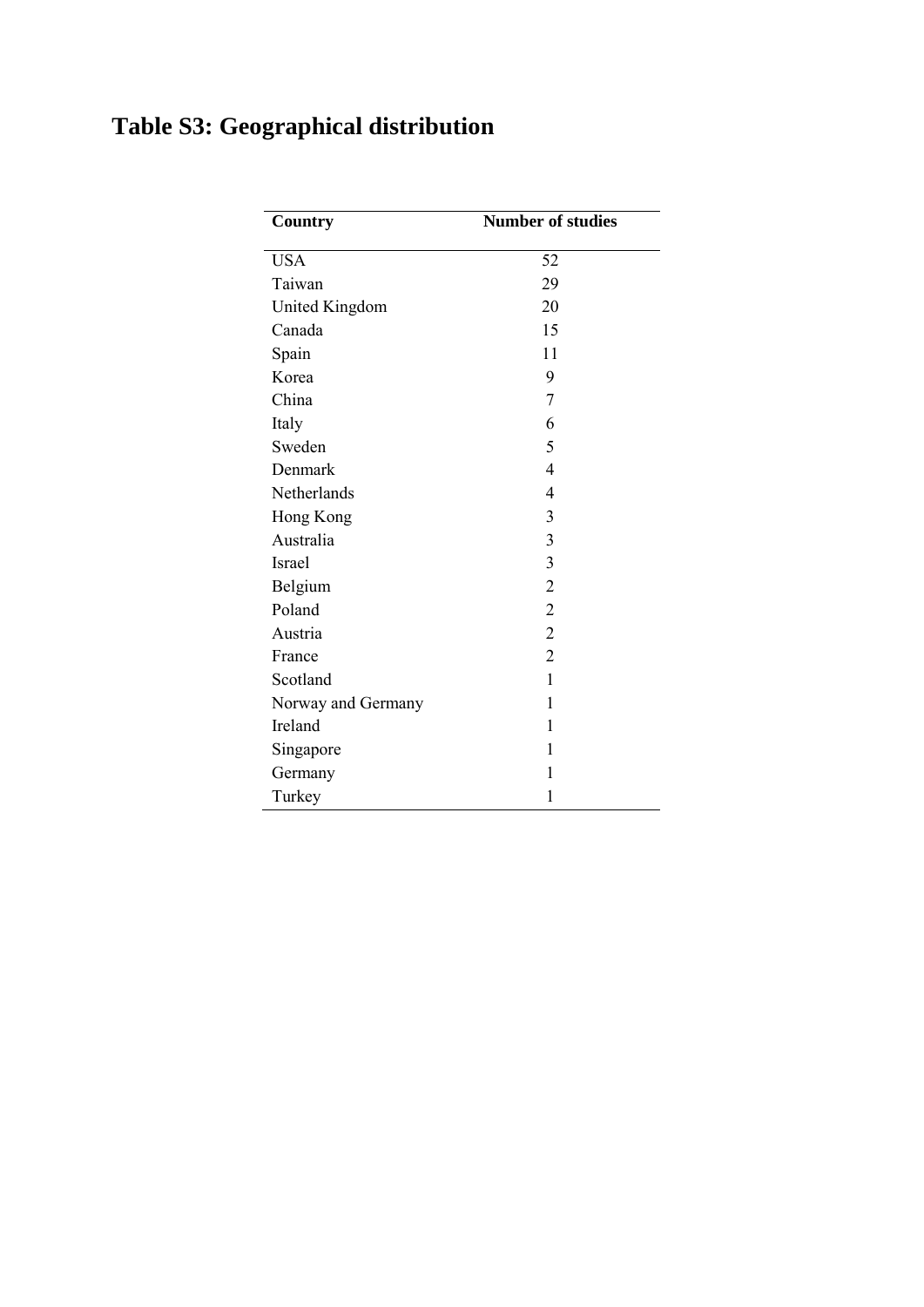### **Table S4: Coding schemes used by studies**

| <b>Coding scheme</b>          | <b>Number</b><br>of studies |
|-------------------------------|-----------------------------|
| ICD-9-CM                      | 52                          |
| $ICD-10$                      | 35                          |
| No codes reported             | 28                          |
| Mix of other named categories | 25                          |
| $ICD-9$                       | 23                          |
| Read code                     | 15                          |
| Other codes*                  | 4                           |
| $ICD-10-CM$                   | 1                           |
| $ICD-10-CA$                   | 1                           |
| N/A                           |                             |

ICD  $10$  = the International Statistical Classification of Diseases and Related Health Problems,  $10<sup>th</sup>$  revision, the replacement of ICD-9. ICD-10-CM = clinical modification of the classification, replacing ICD-9-CM. ICD-10-CA is the Canadian modification.

\*'Other codes' includes the Anatomical Therapeutic Chemical Classification System (ATC), Diagnosis-related Group codes (DRG), International Classification of Primary Care (ICPC)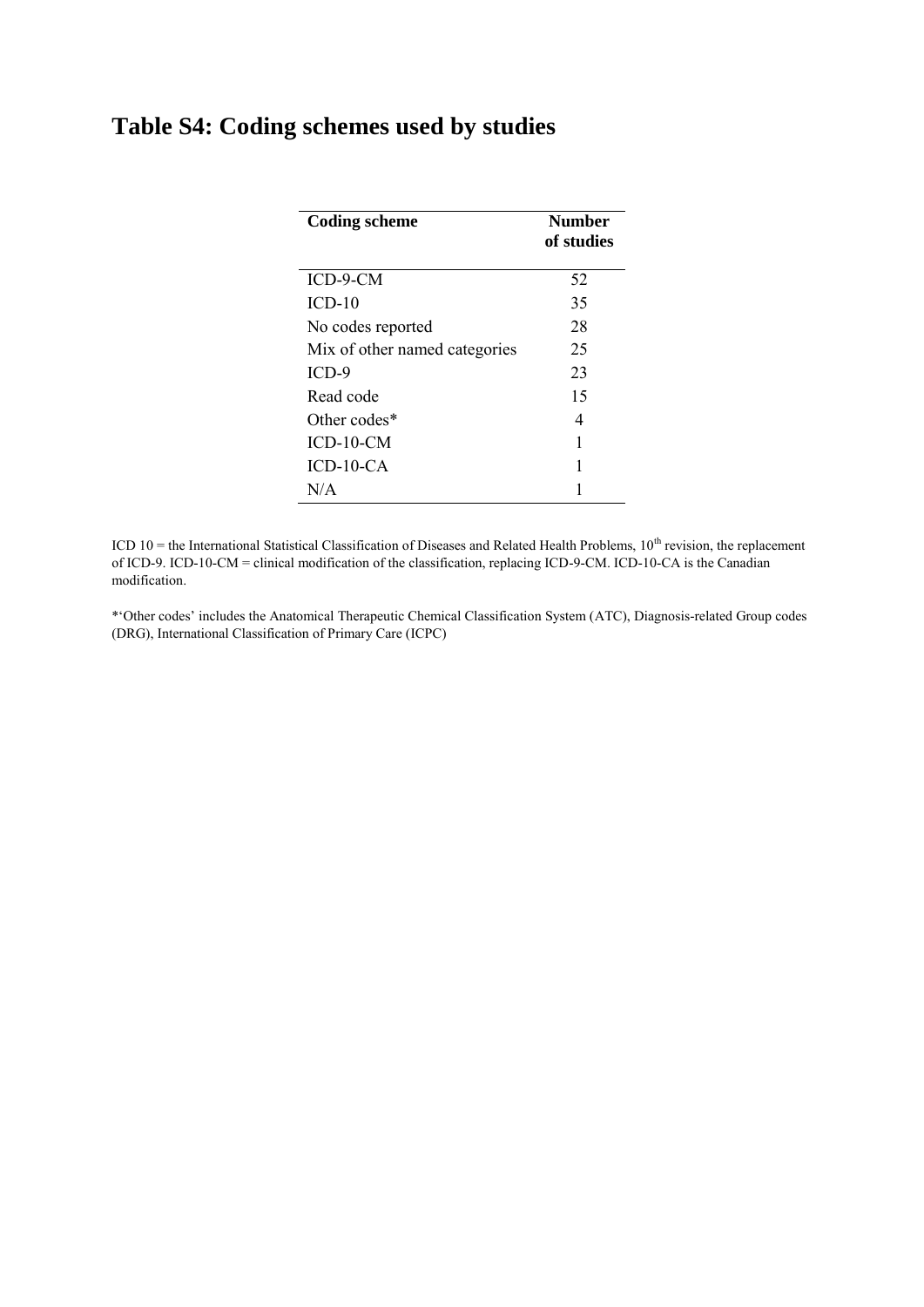| Table S5: ICD-10 code sets used to identify COPD |
|--------------------------------------------------|
|--------------------------------------------------|

| ICD-10 code sets                                                                         | <b>Number</b><br>of studies |
|------------------------------------------------------------------------------------------|-----------------------------|
| J44                                                                                      | 14                          |
| J41-44                                                                                   | 10                          |
| J40-44                                                                                   | 7                           |
| J41, J43-44                                                                              | 5                           |
| J43, J44                                                                                 | 3                           |
| J42-44                                                                                   | $\overline{2}$              |
| J43-44, except J43.0                                                                     | $\overline{2}$              |
| J44.1                                                                                    | $\overline{2}$              |
| J40, J41.0, J41.1, J41.8, J42, J43.0, J43.1, J43.2,<br>J43.8, J43.9, J44.0, J44.1, J44.9 | 1                           |
| J40, J47                                                                                 | $\mathbf{1}$                |
| J40-42, J44                                                                              | 1                           |
| J40-44, J47                                                                              | 1                           |
| J41, J43                                                                                 | 1                           |
| J41.0, J41.1, J41.8, J42, J43.9, J44.0, J44.1, J44.9                                     | 1                           |
| J41-43                                                                                   | $\mathbf{1}$                |
| J41-44, J47                                                                              | $\mathbf{1}$                |
| J42, 44                                                                                  | 1                           |
| J42-44, except J43.0                                                                     | $\mathbf{1}$                |
| J44.0, J44.1, J44.9                                                                      | $\mathbf{1}$                |
| J44.1, J44.8, J44.9                                                                      | $\mathbf{1}$                |

Includes studies which used ICD-10, ICD-10-CM or ICD-10-CA alone, or in combination with other coding schemes.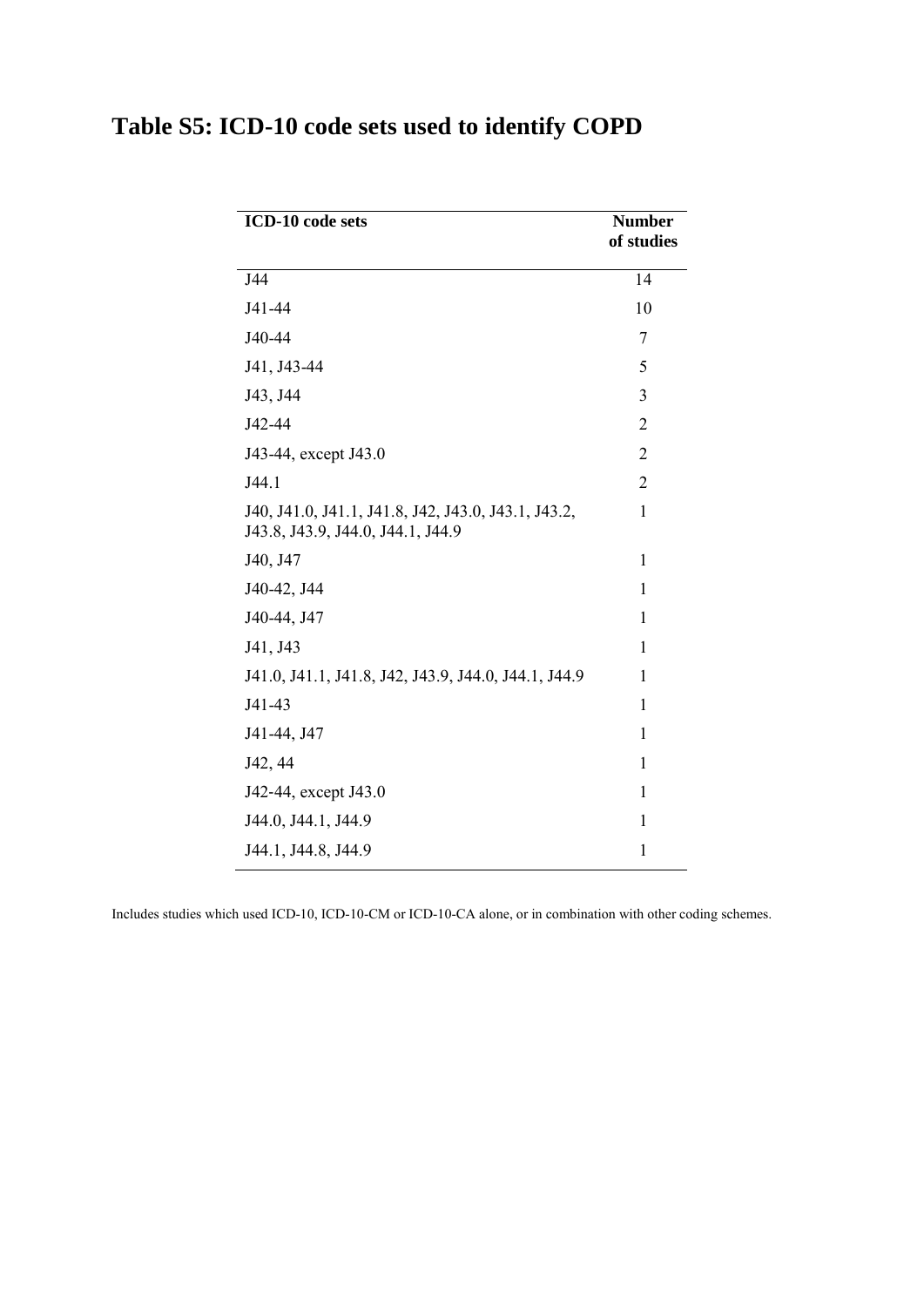# **Table S6: Lower age limit used in definition of COPD**

|    | Lower age limit Number of studies |
|----|-----------------------------------|
| 40 | 76                                |
| 35 | 13                                |
| 18 | 12                                |
| 20 | 8                                 |
| 45 | 6                                 |
| 65 | 6                                 |
| 66 | 5                                 |
| 55 | 5                                 |
| 50 | 4                                 |
| 30 | $\overline{2}$                    |
| 25 | 1                                 |
| 60 |                                   |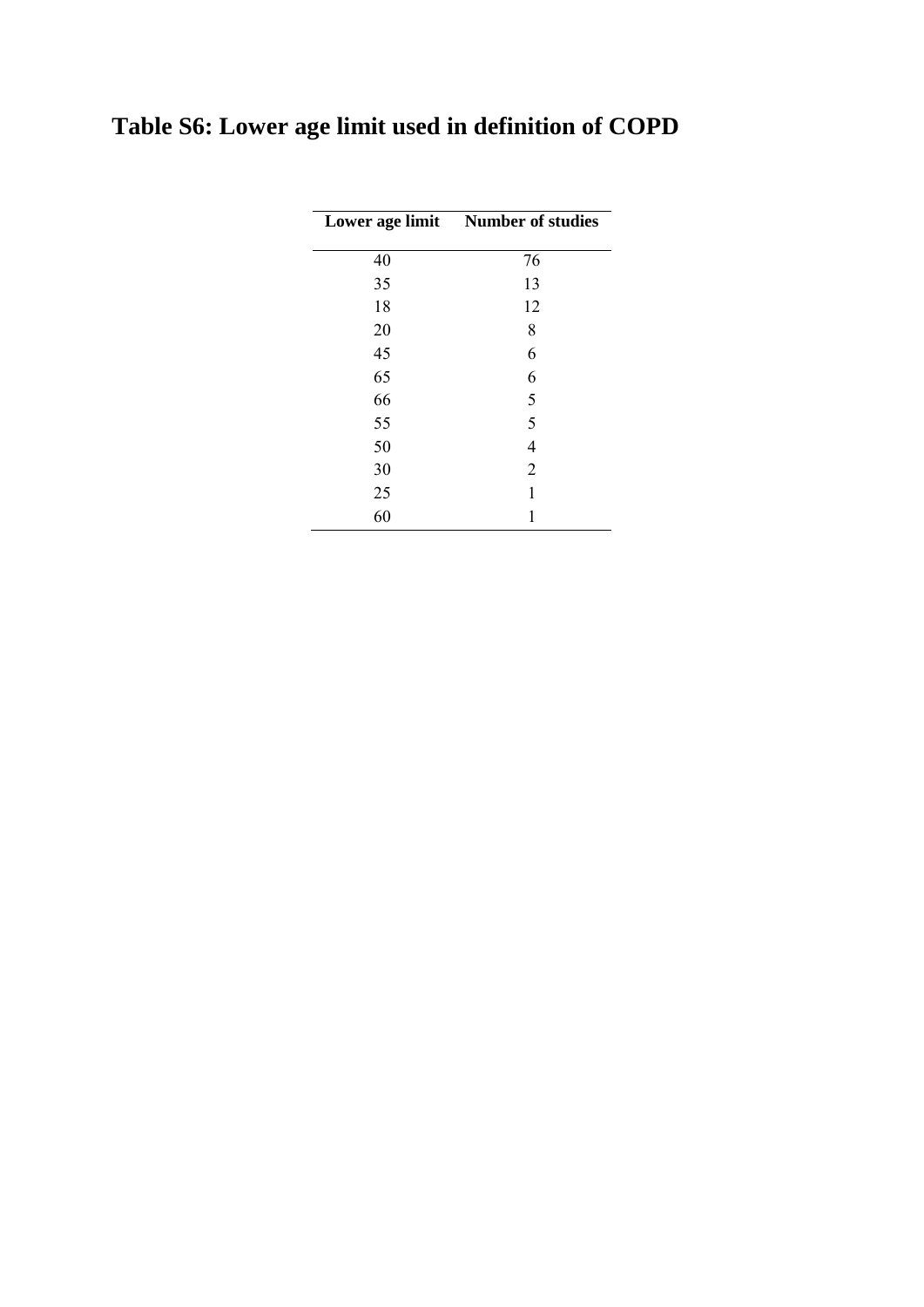## **Table S7: Smoking data**

| Is smoking data missing?*                                                           | <b>Number of studies</b> |
|-------------------------------------------------------------------------------------|--------------------------|
| Yes                                                                                 | 44                       |
| N <sub>0</sub>                                                                      | 66                       |
| Not reported                                                                        | 75                       |
| If study has access to smoking data, are<br>never-smokers included in the analysis? |                          |
| Yes                                                                                 | 33                       |
| N <sub>o</sub>                                                                      | 9                        |
| Not reported                                                                        | 24                       |

\*Missing here means that information regarding smoking was not available in the database being interrogated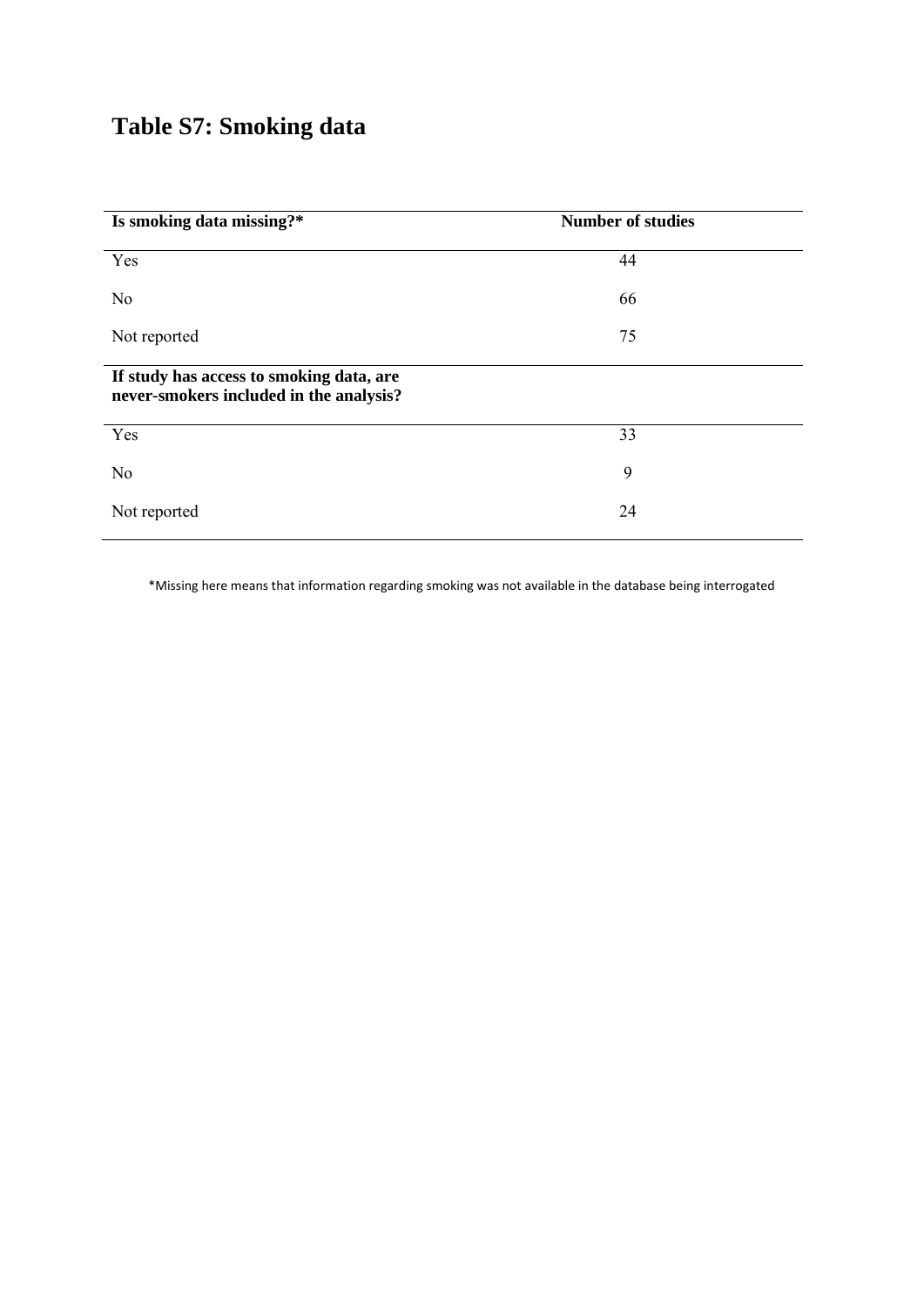## **Table S8: Phenotyping by blood eosinophil level – thresholds used by studies**

| <b>Blood eosinophil threshold</b>                                                                                             | <b>Number of studies</b> |  |
|-------------------------------------------------------------------------------------------------------------------------------|--------------------------|--|
| $150$ cells/ $\mu$ L                                                                                                          | 4                        |  |
| 2% (of total white cell count)                                                                                                | 3                        |  |
| $300$ cells/ $\mu$ L                                                                                                          | 2                        |  |
| 200 cells/ $\mu$ L and/or 2%                                                                                                  | 1                        |  |
| 'Always above', 'fluctuating'<br>above and below', and 'never<br>above' cut off points of 100,<br>150, and 300 cells/ $\mu$ L | 1                        |  |
| $\langle 2\%, 2\text{-}4\%, \rangle 4\%$ and 150,<br>150–300, 300 cells per $\mu$ L                                           |                          |  |

% = blood eosinophil concentrations as percentage of total white blood cell count;  $cells/µL = absolute count of blood eosinophils$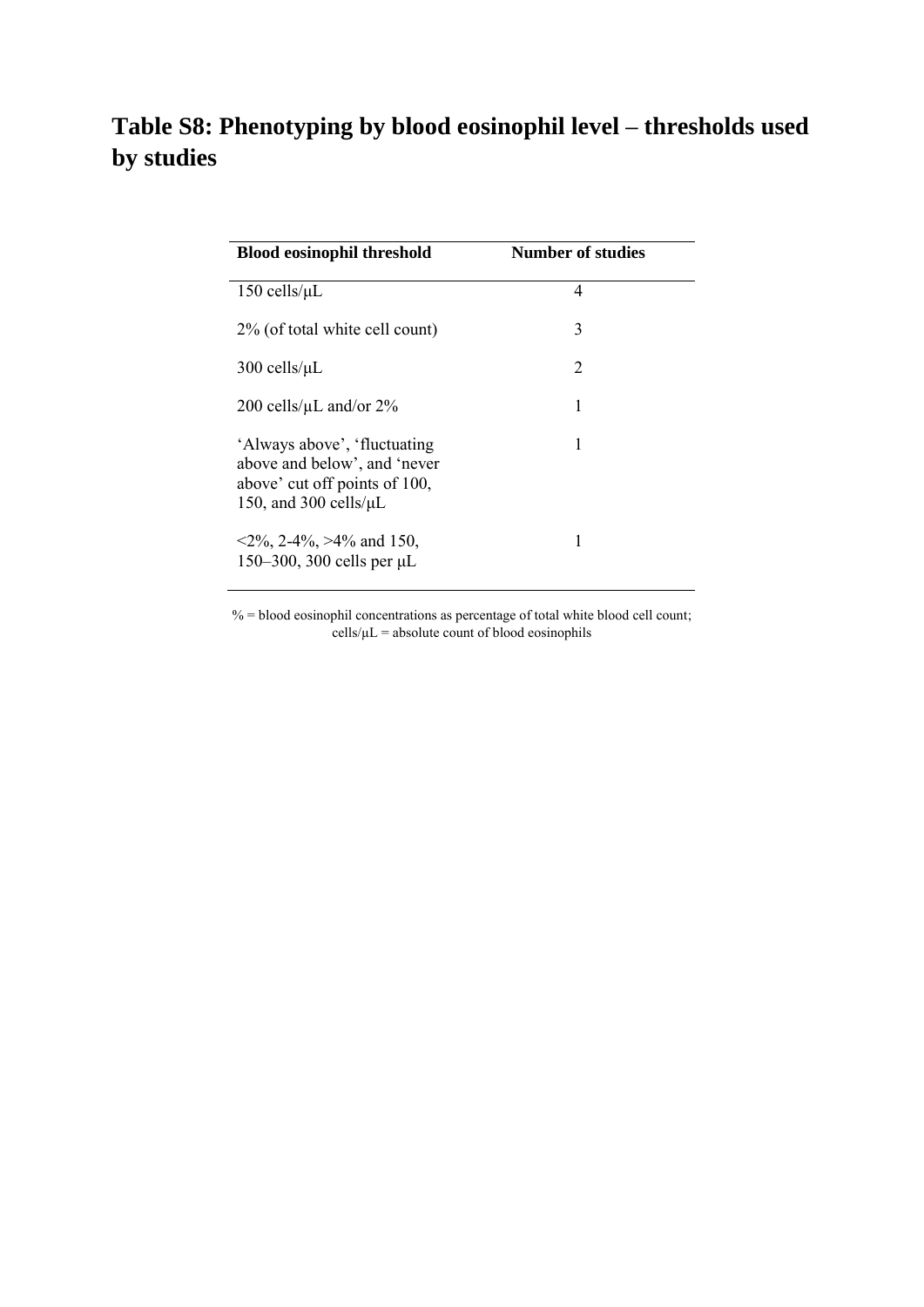### **List of studies included in scoping review**

(1) Abad-Arranz M, Moran-Rodríguez A, Mascarós Balaguer E, Quintana Velasco C, Abad Polo L, Núñez Palomo S, et al. Community Assessment of COPD Health Care (COACH) study: A clinical audit on primary care performance variability in COPD care. BMC Medical Research Methodology 2018 /7;18(1).

(2) Aksoy E, Karakurt Z, Gungor S, Ocakli B, Ozmen İ, Yildirim E, et al. Neutrophil to lymphocyte ratio is a better indicator of COPD exacerbation severity in neutrophilic endotypes than eosinophilic endotypes. International Journal of COPD 2018;13:2721-2730.

(3) Amin AN, Bollu V, Stensland MD, Netzer L, Ganapathy V. Treatment patterns for patients hospitalized with chronic obstructive pulmonary disease. American Journal of Health-System Pharmacy 2018 /3;75(6):359-366.

(4) Ando T, Adegbala O, Akintoye E, Ashraf S, Pahuja M, Briasoulis A, et al. Is transcatheter aortic valve replacement better than surgical aortic valve replacement in patients with chronic obstructive pulmonary disease? A nationwide inpatient sample analysis. Journal of the American Heart Association 2018 /4;7(7).

(5) Annavarapu S, Goldfarb S, Gelb M, Moretz C, Renda A, Kaila S. Development and validation of a predictive model to identify patients at risk of severe COPD exacerbations using administrative claims data. International Journal of COPD 2018;13:2121-2130.

(6) Baliatsas C, Smit LAM, Dückers MLA, Van Dijk CE, Heederik D, Yzermans CJ. Patients with overlapping diagnoses of asthma and COPD: Is livestock exposure a risk factor for comorbidity and coexisting symptoms and infections? BMC Pulmonary Medicine 2019  $/6$ ; 19(1).

(7) Barbosa-Lorenzo R, Ruano-Ravina A, Fernández-Villar A, López-Pardo E, Carballeira-Roca C, Barros-Dios J. COPD prevalence and hospital admissions in Galicia (Spain). An analysis using the potential of new health information systems. Pulmonology 2018 11;24(6):323-329.

(8) Bell CF, Coutinho AD, Farrelly E, Lokhandwala T, Landsman-Blumberg P. Clinical and economic outcomes associated with the use of fluticasone propionate 250 mcg and salmeterol 50 mcg combination versus tiotropium bromide 18 mcg as initial maintenance treatment for chronic obstructive pulmonary disease in managed care. Journal of Medical Economics 2018 /6;21(6):629-638.

(9) Bengtson LGS, DePietro M, McPheeters J, Fox KM. Real-world outcomes in patients with chronic obstructive pulmonary disease initiating long-acting mono bronchodilator therapy. Therapeutic Advances in Respiratory Disease 2018 /5;12.

(10) Bishwakarma R, Zhang W, Li YL, Kuo YF, Cardenas VJ, Sharma G. Metformin use and health care utilization in patients with coexisting chronic obstructive pulmonary disease and diabetes mellitus. International Journal of COPD 2018 /3;13:793-800.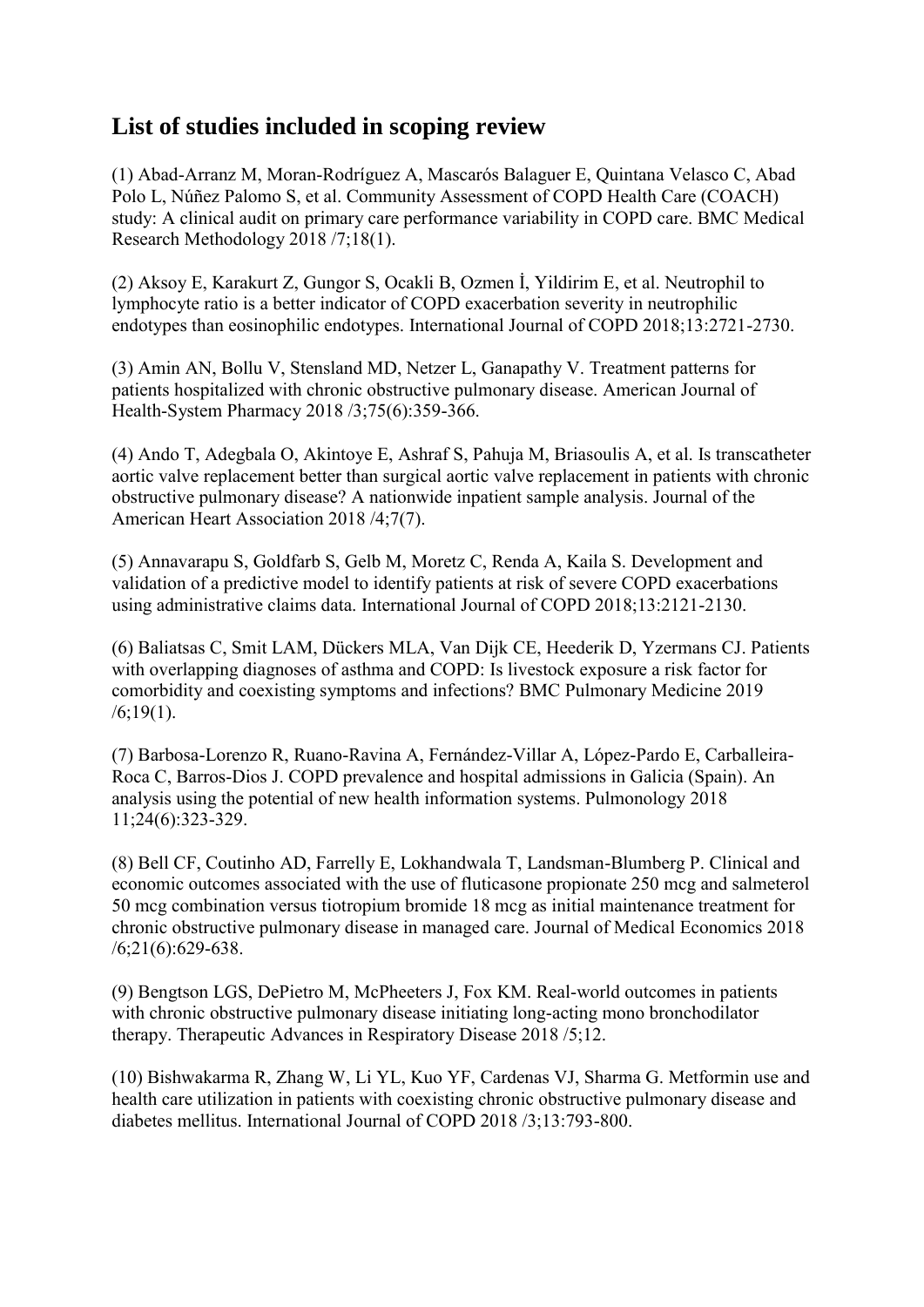(11) Bloom CI, Elkin SL, Quint JK. Changes in COPD inhaler prescriptions in the united kingdom, 2000 to 2016. International Journal of COPD 2019;14:279-287.

(12) Bloom CI, Slaich B, Morales DR, Smeeth L, Stone P, Quint JK. Low uptake of palliative care for COPD patients within primary care in the UK. European Respiratory Journal 2018;51(2).

(13) Bogart M, Glassberg MB, Reinsch T, Stanford RH. Impact of prompt versus delayed initiation of triple therapy post COPD exacerbation in a US-managed care setting. Respir Med 2018 12;145:138-144.

(14) Bogart M, Stanford RH, Laliberté F, Germain G, Wu JW, Duh MS. Medication adherence and persistence in chronic obstructive pulmonary disease patients receiving triple therapy in a USA commercially insured population. International Journal of COPD 2019;14:343-352.

(15) Bogart M, Stanford RH, Reinsch T, Hull M, Buikema A, Hulbert E. Clinical characteristics and medication patterns in patients with COPD prior to initiation of triple therapy with ICS/LAMA/LABA: A retrospective study. Respir Med 2018 /9;142:73-80.

(16) Broderick J, Mc Grath C, Cullen K, Talbot D, Gilmor J, Baily-Scanlan M, et al. Effects of pulmonary rehabilitation on exercise capacity and disease impact in patients with chronic obstructive pulmonary disease and obesity. Physiotherapy (United Kingdom) 2018 /6;104(2):248-250.

(17) Casas-Mendez F, Abadías MJ, Yuguero O, Bardés I, Barbé F, de Batlle J. Treatment strategies after acute exacerbations of chronic obstructive pulmonary disease: Impact on mortality. PLoS ONE 2018 12;13(12).

(18) Celli BR, Navaie M, Xu Z, Cho-Reyes S, Dembek C, Gilmer TP. Medication management patterns among Medicare beneficiaries with chronic obstructive pulmonary disease who initiate nebulized arformoterol treatment. International journal of chronic obstructive pulmonary disease 2019;14:1019-1031.

(19) Chalmers JD, Poole C, Webster S, Tebboth A, Dickinson S, Gayle A. Assessing the healthcare resource use associated with inappropriate prescribing of inhaled corticosteroids for people with chronic obstructive pulmonary disease (COPD) in GOLD groups A or B: An observational study using the Clinical Practice Research Datalink (CPRD). Respiratory Research 2018 /4;19(1).

(20) Chan HS, Ko FWS, Chan JWM, So LKY, Lam DCL, Chan VL, et al. Comorbidities, mortality, and management of chronic obstructive pulmonary disease patients who required admissions to public hospitals in Hong Kong – Computerized data collection and analysis. International Journal of COPD 2018 /6;13:1913-1925.

(21) Chen CY, Liao KM. The impact of atrial fibrillation in patients with COPD during hospitalization. International Journal of COPD 2018;13:2105-2112.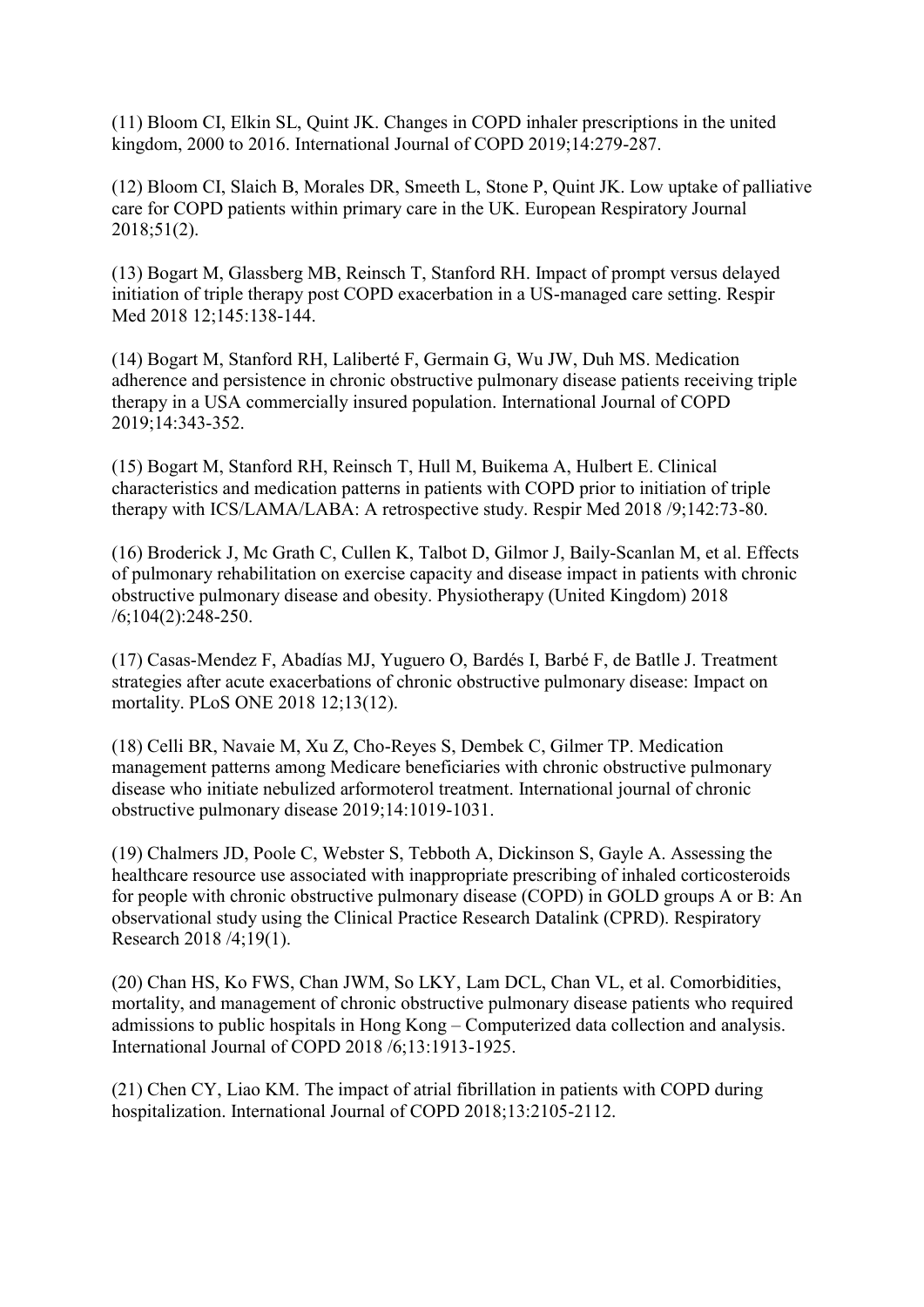(22) Chen H, Li Q, Kaufman JS, Wang J, Copes R, Su Y, et al. Effect of air quality alerts on human health: a regression discontinuity analysis in Toronto, Canada. The Lancet Planetary Health 2018 /1;2(1):e2-e3.

(23) Chen HC, Wu CF, Chong IW, Wu MT. Exposure to cooking oil fumes and chronic bronchitis in nonsmoking women aged 40 years and over: A health-care based study. BMC Public Health 2018 /2;18(1).

(24) Chen KY, Wu SM, Liu JC, Lee KY. Effect of annual influenza vaccination on reducing lung cancer in patients with chronic obstructive pulmonary disease from a population-based cohort study. Medicine (United States) 2019 11;98(47).

(25) Chen W, Johnson KM, FitzGerald JM, Sadatsafavi M, Leslie WD. Long-term effects of inhaled corticosteroids on bone mineral density in older women with asthma or COPD: a registry-based cohort study. Archives of Osteoporosis 2018 12;13(1).

(26) Chen W, Sin DD, FitzGerald JM, Sadatsafavi M. The Impact of Care Specialty on Survival-Adjusted Medical Costs of COPD Patients After a Hospitalization: a longitudinal analysis. Journal of General Internal Medicine 2018 /9;33(9):1528-1535.

(27) Choi J, Oh JY, Lee YS, Hur GY, Lee SY, Shim JJ, et al. The association between blood eosinophil percent and bacterial infection in acute exacerbation of chronic obstructive pulmonary disease. International Journal of COPD 2019;14:953-959.

(28) Choi J, Oh JY, Lee YS, Hur GY, Lee SY, Shim JJ, et al. Pseudomonas aeruginosa infection increases the readmission rate of COPD patients. International Journal of COPD 2018;13:3077-3083.

(29) Choi J, Oh JY, Lee YS, Min KH, Hur GY, Lee SY, et al. Harmful impact of air pollution on severe acute exacerbation of chronic obstructive pulmonary disease: Particulate matter is hazardous. International Journal of COPD 2018 /3;13:1053-1059.

(30) Chung WS, Lin CL. Acute respiratory events in patients with bronchiectasis–COPD overlap syndrome: A population-based cohort study. Respir Med 2018 /7;140:6-10.

(31) Contoli M, Campo G, Pavasini R, Marchi I, Pauletti A, Balla C, et al. Inhaled corticosteroid/long-acting bronchodilator treatment mitigates STEMI clinical presentation in COPD patients. Eur J Intern Med 2018;47:82-86.

(32) de Miguel-Díez J, López-de-Andrés A, Esteban-Vasallo M, Hernández-Barrera V, de Miguel-Yanes JM, Méndez-Bailón M, et al. Clostridium difficile infection in hospitalized patients with COPD in Spain (2001–2015). Eur J Intern Med 2018 11;57:76-82.

(33) de Miguel-Díez J, López-De-andres A, Hernández-Barrera V, de Miguel-Yanes JM, Méndez-Bailón M, Jiménez-García R. Trends and hospital outcomes of lung transplantation among patients with and without chronic obstructive pulmonary disease in Spain: A national population-based study (2001–2015). International Journal of COPD 2019;14:729-737.

(34) de Miguel-Díez J, López-de-Andrés A, Hernández-Barrera V, de Miguel-Yanes JM, Méndez-Bailón M, Muñoz-Rivas N, et al. Influence of COPD on outcomes of patients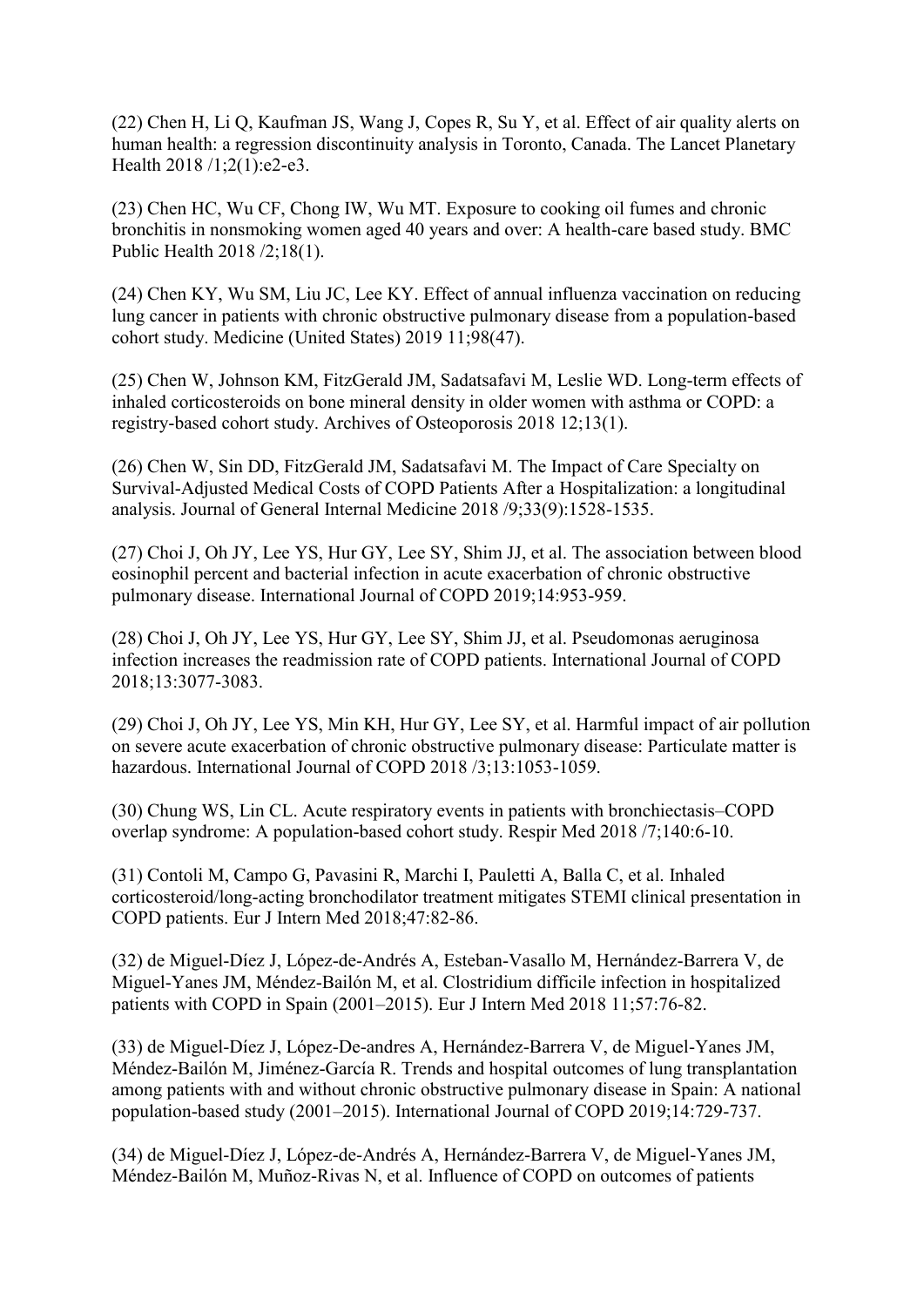hospitalized with heart failure: Analysis of the Spanish National Hospital Discharge Database (2001–2015). Int J Cardiol 2018 10;269:213-219.

(35) de Miguel-Díez J, López-de-Andrés A, Hernández-Barrera V, Jiménez-Trujillo I, Méndez-Bailón M, de Miguel-Yanes JM, et al. Postoperative pneumonia among patients with and without COPD in Spain from 2001 to 2015. Eur J Intern Med 2018 /7;53:66-72.

(36) De Schreye R, Smets T, Deliens L, Annemans L, Gielen B, Cohen J. Appropriateness of End-of-Life Care in People Dying From COPD. Applying Quality Indicators on Linked Administrative Databases. J Pain Symptom Manage 2018 10;56(4):541-550.e6.

(37) Desai R, Patel U, Singh S, Bhuva R, Fong HK, Nunna P, et al. The burden and impact of arrhythmia in chronic obstructive pulmonary disease: Insights from the National Inpatient Sample. Int J Cardiol 2019 /4;281:49-55.

(38) Dziankowska-Zaborszczyk E, Bryla M, Ciabiada-Bryla B, Maniecka-Bryla I. Standard expected years of life lost (SEYLL) due to chronic obstructive pulmonary disease (COPD) in Poland from 1999 to 2014. PLoS ONE 2019 /3;14(3).

(39) Epstein D, Nasser R, Mashiach T, Azzam ZS, Berger G. Increased red cell distribution width: A novel predictor of adverse outcome in patients hospitalized due to acute exacerbation of chronic obstructive pulmonary disease. Respir Med 2018 /3;136:1-7.

(40) Faes K, Cohen J, Annemans L. Resource Use During the Last Six Months of Life Among COPD Patients: A Population-Level Study. J Pain Symptom Manage 2018 /9;56(3):318-326.e7.

(41) Flynn RWV, MacDonald TM, Chalmers JD, Schembri S. The effect of changes to GOLD severity stage on long term morbidity and mortality in COPD 11 Medical and Health Sciences 1102 Cardiorespiratory Medicine and Haematology. Respiratory Research 2018  $12;19(1)$ .

(42) Fu PK, Tung YC, Wang CY, Hwang SF, Lin SP, Hsu CY, et al. Early and late do-notresuscitate (DNR) decisions in patients with terminal COPD: A retrospective study in the last year of life. International Journal of COPD 2018;13:2447-2454.

(43) Galvis JN, Vargas MV, Robinson HN, Tyan P, Gu A, Wei C, et al. Impact of chronic obstructive pulmonary disease on laparoscopic hysterectomy outcome. Journal of the Society of Laparoendoscopic Surgeons 2019 /1;23(1).

(44) Gao N, Li C, Ji J, Yang Y, Wang S, Tian X, et al. Short-term effects of ambient air pollution on chronic obstructive pulmonary disease admissions in Beijing, China (2013– 2017). International Journal of COPD 2019;14:297-309.

(45) García-Talavera I, Figueira-Gonçalves JM, Gurbani N, Pérez-Méndez L, Pedrero-García A. Clinical characteristics of COPD patients with early-onset desaturation in the 6-minute walk test. Pulmonology 2018 /9;24(5):275-279.

(46) Gayle A, Dickinson S, Morris K, Poole C, Mathioudakis AG, Vestbo J. What is the impact of GOLD 2017 recommendations in primary care? - a descriptive study of patient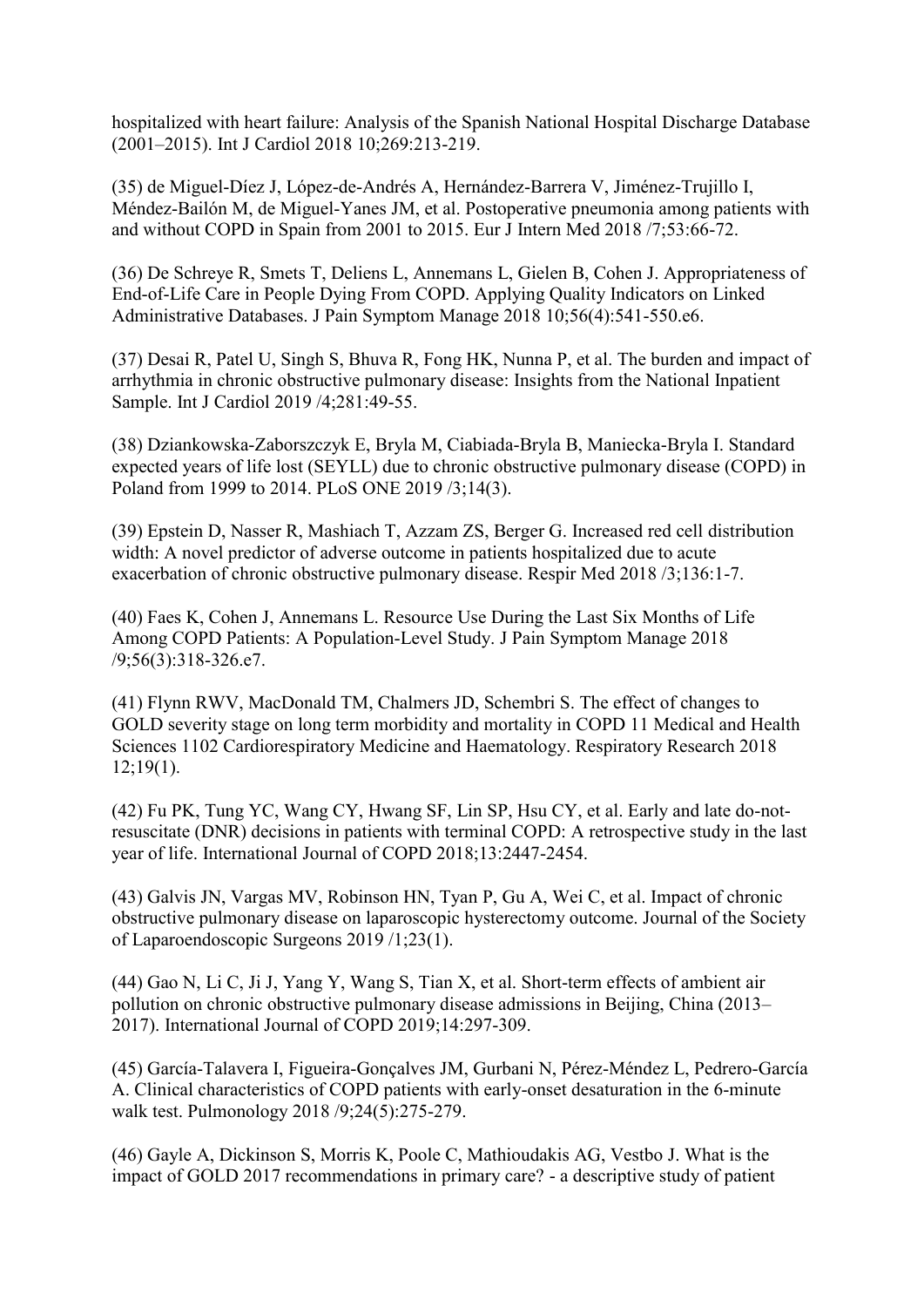classifications, treatment burden and costs. International Journal of COPD 2018;13:3485- 3492.

(47) Gedebjerg A, Szépligeti SK, Wackerhausen LMH, Horváth-Puhó E, Dahl R, Hansen JG, et al. Prediction of mortality in patients with chronic obstructive pulmonary disease with the new Global Initiative for Chronic Obstructive Lung Disease 2017 classification: a cohort study. The Lancet Respiratory Medicine 2018 /3;6(3):204-212.

(48) Geraets I, Schermer T, Kocks JWH, Akkermans R, Bischoff E, van den Bemt L. Primary care cohort study in the sequence of diagnosing chronic respiratory diseases and prescribing inhaled corticosteroids. npj Primary Care Respiratory Medicine 2018 12;28(1).

(49) Germini F, Veronese G, Marcucci M, Coen D, Ardemagni D, Montano N, et al. COPD exacerbations in the emergency department: Epidemiology and related costs. A retrospective cohort multicentre study from the Italian Society of Emergency Medicine (SIMEU). Eur J Intern Med 2018 /5;51:74-79.

(50) Gershon AS, Thiruchelvam D, Chapman KR, Aaron SD, Stanbrook MB, Bourbeau J, et al. Health Services Burden of Undiagnosed and Overdiagnosed COPD. Chest 2018 /6;153(6):1336-1346.

(51) Giannico OV, Ambrosino I, Patano F, Germinario C, Quarto M, Moretti AM. Educational level, marital status and sex as social gender discharge determinants in chronic obstructive pulmonary disease exacerbations: A time-to-event analysis. Monaldi Archives for Chest Disease 2019;89(2):7-14.

(52) Gonzalez AV, Coulombe J, Ernst P, Suissa S. Long-term Use of Inhaled Corticosteroids in COPD and the Risk of Fracture. Chest 2018 /2;153(2):321-328.

(53) Goto T, Camargo CA, Faridi MK, Yun BJ, Hasegawa K. Machine learning approaches for predicting disposition of asthma and COPD exacerbations in the ED. Am J Emerg Med 2018 /9;36(9):1650-1654.

(54) Goto T, Faridi MK, Camargo CA, Hasegawa K. Time-varying readmission diagnoses during 30 days after hospitalization for COPD exacerbation. Med Care 2018 /8;56(8):673- 678.

(55) Goto T, Hirayama A, Faridi MK, Camargo CA, Hasegawa K. Obesity and severity of acute exacerbation of chronic obstructive pulmonary disease. Annals of the American Thoracic Society 2018 /2;15(2):184-191.

(56) Goto T, Tsugawa Y, Faridi MK, Camargo CA, Hasegawa K. Reduced Risk of Acute Exacerbation of COPD After Bariatric Surgery: A Self-Controlled Case Series Study. Chest 2018 /3;153(3):611-617.

(57) Granfeldt A, Wissenberg M, Hansen SM, Lippert FK, Torp-Pedersen C, Skaarup SH, et al. Severity of chronic obstructive pulmonary disease and presenting rhythm in patients with out-of-hospital cardiac arrest. Resuscitation 2018 /5;126:111-117.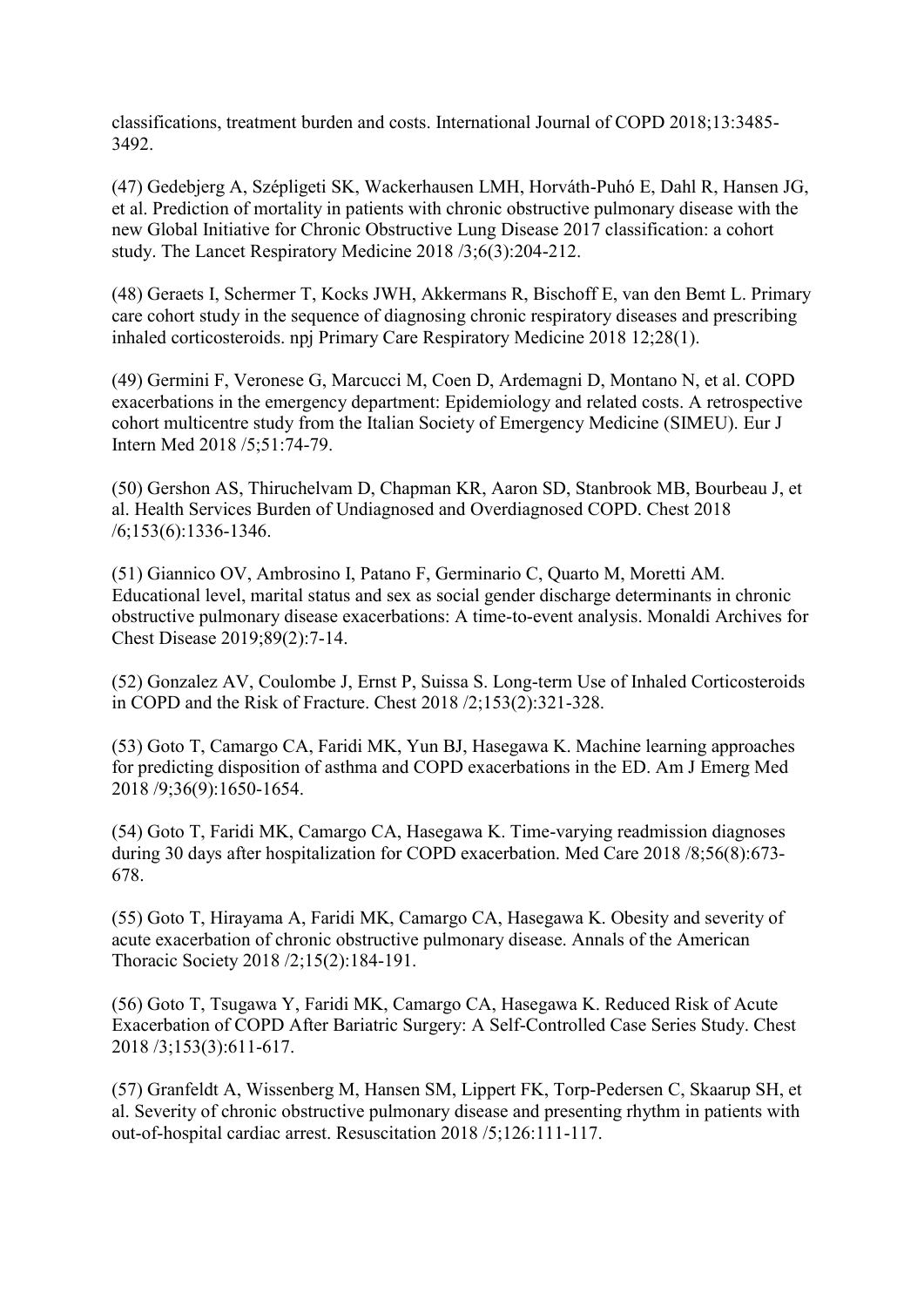(58) Greiver M, Sullivan F, Kalia S, Aliarzadeh B, Sharma D, Bernard S, et al. Agreement between hospital and primary care on diagnostic labeling for COPD and heart failure in Toronto, Canada: a cross-sectional observational study. npj Primary Care Respiratory Medicine 2018 12;28(1):9-9.

(59) Gulati S, Zouk AN, Kalehoff JP, Wren CS, Davison PN, Kirkpatrick DP, et al. The use of a standardized order set reduces systemic corticosteroid dose and length of stay for individuals hospitalized with acute exacerbations of COPD: A cohort study. International Journal of COPD 2018;13:2147-2156.

(60) Hamad GA, Cheung W, Crooks MG, Morice AH. Eosinophils in COPD: How many swallows make a summer? European Respiratory Journal 2018;51(1).

(61) Heintzman J, Kaufmann J, Ezekiel-Herrera D, Bailey SR, Cornell A, Ukhanova M, et al. Asthma/COPD Disparities in Diagnosis and Basic Care Utilization Among Low-Income Primary Care Patients. Journal of Immigrant and Minority Health 2019 /6;21(3):659-663.

(62) Hirayama A, Goto T, Shimada YJ, Faridi MK, Camargo CA, Hasegawa K. Acute Exacerbation of Chronic Obstructive Pulmonary Disease and Subsequent Risk of Emergency Department Visits and Hospitalizations for Atrial Fibrillation. Circulation.Arrhythmia and electrophysiology 2018 /9;11(9):e006322-e006322.

(63) Ho TW, Ruan SY, Huang CT, Tsai YJ, Lai F, Yu CJ. Validity of ICD9-CM codes to diagnose chronic obstructive pulmonary disease from National Health Insurance claim data in Taiwan. International Journal of COPD 2018;13:3055-3063.

(64) Hong S, Park EC, Kim TH, Kwon JA, Yoo KB, Han KT, et al. Effect of pre existing respiratory conditions on survival of lung cancer patients: A nationwide population-based cohort study. Asia-Pacific Journal of Clinical Oncology 2018 /4;14(2):e71-e80.

(65) Hopke PK, Croft D, Zhang W, Lin S, Masiol M, Squizzato S, et al. Changes in the acute response of respiratory diseases to PM 2.5 in New York State from 2005 to 2016. Sci Total Environ 2019 /8;677:328-339.

(66) Hsu IL, Lu CL, Li CC, Tsai SH, Chen CZ, Hu SC, et al. Population-based cohort study suggesting a significantly increased risk of developing chronic obstructive pulmonary disease in people with type 2 diabetes mellitus. Diabetes Res Clin Pract 2018 /4;138:66-74.

(67) Hu WS, Lin CL. CHA 2 DS 2 -VASc score for ischaemic stroke risk stratification in patients with chronic obstructive pulmonary disease with and without atrial fibrillation: A nationwide cohort study. Europace 2018 /4;20(4):575-581.

(68) Huang HH, Chen SJ, Chao TF, Liu CJ, Chen TJ, Chou P, et al. Influenza vaccination and risk of respiratory failure in patients with chronic obstructive pulmonary disease: A nationwide population-based case-cohort study. Journal of Microbiology, Immunology and Infection 2019 /2;52(1):22-29.

(69) Humenberger M, Horner A, Labek A, Kaiser B, Frechinger R, Brock C, et al. Adherence to inhaled therapy and its impact on chronic obstructive pulmonary disease (COPD) 11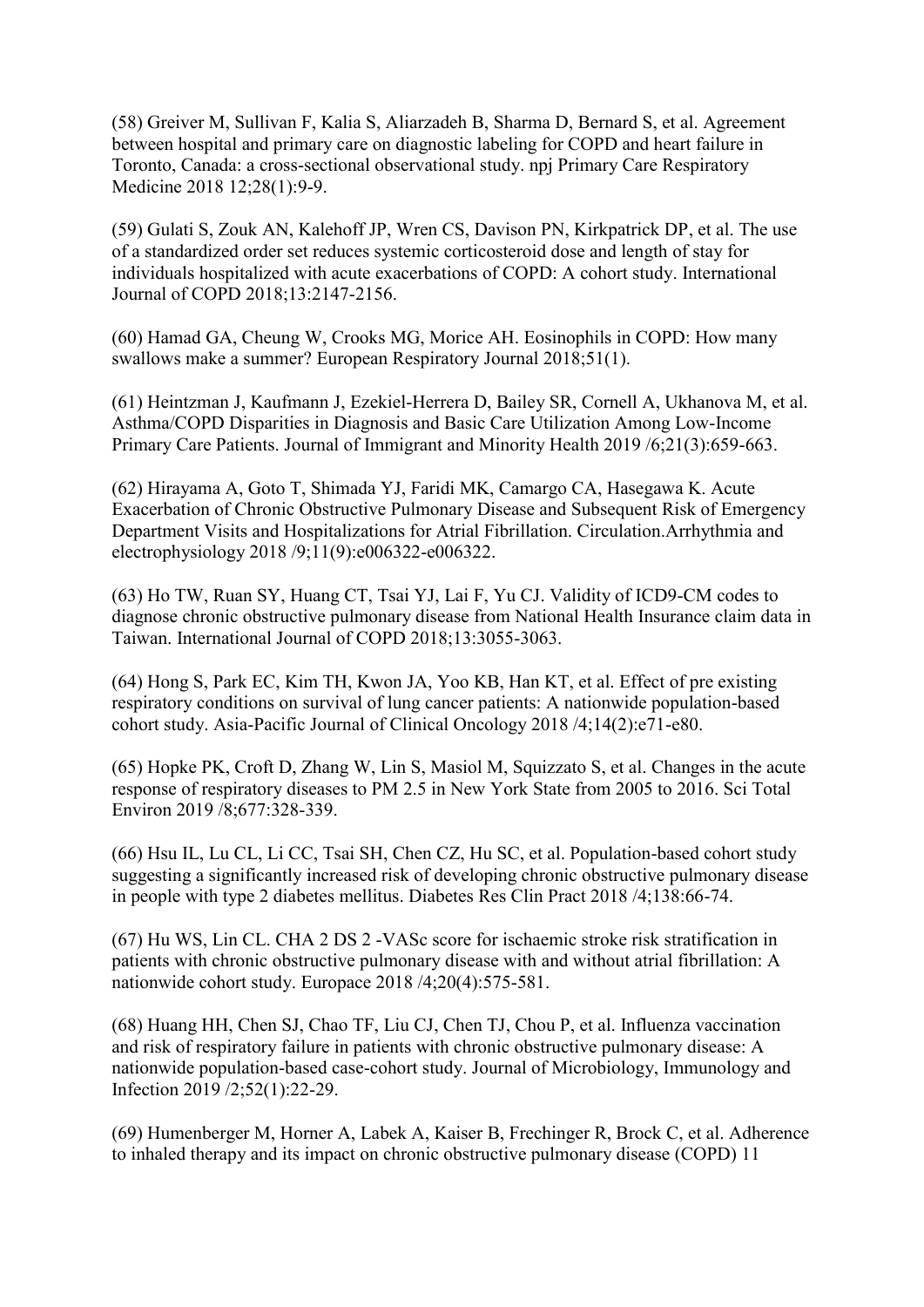Medical and Health Sciences 1102 Cardiorespiratory Medicine and Haematology. BMC Pulmonary Medicine 2018 10;18(1).

(70) Hurst JR, Dilleen M, Morris K, Hills S, Emir B, Jones R. Factors influencing treatment escalation from long-acting muscarinic antagonist monotherapy to triple therapy in patients with COPD: A retrospective thin-database analysis. International Journal of COPD 2018 /3;13:781-792.

(71) Inabnit LS, Blanchette C, Ruban C. Comorbidities and length of stay in chronic obstructive pulmonary disease patients. COPD: Journal of Chronic Obstructive Pulmonary Disease 2018 /7;15(4):355-360.

(72) Jacobs DM, Noyes K, Zhao J, Gibson W, Murphy TF, Sethi S, et al. Early hospital readmissions after an acute exacerbation of chronic obstructive pulmonary disease in the nationwide readmissions database. Annals of the American Thoracic Society 2018 /7;15(7):837-845.

(73) Janson C, Johansson G, Ställberg B, Lisspers K, Olsson P, Keininger DL, et al. Identifying the associated risks of pneumonia in COPD patients: ARCTIC an observational study. Respiratory research 2018 /9;19(1):172-172.

(74) Januszek R, Siudak Z, Dziewierz A, Rakowski T, Dudek D, Bartus S. Chronic obstructive pulmonary disease affects the angiographic presentation and outcomes of patients with coronary artery disease treated with percutaneous coronary interventions. Polish Archives of Internal Medicine 2018;128(1):915-925.

(75) Jiang X, Xiao H, Segal R, Mobley WC, Park H. Trends in Readmission Rates, Hospital Charges, and Mortality for Patients With Chronic Obstructive Pulmonary Disease (COPD) in Florida From 2009 to 2014. Clin Ther 2018 /4;40(4):613-626.e1.

(76) Jo YS, Lim MN, Han YJ, Kim WJ. Epidemiological study of PM2.5and risk of COPDrelated hospital visits in association with particle constituents in Chuncheon, Korea. International Journal of COPD 2018 /1;13:299-307.

(77) Kang HR, Hong SH, Ha SY, Kim TB, Lee EK. Differences in the risk of mood disorders in patients with asthma-COPD overlap and in patients with COPD alone: A nationwide population-based retrospective cohort study in Korea. Respiratory Research 2019 /4;20(1).

(78) Kim JA, Lim MK, Kim K, Park JH, Rhee CK. Adherence to Inhaled Medications and its Effect on Healthcare Utilization and Costs Among High-Grade Chronic Obstructive Pulmonary Disease Patients. Clinical Drug Investigation 2018 /4;38(4):333-340.

(79) Kridin K, Comaneshter D, Batat E, Cohen AD. COPD and lung cancer in patients with pemphigus- a population based study. Respir Med 2018 /3;136:93-97.

(80) Lai CC, Wang YH, Wang CY, Wang HC, Yu CJ, Chen L. Comparative effects of angiotensin-converting enzyme inhibitors and angiotensin ii receptor blockers on the risk of pneumonia and severe exacerbations in patients with COPD. International Journal of COPD 2018 /3;13:867-874.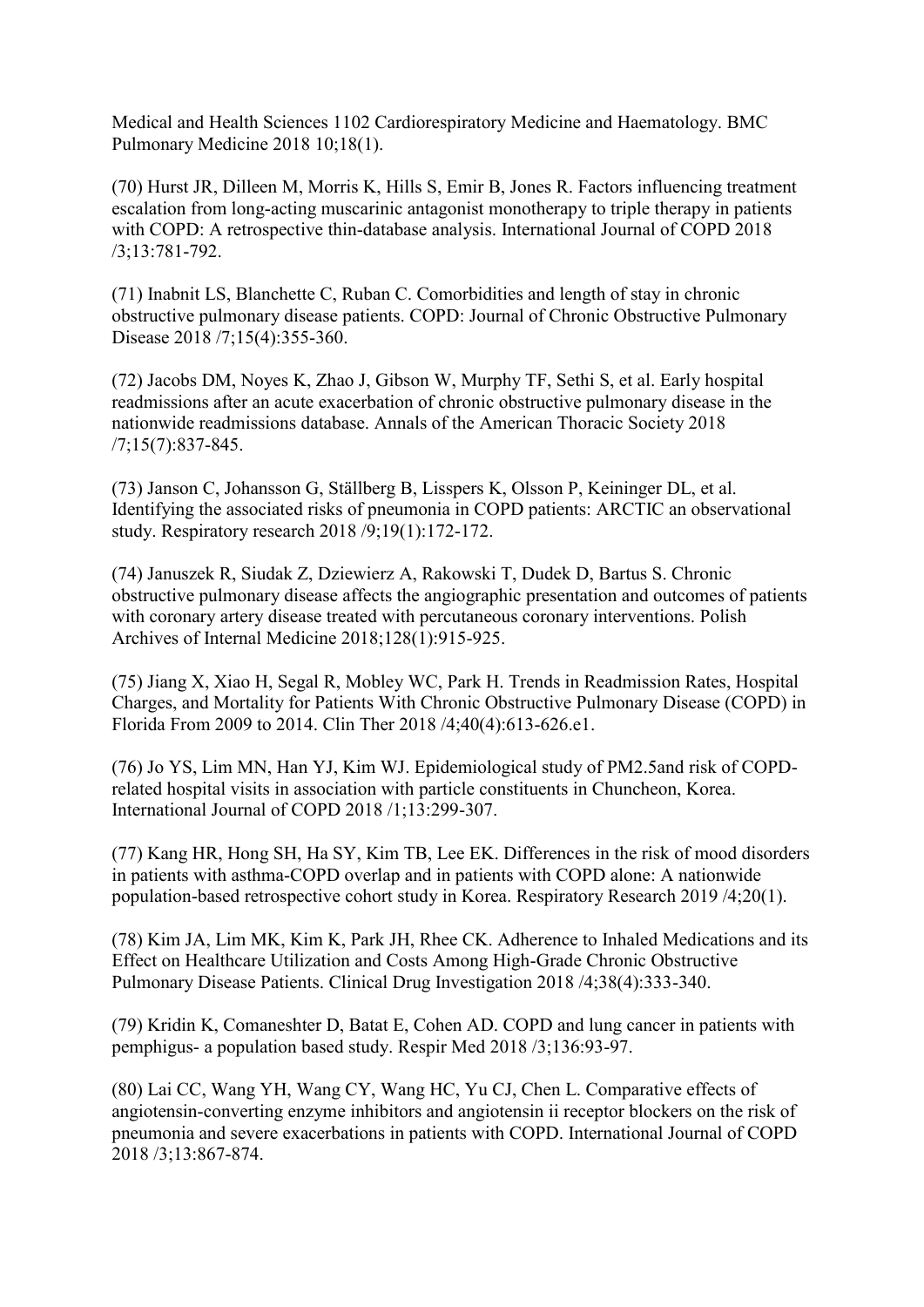(81) Lai CC, Wu CH, Wang YH, Wang CY, Wu VC, Chen L. The association between COPD and outcomes of patients with advanced chronic kidney disease. International Journal of COPD 2018;13:2899-2905.

(82) Lai SW, Lin CL. Association between ankylosing spondylitis and chronic obstructive pulmonary disease in Taiwan. Eur J Intern Med 2018 11;57:e28-e29.

(83) Landis S, Suruki R, Maskell J, Bonar K, Hilton E, Compton C. Demographic and Clinical Characteristics of COPD Patients at Different Blood Eosinophil Levels in the UK Clinical Practice Research Datalink. COPD: Journal of Chronic Obstructive Pulmonary Disease 2018 /3;15(2):177-184.

(84) Lane DC, Stemkowski S, Stanford RH, Tao Z. Initiation of triple therapy with multiple inhalers in chronic obstructive pulmonary disease: An analysis of treatment patterns from a U.S. retrospective database study. Journal of Managed Care and Specialty Pharmacy 2018 11;24(11):1165-1172.

(85) Larsson K, Janson C, Ställberg B, Lisspers K, Olsson P, Kostikas K, et al. Impact of COPD diagnosis timing on clinical and economic outcomes: The ARCTIC observational cohort study. International Journal of COPD 2019;14:995-1008.

(86) Lavergne MR, Law MR, Peterson S, Garrison S, Hurley J, Cheng L, et al. Effect of incentive payments on chronic disease management and health services use in British Columbia, Canada: Interrupted time series analysis. Health Policy 2018 /2;122(2):157-164.

(87) Lawson CA, Mamas MA, Jones PW, Teece L, McCann G, Khunti K, et al. Association of Medication Intensity and Stages of Airflow Limitation With the Risk of Hospitalization or Death in Patients With Heart Failure and Chronic Obstructive Pulmonary Disease. JAMA network open 2018 12;1(8):e185489-e185489.

(88) Lee KC, Wu YT, Chen L, Shen C, Chung C, Chien W, et al. Chronic obstructive pulmonary disease combined with vertebral compression fracture increases the risk of temporomandibular disorder: A population-based cohort study. Medicine (Baltimore ) 2019;98(37).

(89) Lee R, Lee D, Mamidi IS, Probasco WV, Heyer JH, Pandarinath R. Patients with Chronic Obstructive Pulmonary Disease Are at Higher Risk for Pneumonia, Septic Shock, and Blood Transfusions after Total Shoulder Arthroplasty. Clin Orthop 2019 /2;477(2):416- 423.

(90) Lee YM, Kim SJ, Lee JH, Ha E. Inhaled corticosteroids in COPD and the risk of lung cancer. International Journal of Cancer 2018 11;143(9):2311-2318.

(91) Li M, Wang F, Chen R, Liang Z, Zhou Y, Yang Y, et al. Factors contributing to hospitalization costs for patients with COPD in China: A retrospective analysis of medical record data. International Journal of COPD 2018;13:3349-3357.

(92) Li Q, Larivée P, Courteau J, Couillard S, Poder TG, Carrier N, et al. Greater eosinophil counts at first COPD hospitalization are associated with more readmissions and fewer deaths. International Journal of COPD 2019;14:331-341.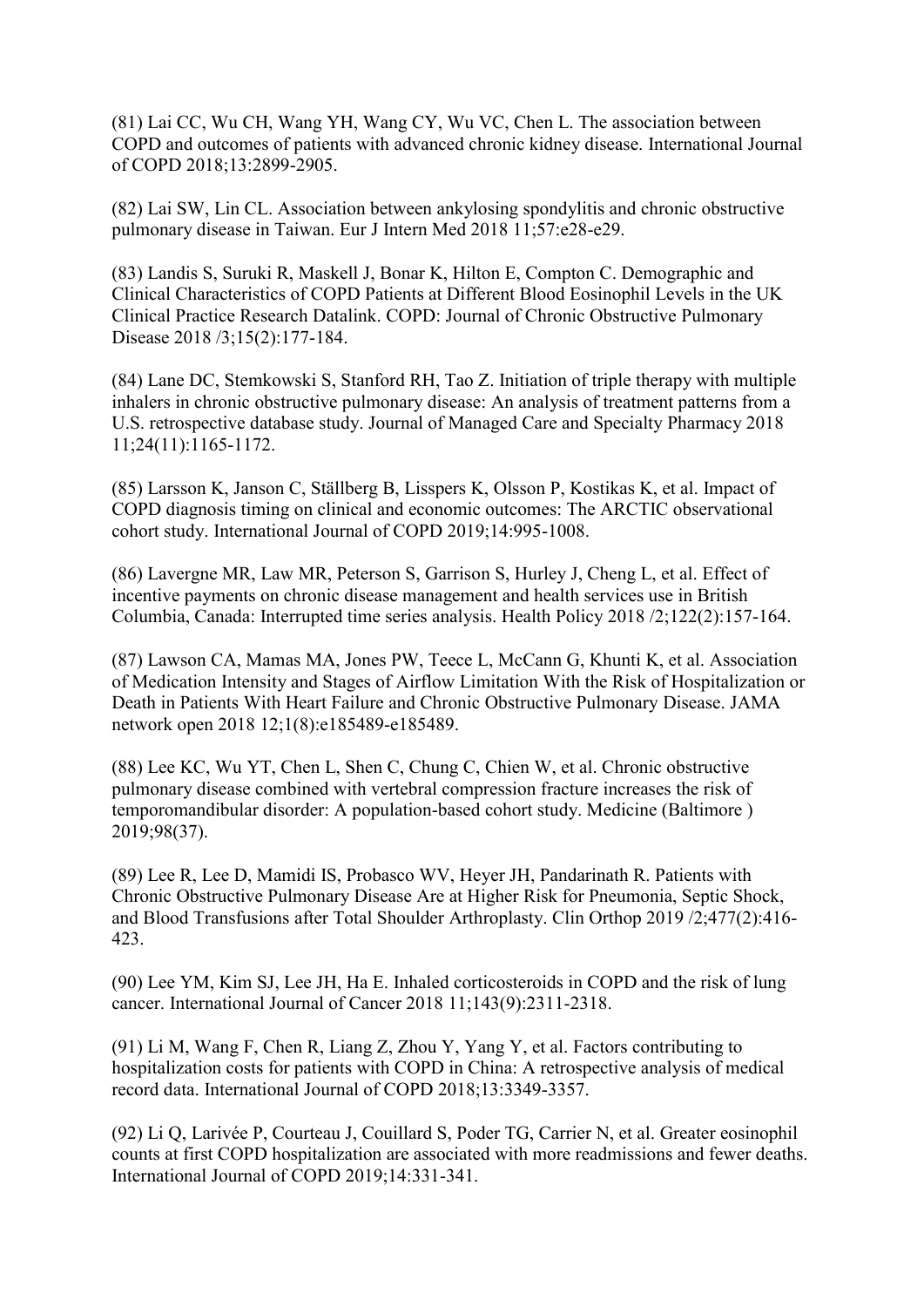(93) Liao KM, Chen YC, Cheng KC, Wang JJ, Ho CH. Trends in intensive care unit admissions of COPD patients from 2003 to 2013 in Taiwan. International Journal of COPD 2018 /6;13:2007-2012.

(94) Liao KM, Tseng CJ, Chen YC, Wang JJ, Ho CH. Outcomes of laparoscopic cholecystectomy in patients with and without COPD. International Journal of COPD 2019;14:1159-1165.

(95) Lim R, Kerr M, Roughead EE. Use of medicines and health services for chronic obstructive pulmonary disease among a cohort of Australians over 50 years. International Journal of COPD 2018;13:3085-3093.

(96) Lin CS, Chen CY, Yeh CC, Chung CL, Chen TL, Liao CC. Defining risk of general surgery in patients with chronic obstructive pulmonary diseases. QJM 2019 /2;112(2):107- 113.

(97) Lin HW, Lin LF, Chen HC, Liou TH, Huang SW. Chronic obstructive pulmonary disease with short-acting inhaled pharmacotherapy increases the risk of prostate cancer: A two-stage database approach. PLoS ONE 2018 /9;13(9).

(98) Lin S, Zhang Q, Chen F, Luo L, Chen L, Zhang W. Smooth Bayesian network model for the prediction of future high-cost patients with COPD. Int J Med Inf 2019 /6;126:147-155.

(99) Lin WC, Chen CW, Lu CL, Lai WW, Huang MH, Tsai LM, et al. The association between recent hospitalized COPD exacerbations and adverse outcomes after percutaneous coronary intervention: A nationwide cohort study. International Journal of COPD 2019;14:169-179.

(100) Liou JT, Lin CW, Tsai CL, Wang YH, Lai JH, Hsu YJ, et al. Risk of Severe Cardiovascular Events From Add-On Tiotropium in Chronic Obstructive Pulmonary Disease. Mayo Clin Proc 2018 10;93(10):1462-1473.

(101) Lisspers K, Larsson K, Johansson G, Janson C, Costa-Scharplatz M, Gruenberger JB, et al. Economic burden of COPD in a Swedish cohort: The ARCTIC study. International Journal of COPD 2018 /1;13:275-285.

(102) Lu HY, Liao KM. Risk of empyema in patients with COPD. International Journal of COPD 2018 /1;13:317-324.

(103) Mahta A, Merkler AE, Reznik ME, Burch JE, Yaghi S, Sellke FW, et al. Emphysema: A Potential Risk Factor for Subarachnoid Hemorrhage and Ruptured Aortic Aneurysm. Stroke 2019 /4;50(4):992-994.

(104) Maitre T, Cottenet J, Beltramo G, Georges M, Blot M, Piroth L, et al. Increasing burden of noninfectious lung disease in persons living with HIV: A 7-year study using the French nationwide hospital administrative database. European Respiratory Journal 2018;52(3).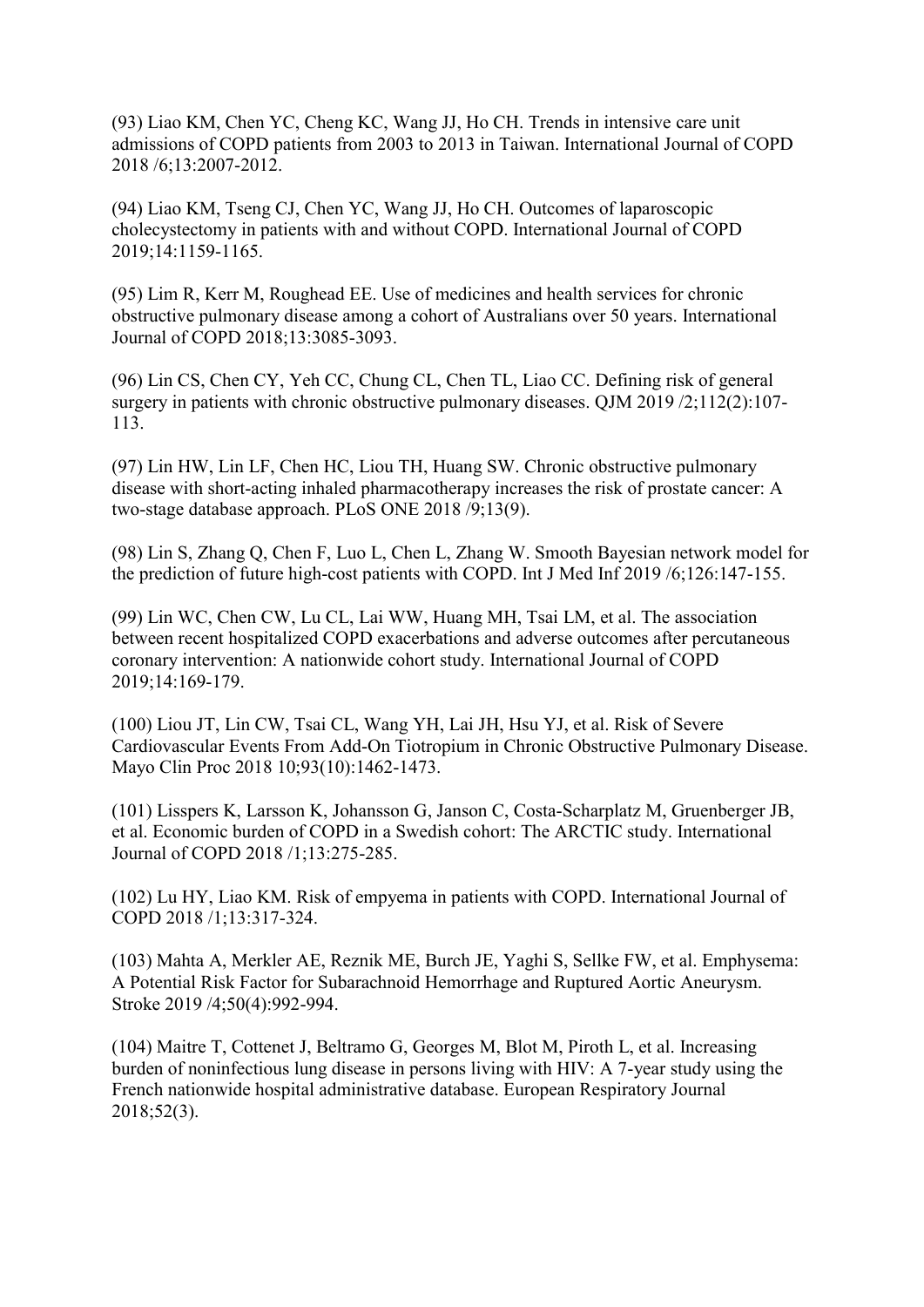(105) Major JM, Zhou EH, Ding Y, Ly T, Li J, Pinheiro SP, et al. The effect of FDA drug safety communications on patterns of tiotropium dispensing: A U.S. Health Plan Claims Database study. Journal of Managed Care and Specialty Pharmacy 2018 /7;24(7):700-709.

(106) Mcguire K, Aviña-Zubieta JA, Esdaile JM, Sadatsafavi M, Sayre EC, Abrahamowicz M, et al. Risk of Incident Chronic Obstructive Pulmonary Disease in Rheumatoid Arthritis: A Population-Based Cohort Study. Arthritis Care and Research 2019 /5;71(5):602-610.

(107) Meeraus W, Wood R, Jakubanis R, Holbrook T, Bizouard G, Despres J, et al. COPD treatment pathways in france: a retrospective analysis of electronic medical record data from general practitioners. International Journal of COPD 2019;14:51-63.

(108) Morales DR, Flynn R, Zhang J, Trucco E, Quint JK, Zutis K. External validation of ADO, DOSE, COTE and CODEX at predicting death in primary care patients with COPD using standard and machine learning approaches. Respir Med 2018 /5;138:150-155.

(109) Mueller S, Gottschalk F, Groth A, Meeraus W, Driessen M, Kohlmann T, et al. Primary data, claims data, and linked data in observational research: The case of COPD in Germany. Respiratory Research 2018 /8;19(1).

(110) Müllerová H, Hahn B, Simard EP, Mu G, Hatipoğlu U. Exacerbations and health care resource use among patients with COPD in relation to blood eosinophil counts. International Journal of COPD 2019;14:683-692.

(111) Müllerová H, Meeraus WH, Galkin DV, Albers FC, Landis SH. Clinical burden of illness among patients with severe eosinophilic COPD. International Journal of COPD 2019;14:741-755.

(112) Muñoz-Quiles C, López-Lacort M, Díez-Domingo J. Risk and impact of herpes zoster among COPD patients: A population-based study, 2009-2014. BMC Infectious Diseases 2018  $/5$ ;18(1).

(113) Nagar S, Patel J, Stanford R. Characteristics and health care resource use of subjects with COPD in the year before initiating LAMA monotherapy or LAMA+LABA combination therapy: A U.S. database study. Manag Care 2018;27(5):40-47.

(114) Nissen F, Morales DR, Mullerova H, Smeeth L, Douglas IJ, Quint JK. Concomitant diagnosis of asthma and COPD: A quantitative study in UK primary care. British Journal of General Practice 2018 11;68(676):e775-e782.

(115) Niyonsenga T, Coffee NT, Del Fante P, Høj SB, Daniel M. Practical utility of general practice data capture and spatial analysis for understanding COPD and asthma. BMC Health Services Research 2018 11;18(1).

(116) Obi J, Mehari A, Gillum R. Mortality Related to Chronic Obstructive Pulmonary Disease and Co-morbidities in the United States, A Multiple Causes of Death Analysis. COPD: Journal of Chronic Obstructive Pulmonary Disease 2018 /3;15(2):200-205.

(117) Ohar JA, Loh CH, Lenoir KM, Wells BJ, Peters SP. A comprehensive care plan that reduces readmissions after acute exacerbations of COPD. Respir Med 2018 /8;141:20-25.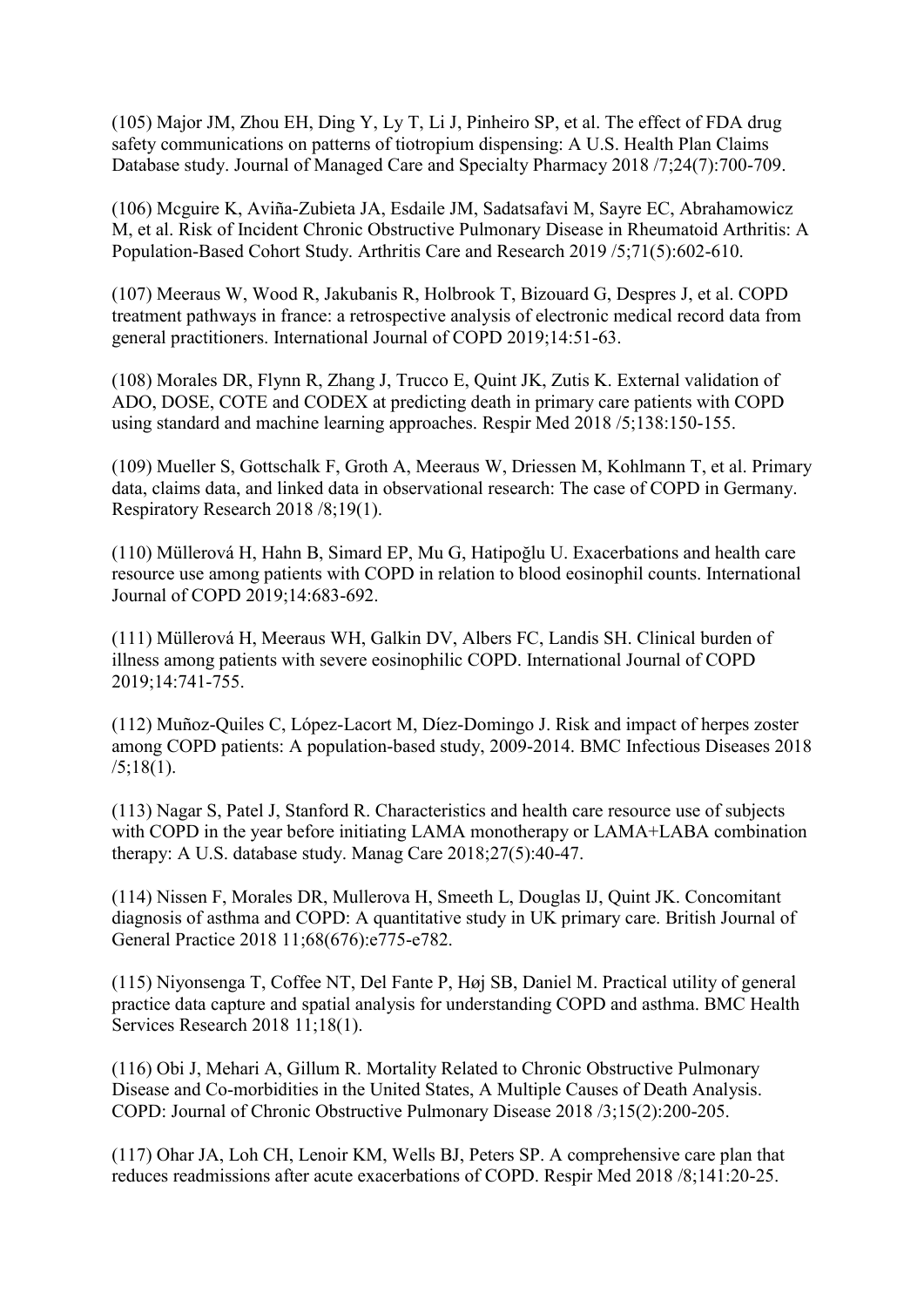(118) Ortega H, Llanos JP, Lafeuille MH, Germain G, Duh MS, Bell CF, et al. Burden of disease associated with a COPD eosinophilic phenotype. International Journal of COPD 2018;13:2425-2433.

(119) Oshagbemi OA, Keene SJ, Driessen JHM, Jordan R, Wouters EFM, de Boer A, et al. Trends in moderate and severe exacerbations among COPD patients in the UK from 2005 to 2013. Respir Med 2018 11;144:1-6.

(120) Pacileo G, Tozzi VD, Sotgiu G, Aliberti S, Morando V, Blasi F. Administrative databases and clinical governance: The case of COPD. Int J Health Plann Manage 2019 /1;34(1):177-186.

(121) Park SC, Kim YS, Kang YA, Park EC, Shin CS, Kim DW, et al. Hemoglobin and mortality in patients with COPD: A nationwide population-based cohort study. International Journal of COPD 2018 /5;13:1599-1605.

(122) Parkin L, Khuu W, Stanbrook MB, Tadrous M, Martins D, Gomes T. Trends in the utilisation of COPD therapeutic regimens before and after the introduction of LAMA/LABA combination products: A population-based study. Respir Med 2018 10;143:1-7.

(123) Patel JG, Coutinho AD, Lunacsek OE, Dalal AA. COPD affects worker productivity and health care costs. International Journal of COPD 2018;13:2301-2311.

(124) Paul MC, Dik JWH, Hoekstra T, Van Dijk CE. Admissions for ambulatory care sensitive conditions: A national observational study in the general and COPD population. Eur J Public Health 2019 /4;29(2):213-219.

(125) Pendharkar SR, Ospina MB, Southern DA, Hirani N, Graham J, Faris P, et al. Effectiveness of a standardized electronic admission order set for acute exacerbation of chronic obstructive pulmonary disease. BMC Pulmonary Medicine 2018 /5;18(1).

(126) Petite SE. Characterization of chronic obstructive pulmonary disease prescribing patterns in the United States. Pulmonary Pharmacology and Therapeutics 2018 /4;49:119- 122.

(127) Pikoula M, Quint JK, Nissen F, Hemingway H, Smeeth L, Denaxas S. Identifying clinically important COPD sub-types using data-driven approaches in primary care population based electronic health records. BMC Medical Informatics and Decision Making 2019 /4;19(1).

(128) Qiu H, Tan K, Long F, Wang L, Yu H, Deng R, et al. The burden of COPD morbidity attributable to the interaction between ambient air pollution and temperature in Chengdu, China. International Journal of Environmental Research and Public Health 2018 /3;15(3).

(129) Ran J, Sun S, Yang A, Yang L, Han L, Mason TG, et al. Effects of ambient benzene and toluene on emergency COPD hospitalizations: A time series study in Hong Kong. Sci Total Environ 2019 /3;657:28-35.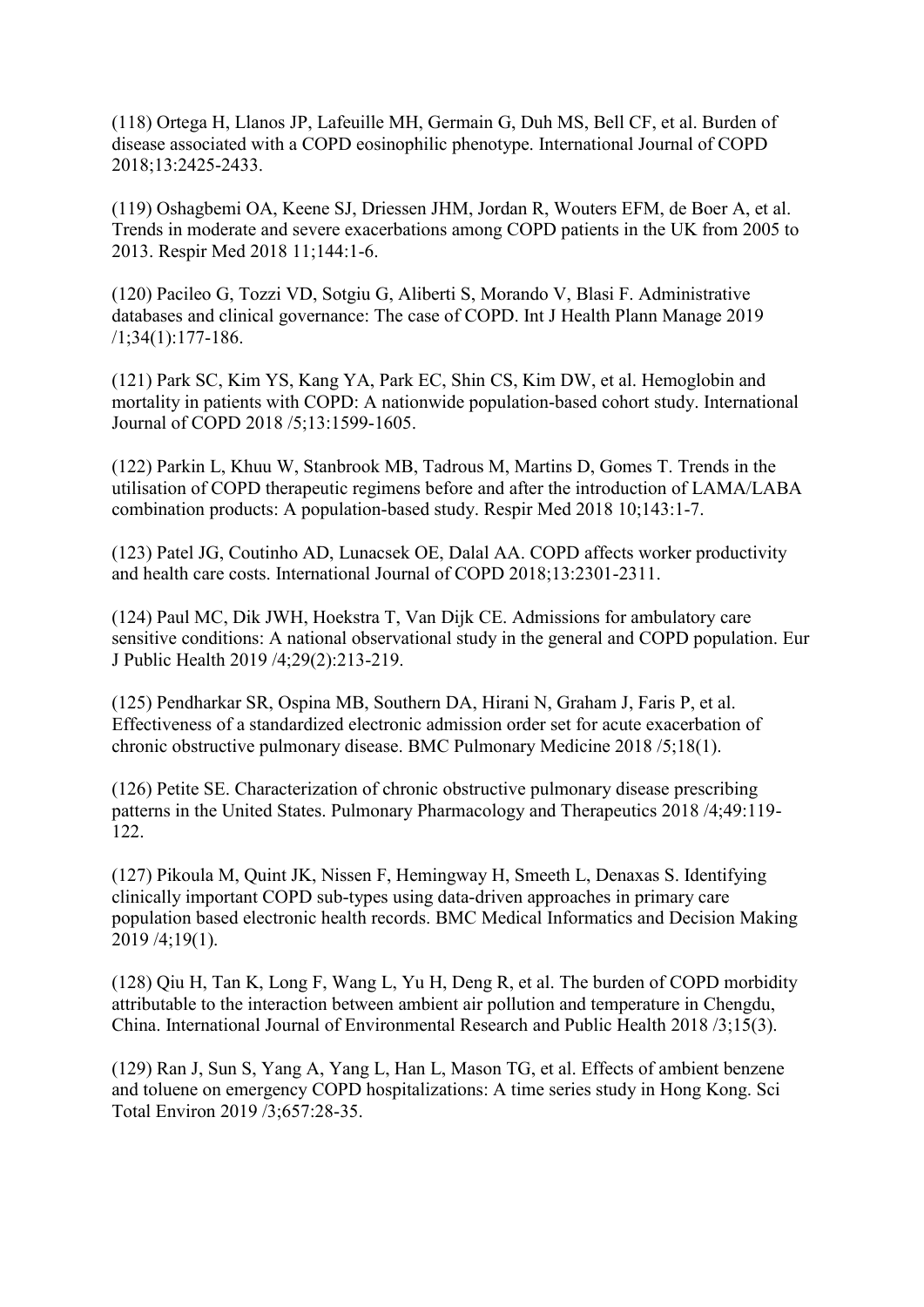(130) Rayner LH, McGovern AP, Sherlock J, Gatenby P, Correa A, Creagh-Brown B, et al. Type 2 diabetes: A protective factor for COPD? Primary Care Diabetes 2018 10;12(5):438- 444.

(131) Reid CE, Considine EM, Watson GL, Telesca D, Pfister GG, Jerrett M. Associations between respiratory health and ozone and fine particulate matter during a wildfire event. Environ Int 2019 /8;129:291-298.

(132) Rezaei SS, Rinner C, Ratajczak P, Grossmann W, Gall W, Wolzt M. Use of betablocker is associated with lower mortality in patients with coronary artery disease with or without COPD. Clinical Respiratory Journal 2018 12;12(12):2627-2634.

(133) Riisgaard H, Le JV, Søndergaard J, Munch M, Ledderer L, Pedersen LB. Associations between degrees of task delegation and adherence to COPD guidelines on spirometry testing in general practice - A national cross-sectional study. BMC Health Services Research 2019  $/7$ ; 19(1).

(134) Rothnie KJ, Connell O, Müllerová H, Smeeth L, Pearce N, Douglas I, et al. Myocardial infarction and ischemic stroke after exacerbations of chronic obstructive pulmonary disease. Annals of the American Thoracic Society 2018 /8;15(8):935-946.

(135) Russell REK, Beer S, Pavord ID, Pullinger R, Bafadhel M. The acute wheezy adult with airways disease in the emergency department: A retrospective case-note review of exacerbations of COPD. International Journal of COPD 2019;14:971-977.

(136) Salimi F, Morgan G, Rolfe M, Samoli E, Cowie CT, Hanigan I, et al. Long-term exposure to low concentrations of air pollutants and hospitalisation for respiratory diseases: A prospective cohort study in Australia. Environ Int 2018 12;121:415-420.

(137) Samp JC, Joo MJ, Schumock GT, Calip GS, Pickard AS, Lee TA. Predicting acute exacerbations in chronic obstructive pulmonary disease. Journal of Managed Care and Specialty Pharmacy 2018 /3;24(3):265-279.

(138) Sandelin M, Mindus S, Thuresson M, Lisspers K, Ställberg B, Johansson G, et al. Factors associated with lung cancer in COPD patients. International Journal of COPD 2018 /6;13:1833-1839.

(139) Sansgiry SS, Bhansali A, Serna O, Kamdar M, Fleming M, Abughosh S, et al. Effect of coverage gap on healthcare utilization among Medicare beneficiaries with chronic obstructive pulmonary disorder. Curr Med Res Opin 2019 /2;35(2):321-328.

(140) Scrutinio D, Guida P, Passantino A, Ammirati E, Oliva F, Lagioia R, et al. Acutely decompensated heart failure with chronic obstructive pulmonary disease: Clinical characteristics and long-term survival. Eur J Intern Med 2019 /2;60:31-38.

(141) Serra-Picamal X, Roman R, Escarrabill J, García-Altés A, Argimón JM, Soler N, et al. Hospitalizations due to exacerbations of COPD: A big data perspective. Respir Med 2018 12;145:219-225.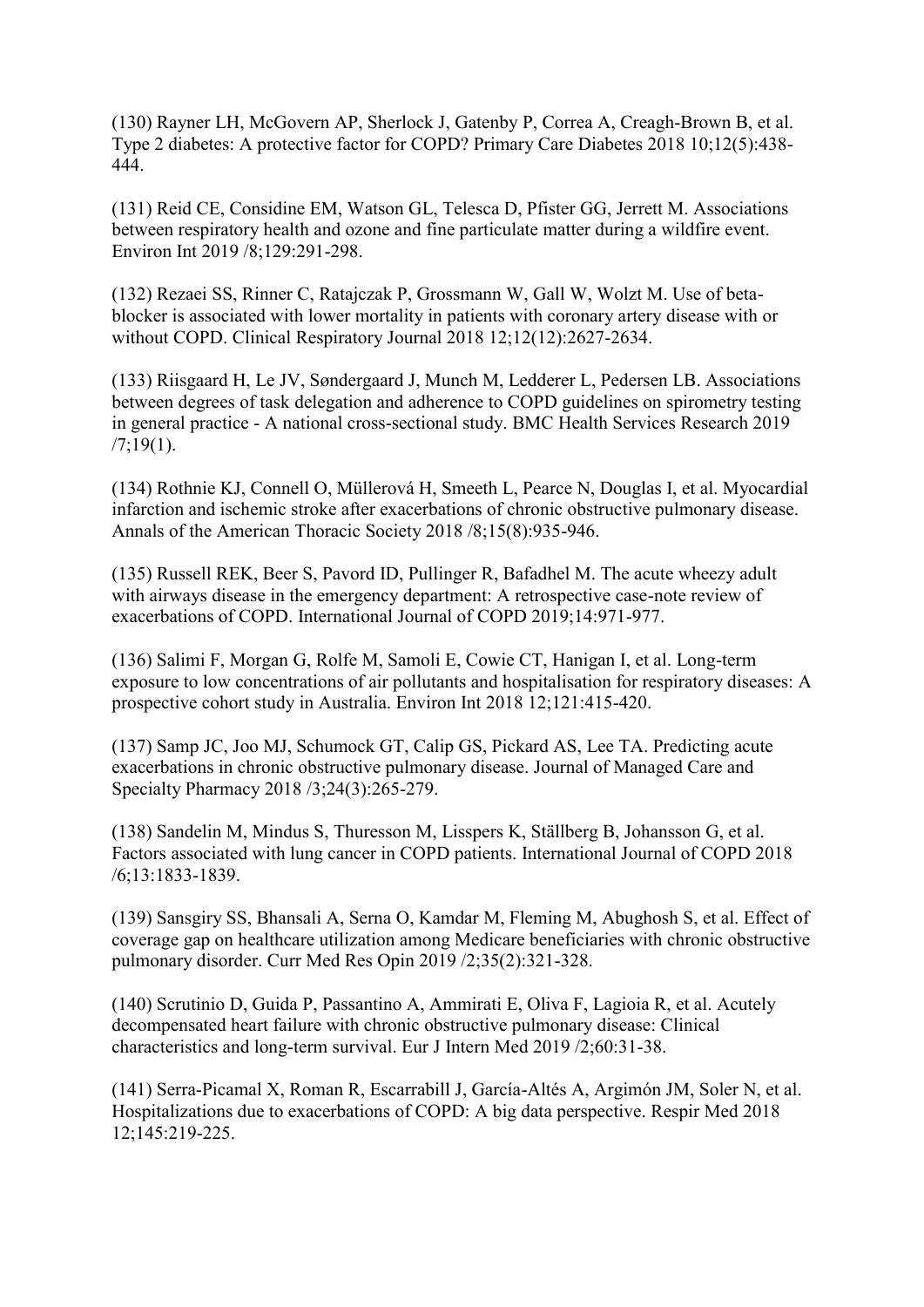(142) Shah P, McWilliams A, Howard D, Roberge J. A comparison of methodologies for the real-time identification of hospitalized patients with acute exacerbations of COPD. International Journal of COPD 2019;14:693-698.

(143) Shah S, Blanchette CM, Coyle JC, Kowalkowski M, Arthur ST, Howden R. Survival associated with chronic obstructive pulmonary disease among SEER-medicare beneficiaries with non-small-cell lung cancer. International Journal of COPD 2019;14:893-903.

(144) Shah S, Blanchette CM, Coyle JC, Kowalkowski M, Arthur ST, Howden R. Healthcare utilization and costs associated with COPD among SEER-Medicare beneficiaries with NSCLC. Journal of Medical Economics 2018 /9;21(9):861-868.

(145) Shantakumar S, Pwu RF, D'Silva L, Wurst K, Kuo YW, Yang YY, et al. Burden of asthma and COPD overlap (ACO) in Taiwan: A nationwide population-based study. BMC Pulmonary Medicine 2018 /1;18(1).

(146) Sharif K, Watad A, Tiosano S, Yavne Y, Blokh Kerpel A, Comaneshter D, et al. The link between COPD and ankylosing spondylitis: A population based study. Eur J Intern Med 2018 /7;53:62-65.

(147) Shi M, Wang J, Zhang L, Yan Y, Miao Yd, Zhang X. Effects of Integrated Case Payment on Medical Expenditure and Readmission of Inpatients with Chronic Obstructive Pulmonary Disease: A Nonrandomized, Comparative Study in Xi County, China. Current Medical Science 2018 /6;38(3):558-566.

(148) Sikjær MG, Løkke A, Hilberg O. The influence of psychiatric disorders on the course of lung cancer, chronic obstructive pulmonary disease and tuberculosis. Respir Med 2018 /2;135:35-41.

(149) Slatore CG, Falvo MJ, Nugent S, Carlson K. Afghanistan and Iraq War Veterans: Mental health diagnoses are associated with respiratory disease diagnoses. Mil Med 2018 /5;183(5-6):e249-e257.

(150) Spila-Alegiani S, Trotta F, Da Cas R, Rossi M, Venegoni M, Traversa G. Comparative Effectiveness of Two Tiotropium Formulations: A Retrospective Cohort Study. COPD: Journal of Chronic Obstructive Pulmonary Disease 2018 /9;15(5):418-423.

(151) Ställberg B, Janson C, Larsson K, Johansson G, Kostikas K, Gruenberger JB, et al. Real-world retrospective cohort study ARCTIC shows burden of comorbidities in Swedish COPD versus non-COPD patients. npj Primary Care Respiratory Medicine 2018 12;28(1).

(152) Stanford RH, Lau MS, Li Y, Stemkowski S. External validation of a COPD risk measure in a commercial and Medicare population: The COPD treatment ratio. Journal of Managed Care and Specialty Pharmacy 2019 /1;25(1):58-65B.

(153) Stanford R, Nag A, Mapel D, Lee T, Rosiello R, Schatz M, et al. Claims-Based Risk Model for First Severe COPD Exacerbation. Am J Manag Care 2018;24(2):e45-e53.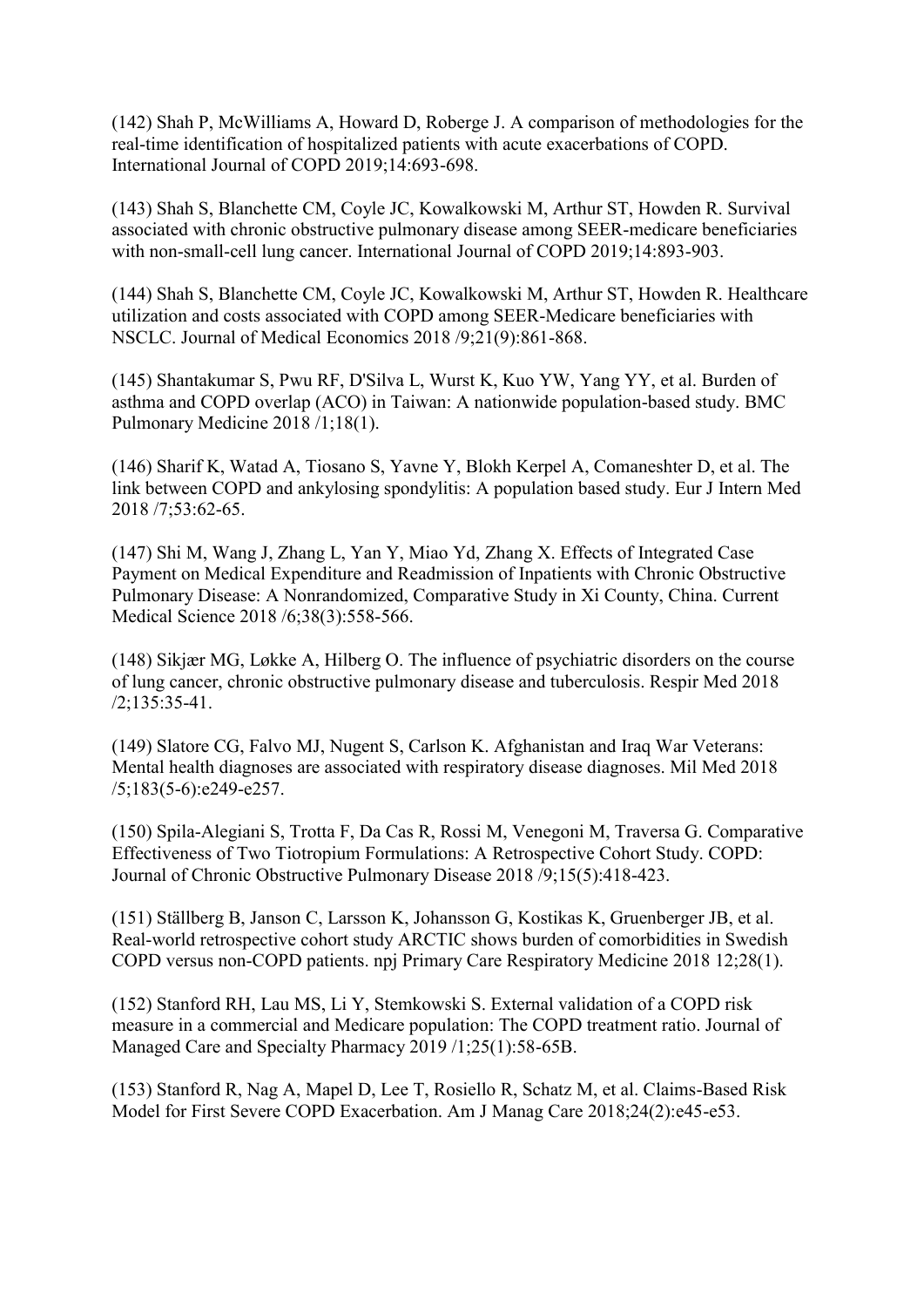(154) Stephens AR, Wiener RS, Ieong MH. Comparison of Methods to Identify Advance Care Planning in Patients with Severe Chronic Obstructive Pulmonary Disease Exacerbation. J Palliat Med 2018 /3;21(3):284-289.

(155) Su TH, Chang SH, Kuo CF, Liu PH, Chan YL. Β-blockers after acute myocardial infarction in patients with chronic obstructive pulmonary disease: A nationwide populationbased observational study. PLoS ONE 2019 /3;14(3).

(156) Su VYF, Liao HF, Perng DW, Chou YC, Hsu CC, Chou CL, et al. Proton pump inhibitors use is associated with a lower risk of acute exacerbation and mortality in patients with coexistent COPD and GERD. International Journal of COPD 2018;13:2907-2915.

(157) Su VYF, Yang KY, Yang YH, Tsai YH, Perng DW, Su WJ, et al. Use of ICS/LABA Combinations or LAMA Is Associated with a Lower Risk of Acute Exacerbation in Patients with Coexistent COPD and Asthma. Journal of Allergy and Clinical Immunology: In Practice 2018 11;6(6):1927-1935.e3.

(158) Suissa S, Dell'Aniello S, Ernst P. Comparative effectiveness of LABA-ICS versus LAMA as initial treatment in COPD targeted by blood eosinophils: a population-based cohort study. The Lancet Respiratory Medicine 2018 11;6(11):855-862.

(159) Sujatha-Bhaskar S, Alizadeh RF, Inaba CS, Koh CY, Jafari MD, Mills SD, et al. Respiratory complications after colonic procedures in chronic obstructive pulmonary disease: does laparoscopy offer a benefit? Surg Endosc 2018 /3;32(3):1280-1285.

(160) Sun S, Cao W, Mason TG, Ran J, Qiu H, Li J, et al. Increased susceptibility to heat for respiratory hospitalizations in Hong Kong. Sci Total Environ 2019 /5;666:197-204.

(161) Swanson JO, Vogt V, Sundmacher L, Hagen TP, Moger TA. Continuity of care and its effect on readmissions for COPD patients: A comparative study of Norway and Germany. Health Policy 2018 /7;122(7):737-745.

(162) Szyszkowicz M, Kousha T, Castner J, Dales R. Air pollution and emergency department visits for respiratory diseases: A multi-city case crossover study. Environ Res 2018 /5;163:263-269.

(163) Tian Y, Xiang X, Juan J, Song J, Cao Y, Huang C, et al. Short-term effects of ambient fine particulate matter pollution on hospital visits for chronic obstructive pulmonary disease in Beijing, China. Environmental Health: A Global Access Science Source 2018 /2;17(1).

(164) To T, Zhu J, Gray N, Feldman LY, Villeneuve PJ, Licskai C, et al. Asthma and chronic obstructive pulmonary disease overlap in women incidence and risk factors. Annals of the American Thoracic Society 2018 11;15(11):1304-1310.

(165) Trantham L, Sikirica MV, Candrilli SD, Benson VS, Mohan D, Neil D, et al. Healthcare costs and utilization associated with muscle weakness diagnosis codes in patients with chronic obstructive pulmonary disease: a United States claims analysis. Journal of Medical Economics 2019 /4;22(4):319-327.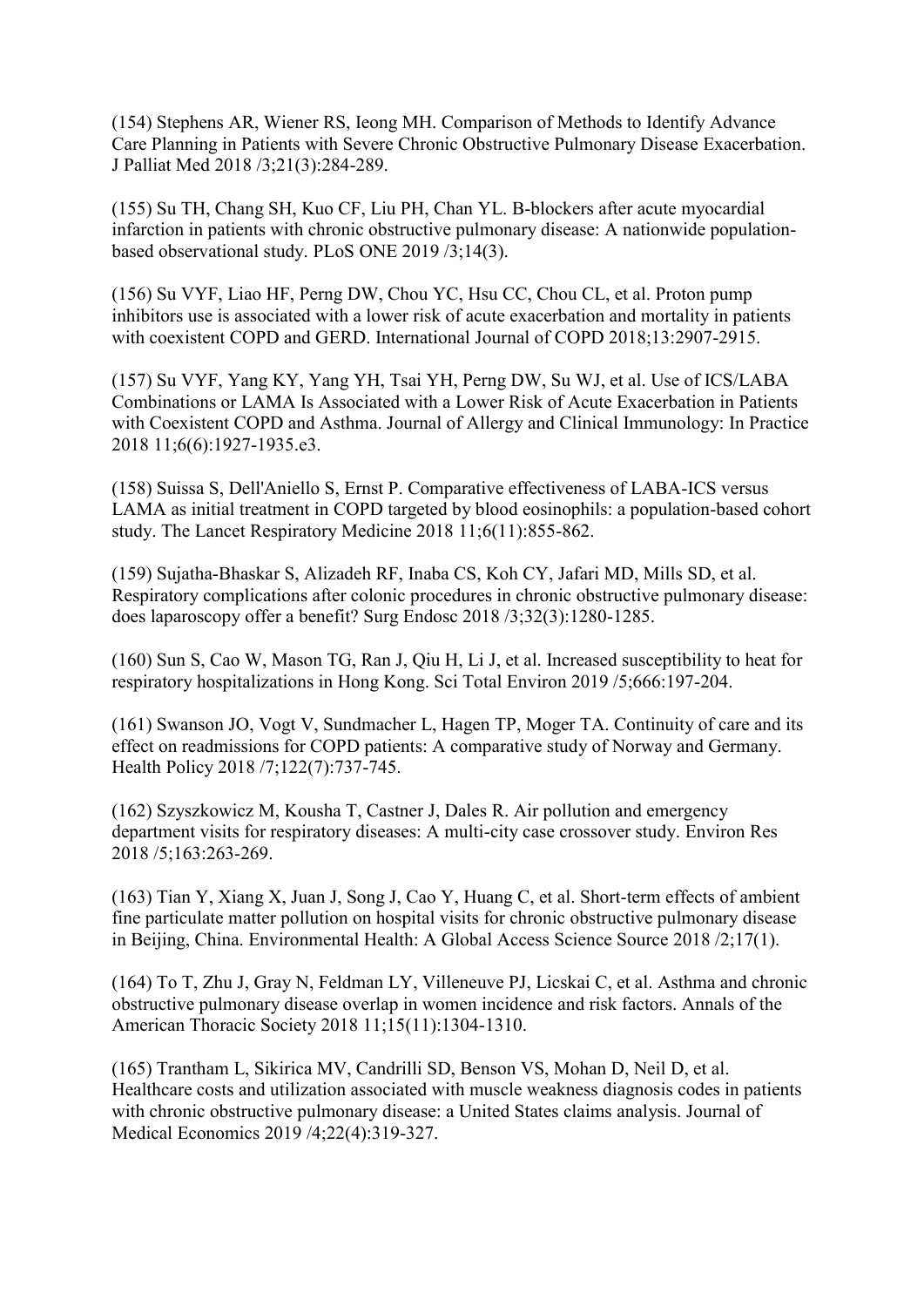(166) Tsai CH, Liao LY, Lin CL, Chung WS. Inhaled corticosteroids and the risks of lowenergy fractures in patients with chronic airway diseases: A propensity score matched study. Clinical Respiratory Journal 2018 /5;12(5):1830-1837.

(167) Tseng CH. Metformin and risk of chronic obstructive pulmonary disease in diabetes patients. Diabetes and Metabolism 2019 /4;45(2):184-190.

(168) van Buul AR, Wildschut TS, Bonten TN, Kasteleyn MJ, Slats AM, Chavannes NH, et al. A systematic diagnostic evaluation combined with an internet-based self-management support system for patients with asthma or COPD. International Journal of COPD 2018;13:3297-3306.

(169) Vazquez Guillamet R, Ursu O, Iwamoto G, Moseley PL, Oprea T. Chronic obstructive pulmonary disease phenotypes using cluster analysis of electronic medical records. Health Informatics Journal 2018 12;24(4):394-409.

(170) Vela E, Tényi Á, Cano I, Monterde D, Cleries M, Garcia-Altes A, et al. Populationbased analysis of patients with COPD in Catalonia: A cohort study with implications for clinical management. BMJ Open 2018 /3;8(3).

(171) Voorham J, Roche N, Benhaddi H, Van Der Tol M, Carter V, Van Boven JFM, et al. Real-world effectiveness evaluation of budesonide/formoterol Spiromax for the management of asthma and chronic obstructive pulmonary disease in the UK. BMJ Open 2018;8(10).

(172) Vozoris NT, Wang X, Austin PC, O'Donnell DE, Aaron SD, To TM, et al. Incident diuretic drug use and adverse respiratory events among older adults with chronic obstructive pulmonary disease. Br J Clin Pharmacol 2018 /3;84(3):579-589.

(173) Vozoris NT, Wang X, Austin PC, Stephenson AL, O'Donnell DE, Gershon AS, et al. Serotonergic antidepressant use and morbidity and mortality among older adults with COPD. European Respiratory Journal 2018;52(1).

(174) Wallace AE, Shinde MU, Willey VJ, Singer JR, Kaila S, Bayer V, et al. Health care resource utilization and exacerbation rates in patients with COPD stratified by disease severity in a commercially insured population. Journal of Managed Care and Specialty Pharmacy 2019 /2;25(2):205-217.

(175) Association of cardiovascular risk with inhaled long-acting bronchodilators in patients with chronic obstructive pulmonary disease: A nested case-control study. ; /2; : American Medical Association; 2018.

(176) Wang WH, Cheng CC, Mar GY, Wei KC, Huang WC, Liu CP. Improving outcomes in chronic obstructive pulmonary disease by taking beta-blockers after acute myocardial infarction: a nationwide observational study. Heart Vessels 2019 /7;34(7):1158-1167.

(177) Whittaker HR, Müllerova H, Jarvis D, Barnes NC, Jones PW, Compton CH, et al. Inhaled corticosteroids, blood eosinophils, and fev1 decline in patients with COPD in a large UK primary health care setting. International Journal of COPD 2019;14:1063-1073.